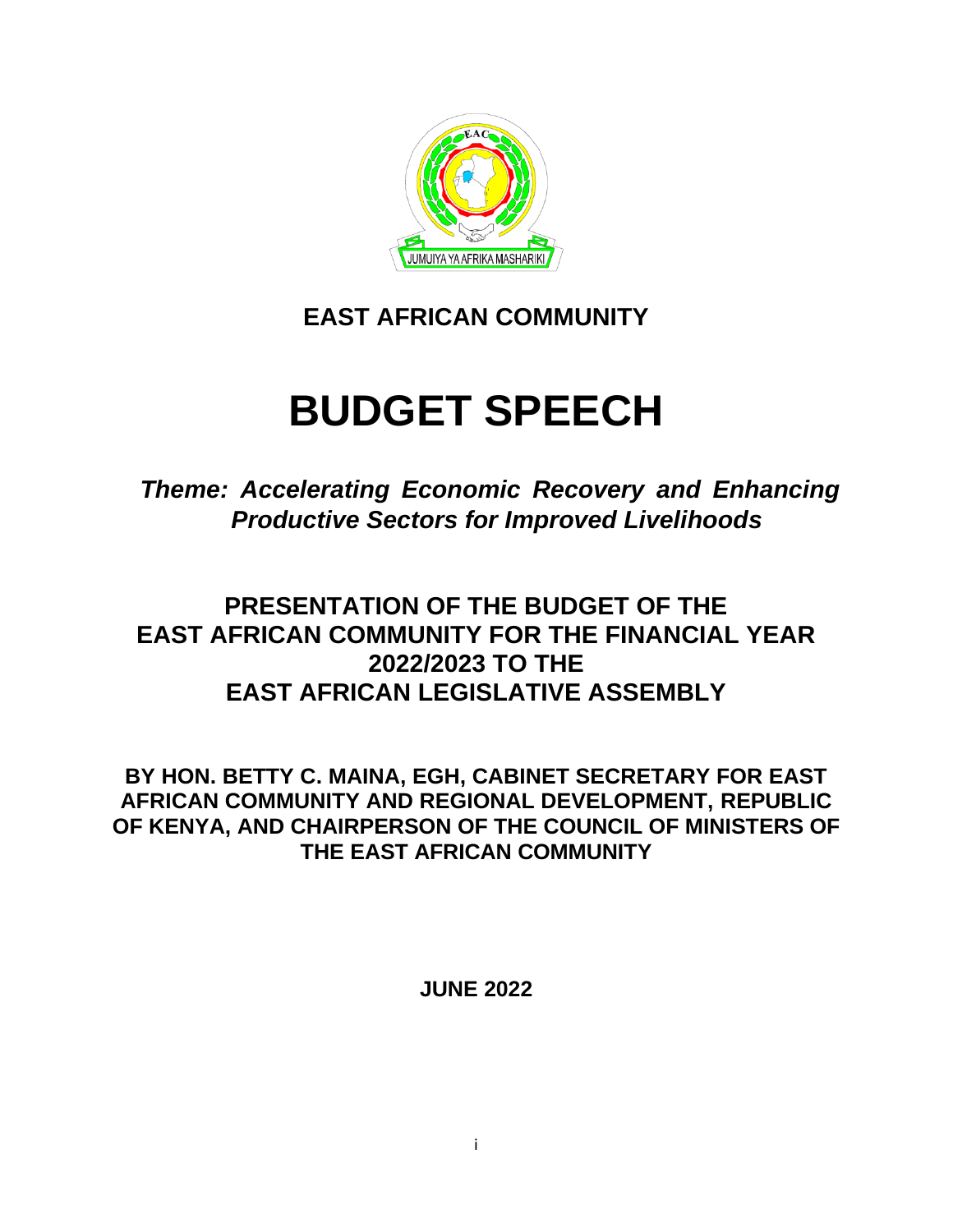# **LIST OF ACRONYMS AND ABBREVIATIONS**

| <b>AFCAC</b>   | <b>African Civil Aviation Commission</b>                           |
|----------------|--------------------------------------------------------------------|
| <b>AfCFTA</b>  | African Continental Free Trade area                                |
| <b>AFD</b>     | <b>French Development Agency</b>                                   |
| <b>AfDB</b>    | African Development Bank                                           |
| <b>AGOA</b>    | African Growth and Opportunity Act                                 |
| <b>AGRA</b>    | Alliance for a Green Revolution in Africa                          |
| <b>AIP</b>     | <b>Agricultural Investment Plan</b>                                |
| AU             | <b>African Union</b>                                               |
| <b>AWF</b>     | <b>African Wildlife Foundation</b>                                 |
| <b>BEA-BEA</b> | <b>Buy-East Africa-Build East Africa</b>                           |
| <b>BIOPAMA</b> | <b>Biodiversity for Protected Areas Management</b>                 |
| <b>BMGF</b>    | <b>Bill and Melinda Gates Foundation</b>                           |
| <b>BMS</b>     | <b>Budget Management System</b>                                    |
| <b>CAADP</b>   | Comprehensive African Agricultural<br><b>Development Programme</b> |
| <b>CASSOA</b>  | Civil Aviation Safety and Security Oversight<br>Agency             |
| CDD            | <b>Community Driven Development</b>                                |
| <b>CEDAT</b>   | College of Engineering, Design, Art and<br>Technology              |
| <b>CENIT</b>   | Centre of Excellence for ICT                                       |
| <b>CET</b>     | <b>Customs External Tariff</b>                                     |
| <b>CMA</b>     | <b>Customs Management Act</b>                                      |
| <b>CMI</b>     | Capital Markets Infrastructure                                     |
| <b>CMP</b>     | <b>Common Market Protocol</b>                                      |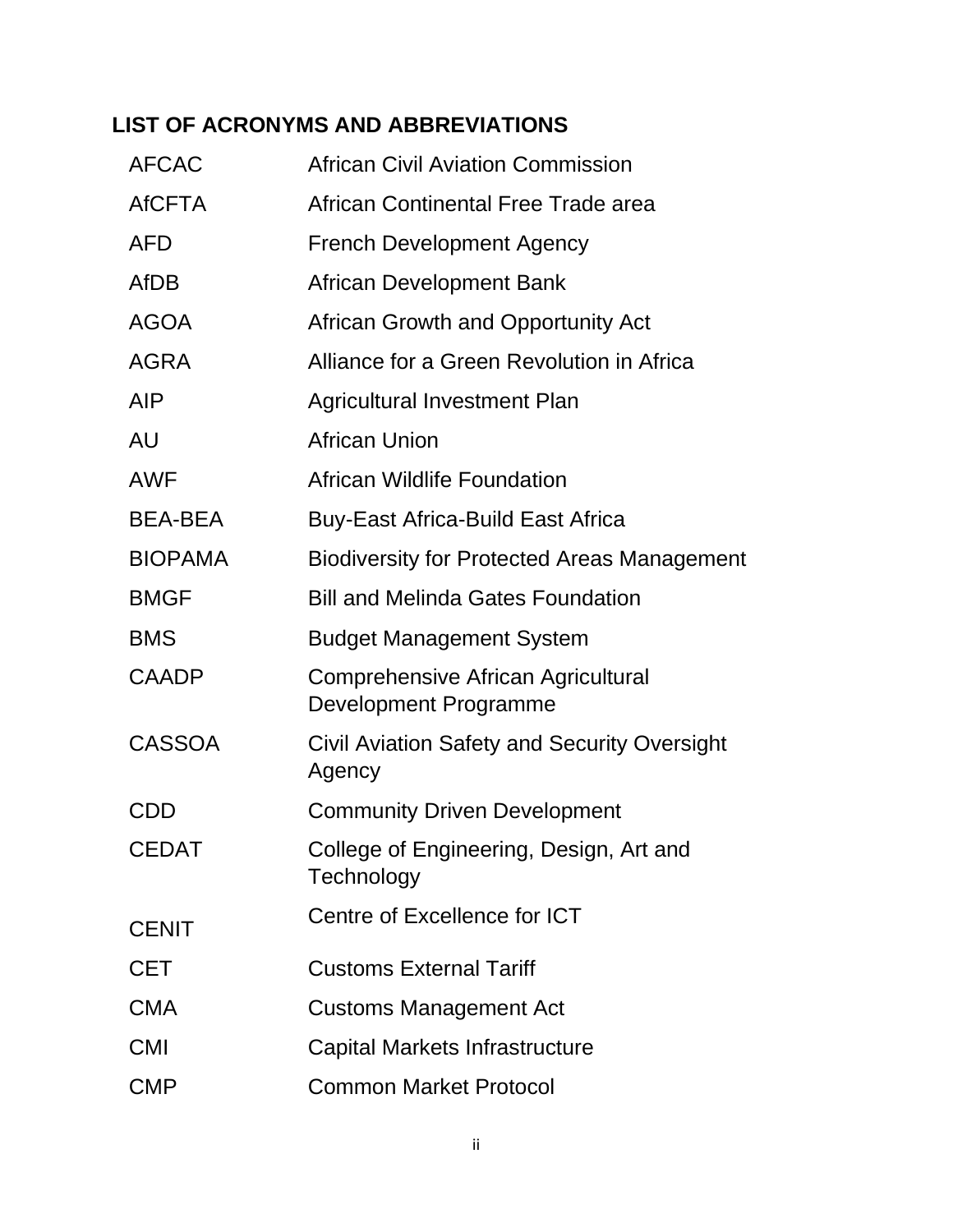| <b>CODESRIA</b>                  | Council for the Development of Social Sciences<br>in Africa                        |
|----------------------------------|------------------------------------------------------------------------------------|
| <b>COMESA</b>                    | Common Market for Eastern and Southern<br>Africa                                   |
| COVID-19                         | Coronavirus Disease 2019                                                           |
| <b>CTC</b>                       | Counsel to the Community                                                           |
| <b>DANIDA</b>                    | Danish International Development Agency                                            |
| <b>DRDM</b>                      | <b>Disaster Risk Reduction and Disaster</b><br><b>Management Bill</b>              |
| <b>DRRM</b>                      | <b>Disaster Risk Reduction and Management</b>                                      |
| <b>EABIN</b>                     | <b>EAC Ballistic Information Network</b>                                           |
| <b>EABC</b>                      | <b>East African Business Council</b>                                               |
| EAC                              | <b>East African Community</b>                                                      |
| <b>EACDF</b>                     | <b>EAC Development Fund</b>                                                        |
| EAC-EU-EPAs                      | East African Community – European Union-<br><b>Economic Partnership Agreements</b> |
| <b>EACJ</b>                      | <b>East African Court of Justice</b>                                               |
| <b>EACREEE</b><br><b>EACWARN</b> | East African Centre for Renewable Energy and<br><b>Energy Efficiency</b>           |
|                                  | <b>EAC Early Warning System</b>                                                    |
| <b>EADB</b>                      | East African Development Bank                                                      |
| <b>EAHRC</b>                     | East African Health and Research Commission                                        |
| <b>EAKC</b>                      | East African Kiswahili Commission                                                  |
| <b>EALA</b>                      | East African Legislative Assembly                                                  |
| EAMI                             | <b>East African Monetary Institute</b>                                             |
| <b>EAMU</b>                      | <b>East African Monetary Union</b>                                                 |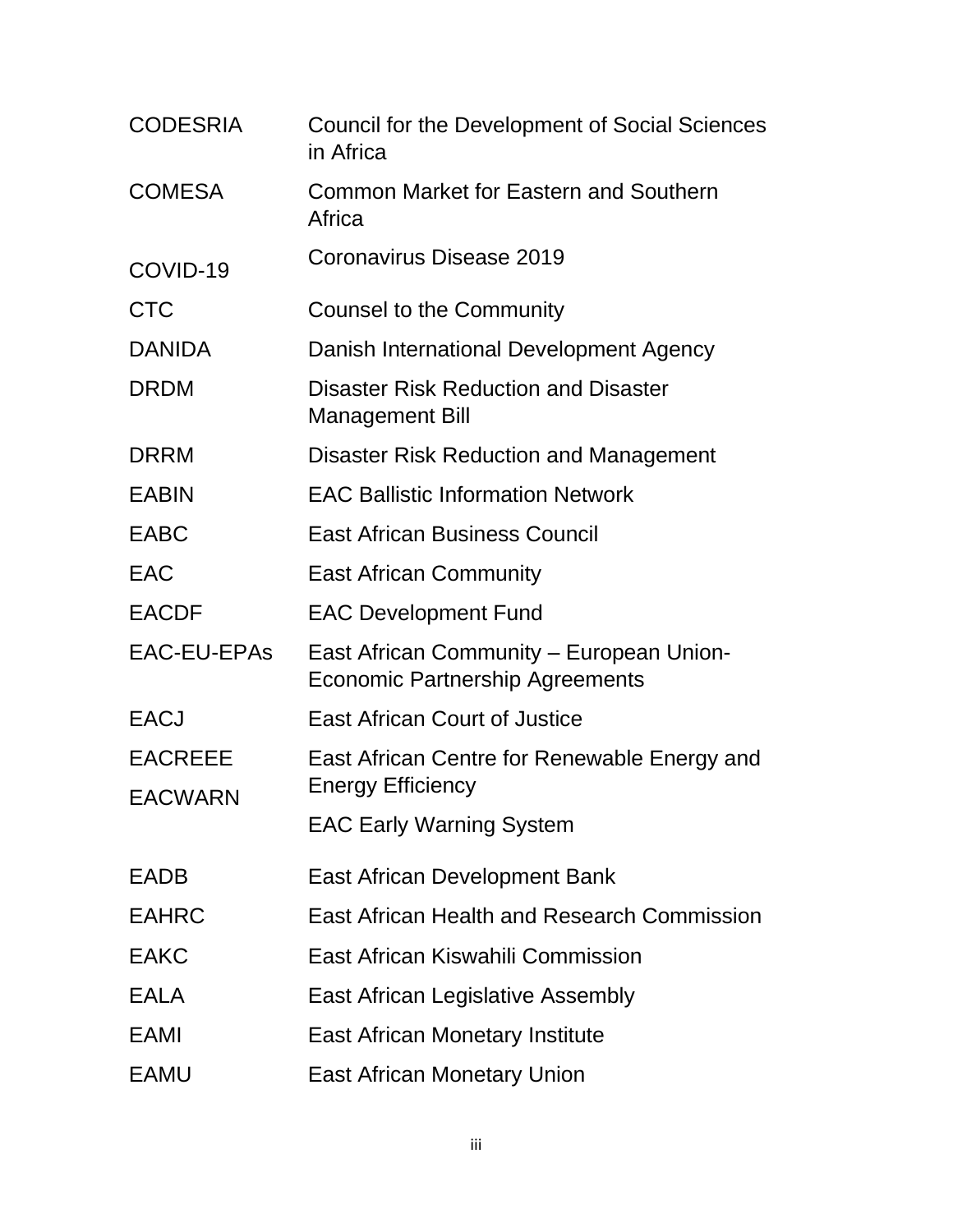| <b>EAPCE</b>     | East African Petroleum Conference and<br>Exhibition                                    |
|------------------|----------------------------------------------------------------------------------------|
| <b>EAPP</b>      | Eastern Africa Power Pool                                                              |
| EAPPCCO AGM      | <b>East African Police Chiefs Cooperation</b><br>Organization - Annual General Meeting |
| <b>EASTECO</b>   | <b>East African Science and Technology</b><br>Commission                               |
| <b>EASTRIP</b>   | <b>East Africa Skills for Transformation Project</b>                                   |
| <b>EATUC</b>     | East African Trade Union Confederation                                                 |
| <b>ECOWAS-PF</b> | <b>Economic Community for Western Africa</b><br><b>Parliamentary Forum</b>             |
| EGL              | <b>Energy for Great Lakes</b>                                                          |
| <b>EPA</b>       | Ecosystems Profile Assessment                                                          |
| EU               | <b>European Union</b>                                                                  |
| <b>EUR</b>       | Euro                                                                                   |
| <b>FDIS</b>      | <b>Foreign Direct Investments</b>                                                      |
| <b>FN</b>        | <b>Fast Jet</b>                                                                        |
| <b>FSDRP</b>     | <b>Financial Sector Development and</b><br><b>Regionalization Project</b>              |
| <b>FTA</b>       | <b>Free Trade Area</b>                                                                 |
| FY               | <b>Financial Year</b>                                                                  |
| <b>GAVI</b>      | <b>Global Alliance for Vaccines</b>                                                    |
| <b>GBV</b>       | <b>Gender Based Violence</b>                                                           |
| GDP              | <b>Gross Development Product</b>                                                       |
| GIZ              | Deutsche Gesellschaft fur International<br>Zusammenarbeit                              |
| <b>GMP</b>       | <b>Good Manufacturing Practice</b>                                                     |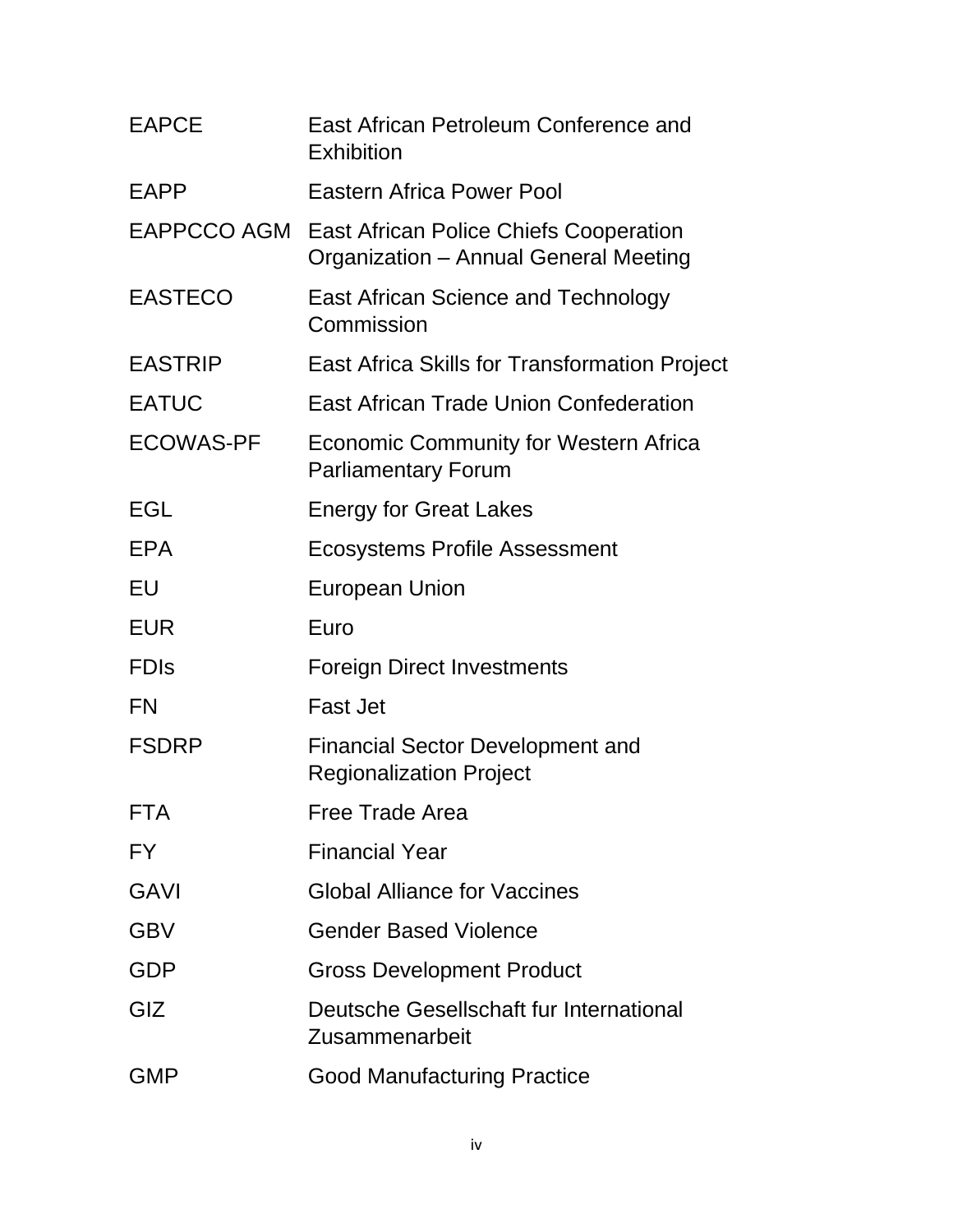| <b>HIV/AIDs</b> | Human Immunodeficiency Virus and Acquired<br><b>Immune Deficiency Syndrome</b> |
|-----------------|--------------------------------------------------------------------------------|
| <b>IEC</b>      | Information, Education and Communication                                       |
| <b>ICT</b>      | Information and Communication Technology                                       |
| <b>IMO</b>      | International Monetary Organization                                            |
| <b>IPU</b>      | <b>Inter-Parliamentary Union</b>                                               |
| <b>ITC</b>      | <b>International Trade Centre</b>                                              |
| <b>IUCEA</b>    | <b>Inter-University Council for East Africa</b>                                |
| <b>IUCN</b>     | International Union for Conservation of Nature                                 |
| <b>IWRM</b>     | Integrated Water Resources Management<br>Programme                             |
| <b>JAMAFEST</b> | Jumuiya ya Afrika Mashariki Utamaduni Festival                                 |
| <b>KfW</b>      | <b>German Development Bank</b>                                                 |
| KQ              | Kenya Airways                                                                  |
| <b>LVBC</b>     | Lake Victoria Basin Commission                                                 |
| <b>LVEMP</b>    | Lake Victoria Environmental Management<br>Project                              |
| <b>LVFO</b>     | Lake Victoria Fisheries Organization                                           |
| LVWATSAN        | Lake Victoria Water Supply and Sanitation<br>Project                           |
| <b>MECCA</b>    | Mental Models of Climate Change Risks to<br>facilitate Climate Action          |
| <b>MOU</b>      | Memorandum of Understanding                                                    |
| <b>MRAS</b>     | <b>Mutual Recognition Agreements</b>                                           |
| <b>MTEF</b>     | <b>Medium Term Expenditure Framework</b>                                       |
| <b>NELSAP</b>   | Nile Equatorial Lakes Subsidiary Action<br>Programme                           |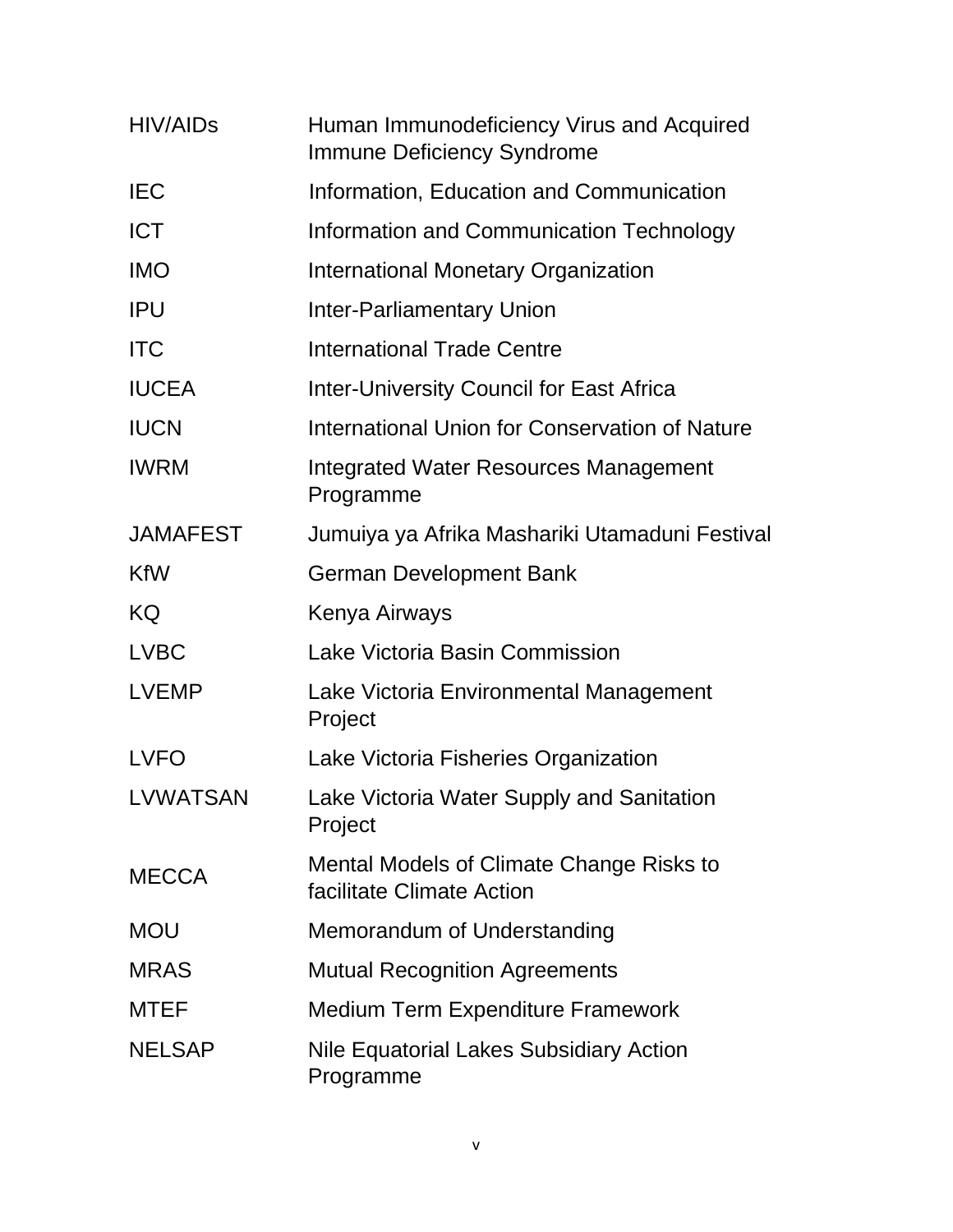| <b>NBI</b>      | <b>Nile Basin Initiative</b>                                           |
|-----------------|------------------------------------------------------------------------|
| <b>NCCR</b>     | <b>Nile Cooperation for Climate Resilience</b>                         |
| <b>NIRTO</b>    | Network of Industrial Research and Technology<br>Organization          |
| <b>NMRAS</b>    | <b>National Medicines Regulatory Authorities</b>                       |
| <b>NPCA</b>     | <b>NEPAD Planning and Coordinating Agency</b>                          |
| <b>NPFMPII</b>  | Nile Perch Fishery Management Plan                                     |
| <b>NTBs</b>     | <b>Non-Tariff Barriers</b>                                             |
| <b>OSBPs</b>    | <b>One Stop Border Posts</b>                                           |
| <b>OSNP</b>     | <b>Operation Save Nile Perch</b>                                       |
| <b>PAP</b>      | <b>Pan-African Parliament</b>                                          |
| <b>PHE</b>      | <b>Population Health and Environment</b>                               |
| <b>PPS</b>      | <b>Public Private Sector Partnerships</b>                              |
| <b>PREPARED</b> | Policy, Adaptation, Research and Economic<br>Development               |
| <b>RECs</b>     | <b>Regional Economic Communities</b>                                   |
| <b>RMNCA</b>    | Reproduction Maternal New-born, Child and<br><b>Adolescent Health</b>  |
| <b>RRIS</b>     | Regional Reference Information system                                  |
| <b>RSS</b>      | <b>Republic of South Sudan</b>                                         |
| <b>RTOS</b>     | Research and Technology Organization in<br>Africa                      |
| <b>SAATM</b>    | Single African Air Transport Market                                    |
| <b>SADC</b>     | Southern African Development Community                                 |
| <b>SADC-PF</b>  | Southern African Development Community -<br><b>Parliamentary Forum</b> |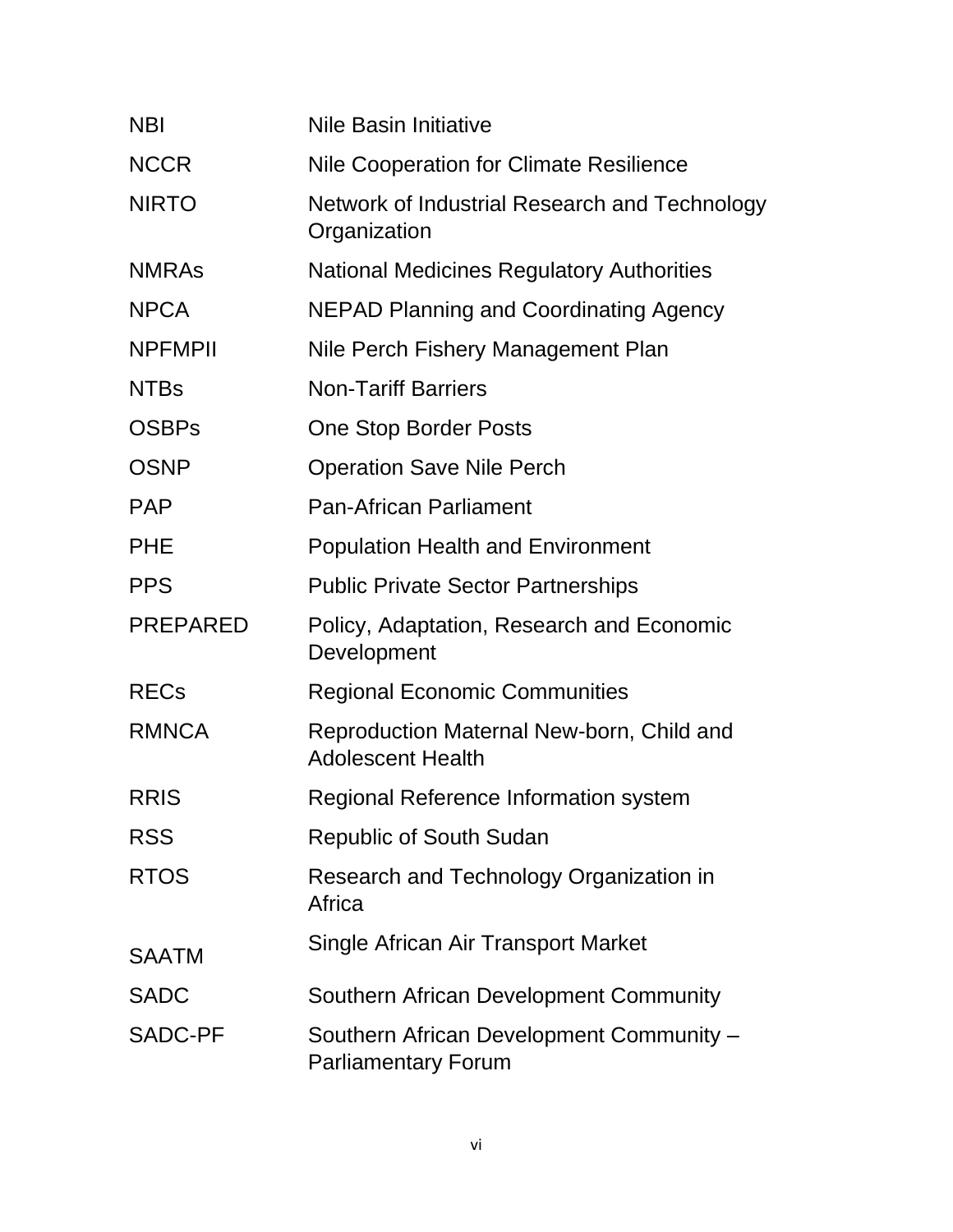| <b>SALW</b>   | <b>Small Arms and Light Weapons</b>                             |
|---------------|-----------------------------------------------------------------|
| <b>SCT</b>    | <b>Single Customs Territory</b>                                 |
| <b>SCTIFI</b> | Sectoral Council on Trade, Industry, Finance<br>and Investment  |
| <b>SDGs</b>   | <b>Sustainable Development Goals</b>                            |
| <b>SEZs</b>   | <b>Special Economic Zones</b>                                   |
| <b>SIDA</b>   | Swedish International Development Agency                        |
| <b>SMEs</b>   | <b>Small and Medium Enterprises</b>                             |
| <b>SOLAS</b>  | Safety of Life at Sea                                           |
| <b>SoPs</b>   | <b>Standard Operating Procedures</b>                            |
| <b>SPS</b>    | Sanitary and Phyto-sanitary                                     |
| <b>STEM</b>   | Science, Technology, Engineering and<br><b>Mathematics</b>      |
| <b>SQMT</b>   | Standardization, Quality Assurance, Metrology,<br>Testing       |
| <b>TBP</b>    | Time Bound Programme                                            |
| <b>TBT</b>    | <b>Technical Barriers to Trade</b>                              |
| <b>TCM</b>    | Sectoral Council on Transport, Communication<br>and Meteorology |
| <b>TMEA</b>   | <b>Trade Mark East Africa</b>                                   |
| <b>TORs</b>   | <b>Terms of Reference</b>                                       |
| <b>TTPF</b>   | <b>Tax Treaty Policy Framework</b>                              |
| <b>UHC</b>    | Universal Health Coverage                                       |
| <b>UN</b>     | <b>United Nations</b>                                           |
| <b>UNFPA</b>  | <b>United Nations Population Fund</b>                           |
| <b>UNIDO</b>  | United Nations Industrial Development<br>Organization           |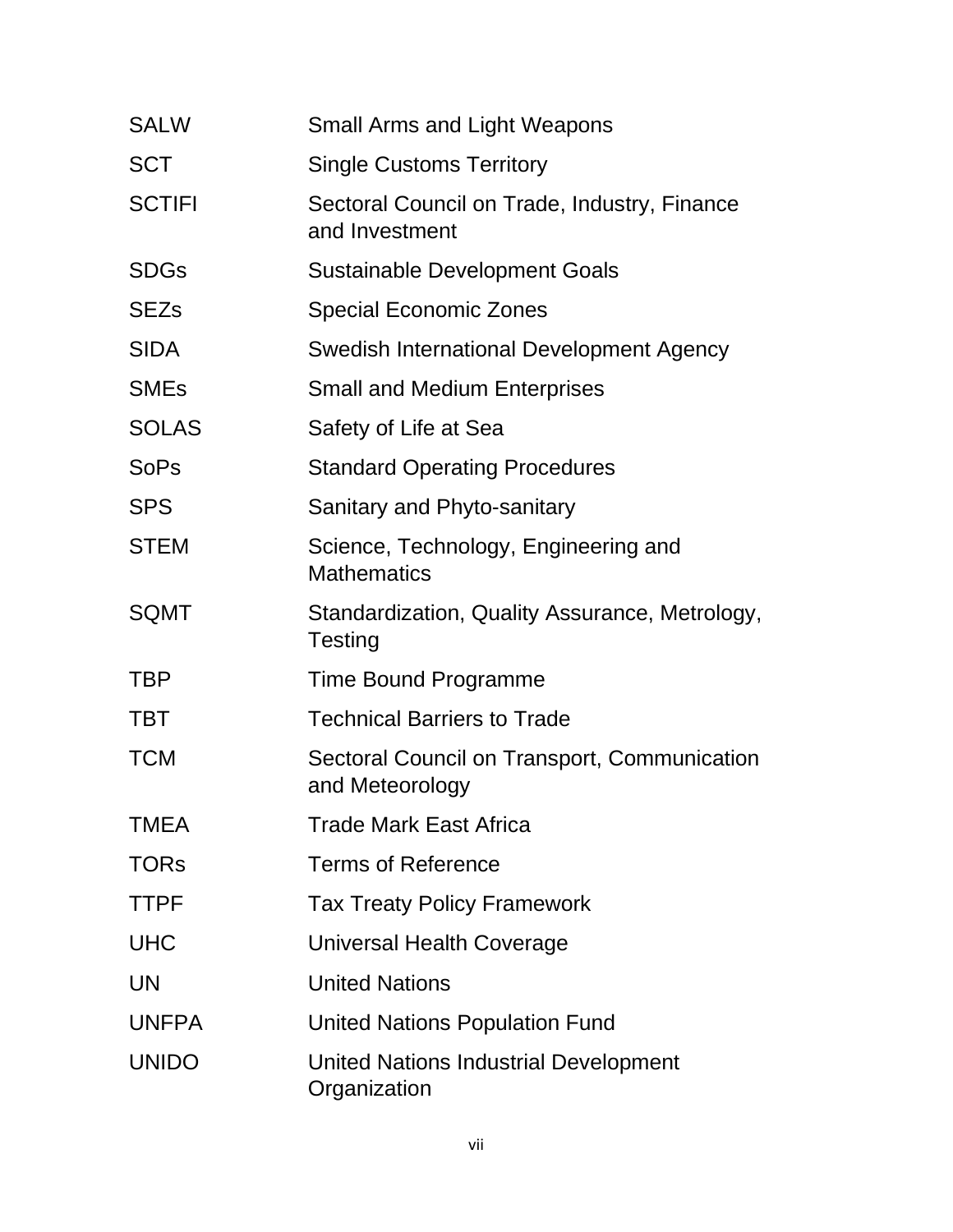| <b>USA</b>    | United States of America                    |
|---------------|---------------------------------------------|
| <b>USD</b>    | <b>United States Dollar</b>                 |
| <b>VAT</b>    | Value Added Tax                             |
| <b>VC</b>     | <b>Video Conferencing</b>                   |
| <b>VETGOV</b> | Reinforcing Veterinary Governance in Africa |
| <b>VIA</b>    | Vulnerability Impacts Assessment            |
| <b>WASH</b>   | Water, Sanitation and Hygiene               |
| <b>WHO</b>    | <b>World Health Organization</b>            |
| <b>WMO</b>    | World Meteorological Organization           |
| <b>WTM</b>    | <b>World Travel Market</b>                  |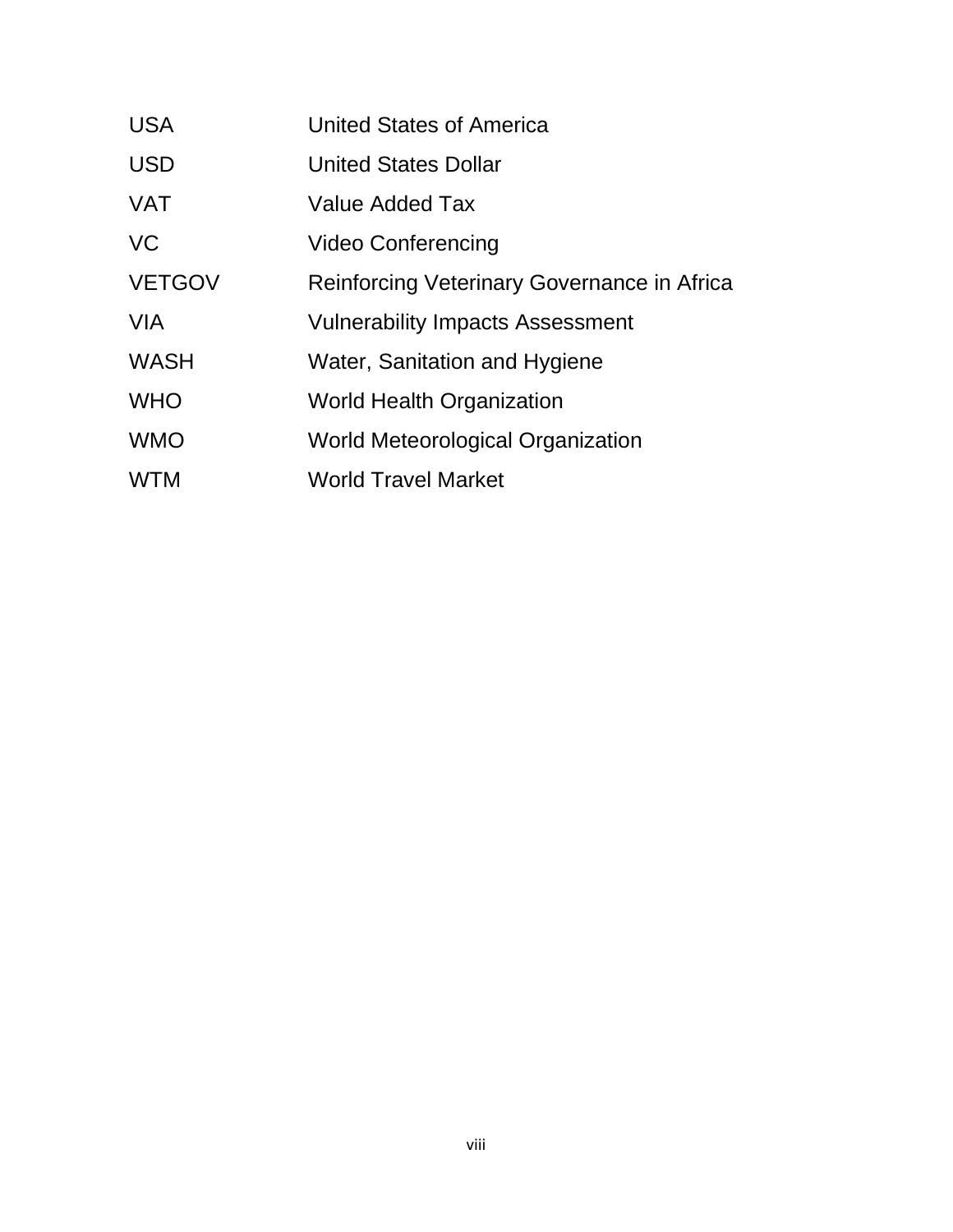# **I. INTRODUCTION**

**1. Mr. Speaker Sir, I** beg to move that this Assembly resolves into a House Committee to debate and approve the proposals by the Council of Ministers for the Budget of the East African Community for the Financial Year 2022/2023.

The theme of this year's budget is: *Accelerating Economic Recovery and Enhancing Productive Sectors for Improved Livelihoods.*

**2. Mr. Speaker Sir,** a key milestone the Community has achieved in the recent past is the admission of the Democratic Republic of the Congo into the EAC. We salute their Excellencies, the Summit of the EAC Heads of State, for their visionary leadership in expanding our Community from six (6) to seven (7) Partner States. It is also a tribute to their leadership that the EAC is ranked as the fastest integration regional economic community in Africa.

# **II. ECONOMIC PERFORMANCE AND OUTLOOK**

**3. Mr. Speaker,** The budget estimates for the Financial Year 2022/22023 are being presented at a time when the speedy economic recovery experienced in the region and beyond in the wake of the COVID-19 pandemic is being threatened by rising prices of fuel and other commodities, occasioned by the Russian - Ukrainian conflict. Economic growth in the EAC region averaged 5.9 percent in 2021, compared to an average of 2.3 percent in 2020. The strong regional economic growth in 2021 was largely supported by increased removal of COVID-19 related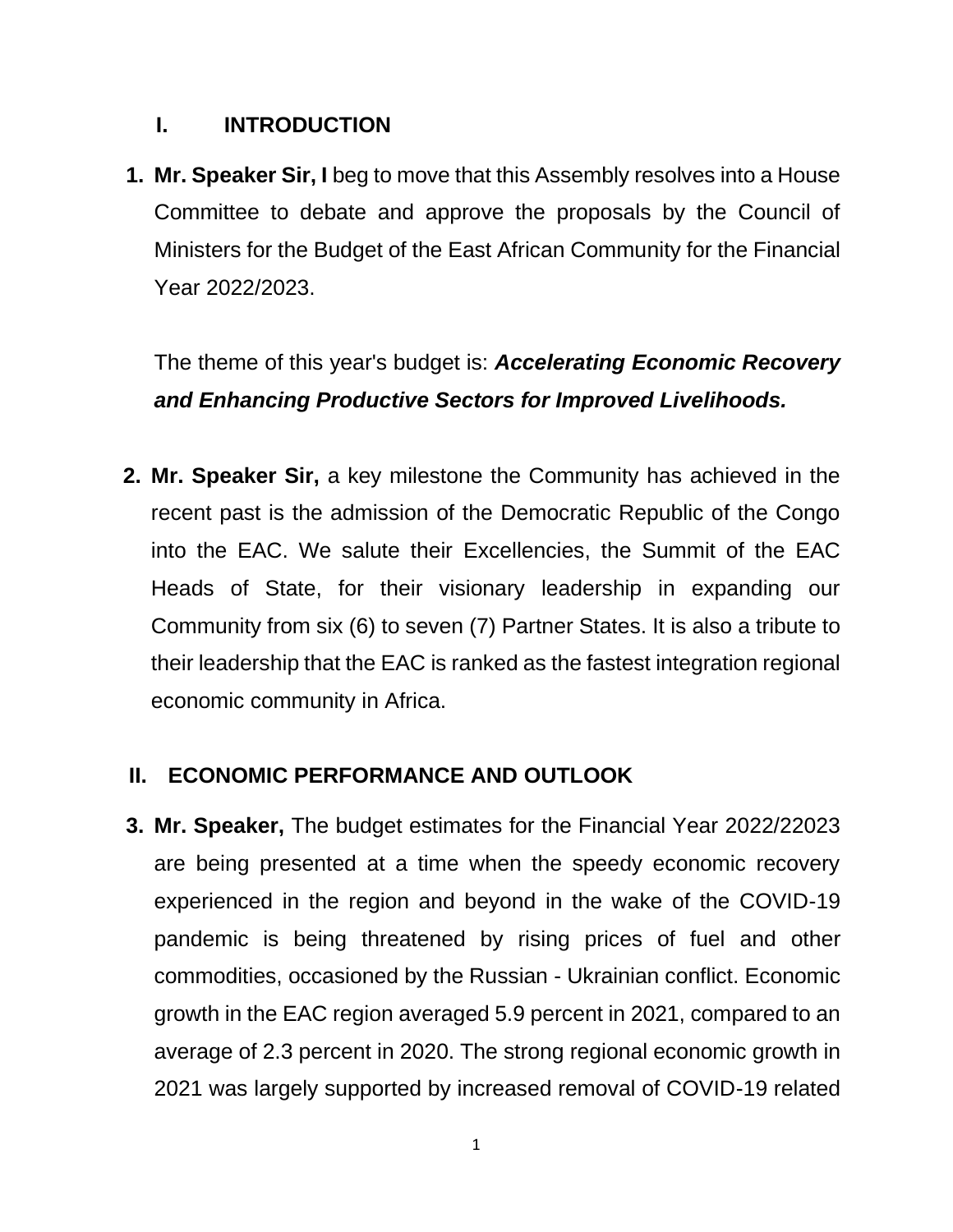restrictions, public investments and strong performance in the productive sectors. The rising commodity prices, especially fuel and food prices, are impacting negatively on the welfare of our people in the EAC region, just like in many parts of the world. Global economic growth is expected to slow down from 6.1 percent in 2021 to 3.6 percent in 2022. Economic growth in the EAC region is projected to decline from an average of 5.9 percent in 2021 to 5.3 percent in 2022 and 5.7 percent in 2023.

# **III. REVIEW OF EAC PROGRAMME PERFORMANCE FOR THE FINANCIAL 2021/2022 AND PRIORITIES FOR FY 2022/2023**

**4. Mr. Speaker,** as you may recall, this August House approved a Budget of USD 91,784,295 for the Community for the Financial Year 2021/2022. Similarly, the council of ministers tabled before the House a supplementary amounting USD 9,031,311 for approval. The performance on implementation of the above priorities by the EAC Organs and Institutions as well as the plans for the next financial year, is as follows:

# **3.1. EAC SECRETARIAT**

# **3.1.1. CUSTOMS UNION**

# **3.1.1.1. CUSTOMS MATTERS**

#### *a) Implementation of the Single Customs Territory*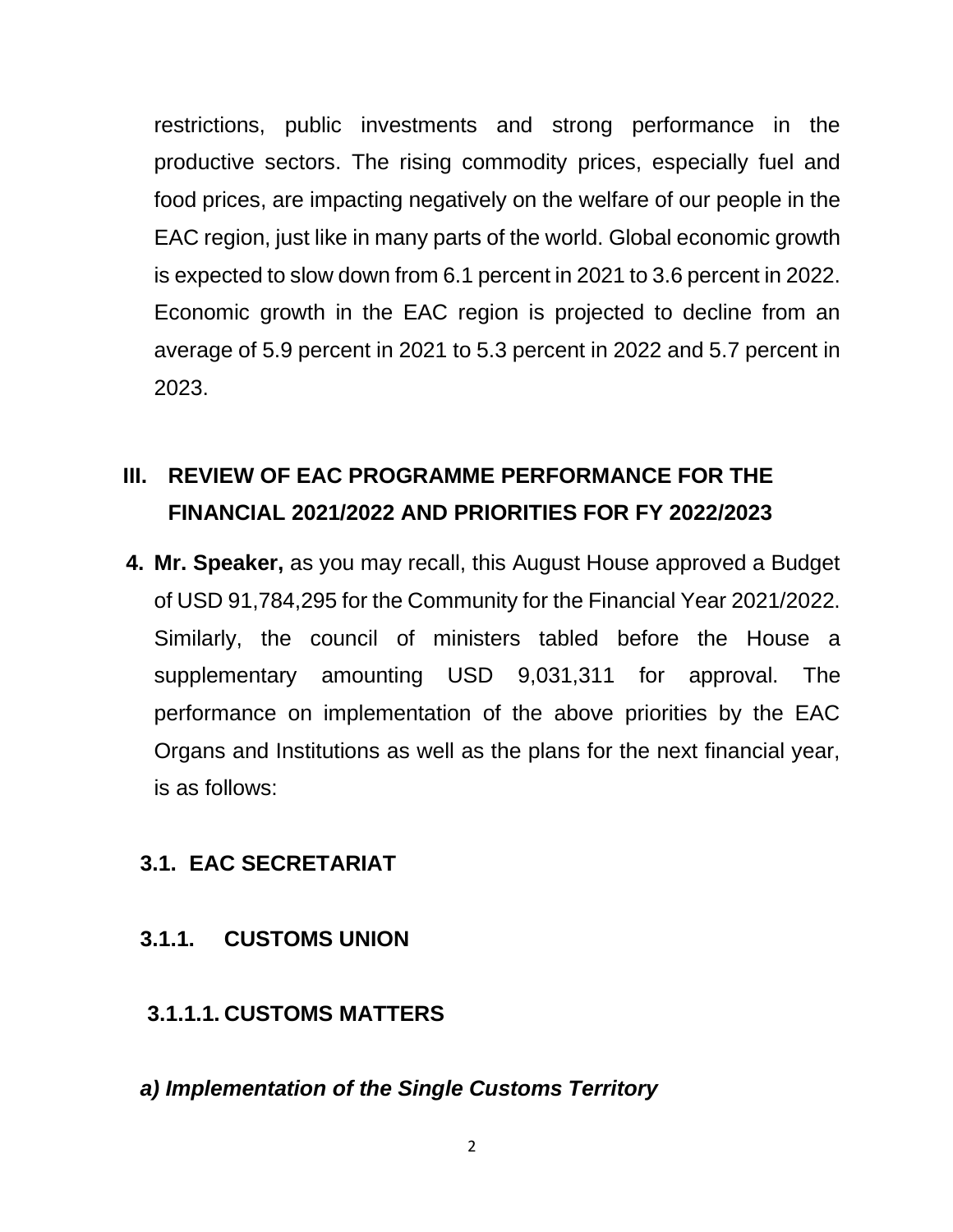- **5. Mr. Speaker,** the region is continuing with the implementation of the Single Customs Territory following resumption of global economic activities with the easing of containment of COVID-19 measures. The region has rolled out all intra trade goods, exports and currently piloting transit under the Single Customs Territory, totaling 90% of the regimes implemented under the Single Customs Territory. This lead to decreasing processing time from 1.79 hours in 2020 to 1.66 hours in 2021. Enhancement and interconnectivity of Customs Systems has been at the forefront to facilitate seamless exchange of trade information.
- **6.** To reposition EAC as a major player in international trade and strengthen intra-EAC trade, during the period, the region has finalized the review of the Common External Tariff (CET) by adopting the 4-band nomenclature of 0%, 10%, 25% and of 35%. The four-band structure will not only promote product capacity, industrialization and value chain development but also consumer welfare, Revenue protection and expansion of regional trade, while creating employment opportunities through product diversification and value addition. It is also believed to create new opportunities in the informal sector as well as promoting of regional food security and rural development.
- **7. Mr. Speaker**, to safeguard the supply-chain, the region has created a pool of 147 compliant traders contributing over 12% of revenue collected in the region. With this arrangement the EAC has signed mutual recognition arrangements with South Korea and India to enhance partnership with EAC trading community. The mutual recognition arrangements are intended to benefit the Compliant

3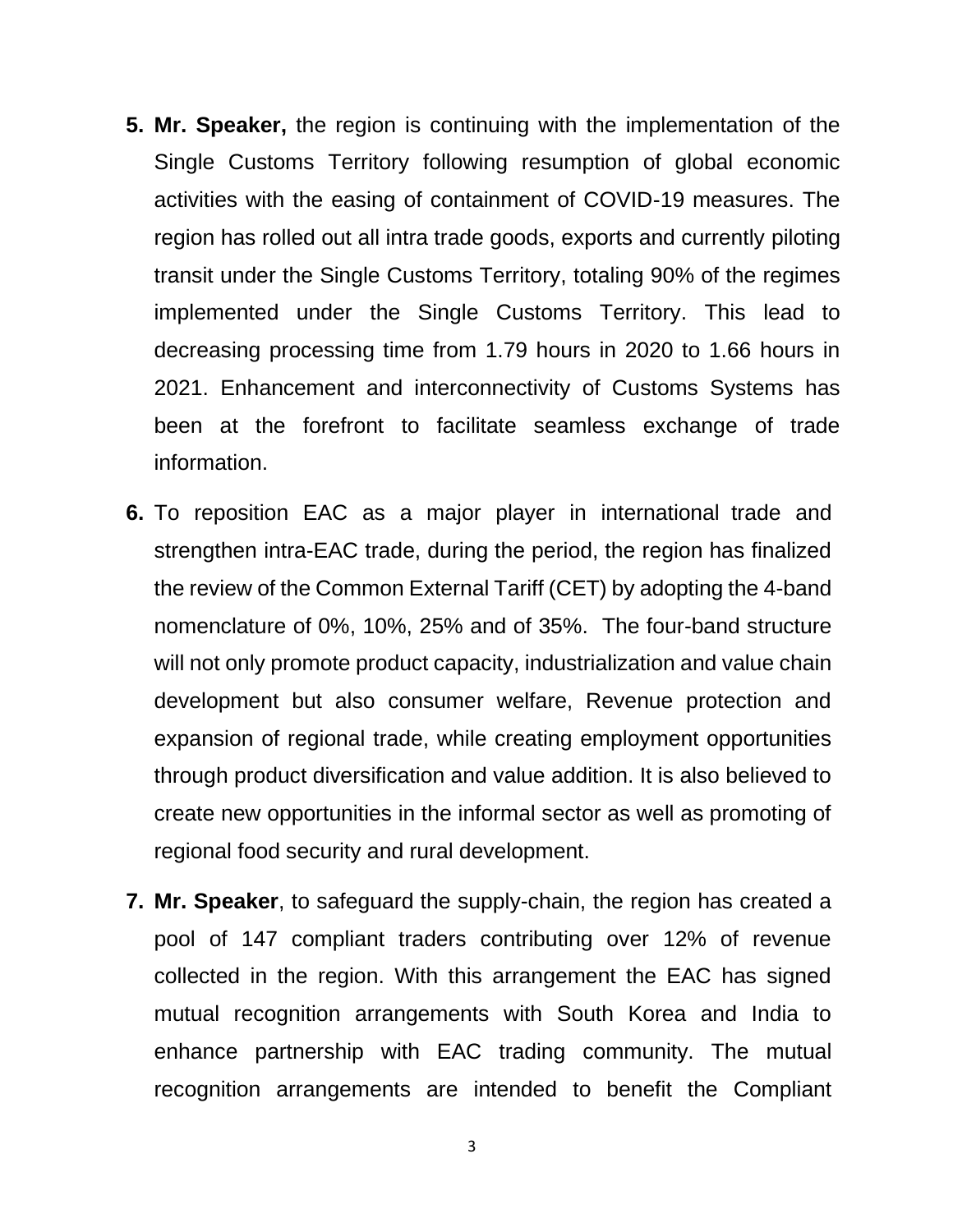Traders to easily conduct business in India and South Korea. The programme aims at saving trading costs, fostering sustainable intertrade, eliminating non-tariff barriers and enhancing cooperation between the Customs administrations.

- **8.** Trade facilitation remains critical to our economic activities in the region and to this end we have continued to facilitate operations at the One Stop Border Posts (OSBPs). So far, out of the initially targeted 15 OSBP for construction, 12 are fully operational and an additional 10 have been earmarked for construction as OSBPs, making a total of 25. To ensure trade flows, the region has further operationalized OSBPs between EAC and non EAC Countries including Kenya and Ethiopia, Tanzania and Zambia, Tanzania and Malawi and Rwanda and DRC.
- **9. Mr. Speaker,** we are all aware that the Africa Continental Free Trade Area (AfCFTA) Agreement was signed and we are now in the implementation phase. To prepare the EAC region for roll-out of the AfCFTA, the region has so far created awareness for over 1700 stakeholders across the Partner States on matters relating to AfCFTA Rules of Origin, AfCFTA agreements, and potential business opportunities for East Africans.

#### *b) Priorities for 2022/ 2023*

- **10. Mr. Speaker,** in the next financial year, the Directorate of Customs will, among other things, focus on the following key areas:
	- i. Consolidation and updating of the regulatory framework for the Single Customs Territory to ensure sustainability of the gains so far achieved;

4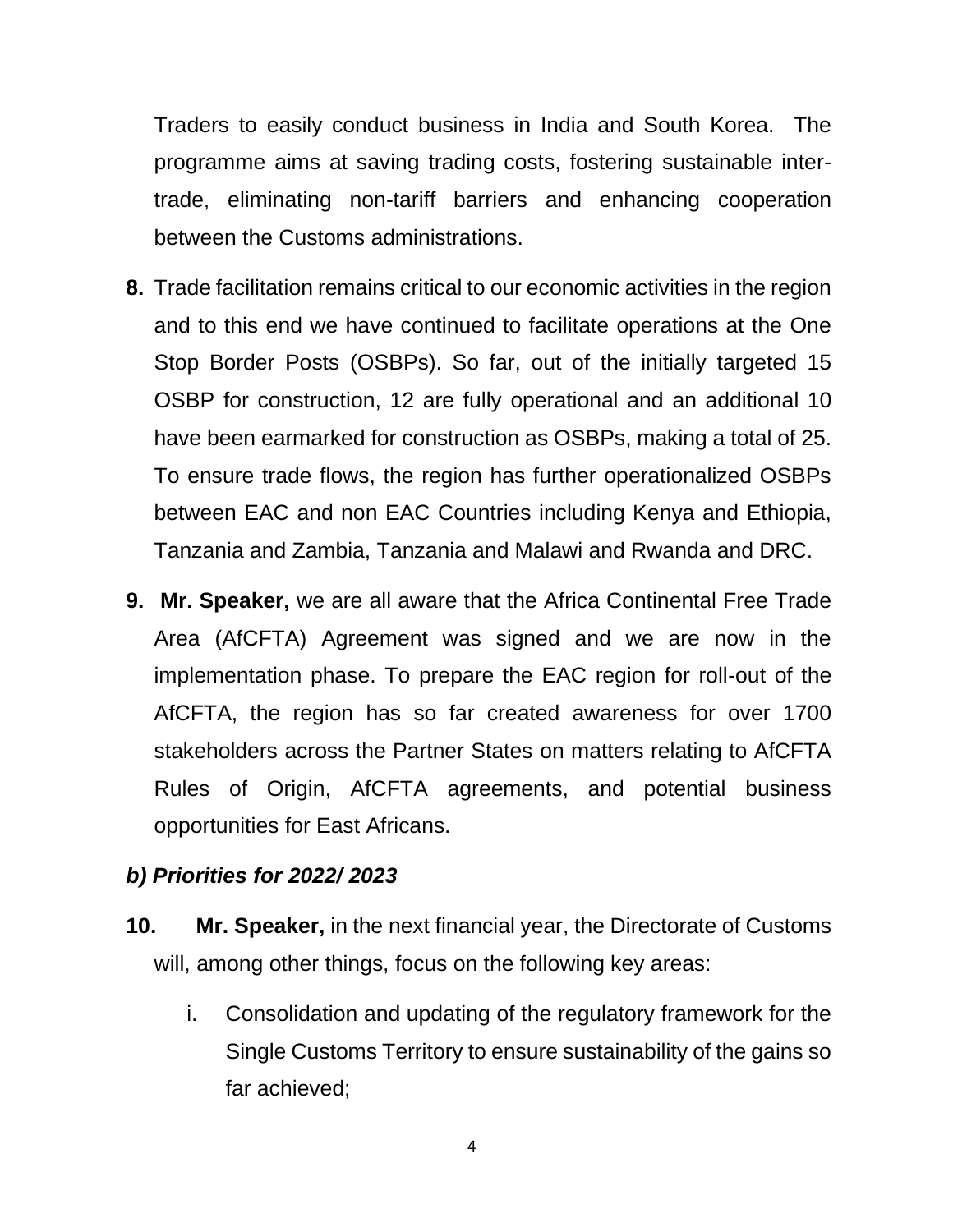- ii. Integrating the Electronic Cargo Tracking Systems along the Transit Corridors,
- iii. Enhancement of Interconnectivity of systems in key sectors to facilitate information exchange;
- iv. Implementation of the reviewed EAC instruments the CET, reviewed EAC Customs Management Act 2004, Rules of Origin and Customs procedures;
- v. Enhancement of Customs institutional framework for efficient revenue collection and trade facilitation;
- vi. Capacity building for trade particularly small scale women traders, and;
- vii. Integration of the Democratic Republic of the Congo and the Republic of South Sudan into the Customs Union.

# **3.1.1.2. TRADE MATTERS**

**11. Mr. Speaker Sir,** in accordance with the provisions of the EAC Treaty and its Protocols, EAC has continued to put in place mechanisms to enhance intra-EAC trade and at the same time actively participating in the negotiations at the Tripartite (COMESA, EAC and SADC) and at the Africa Continental Free Trade area (AfCFTA).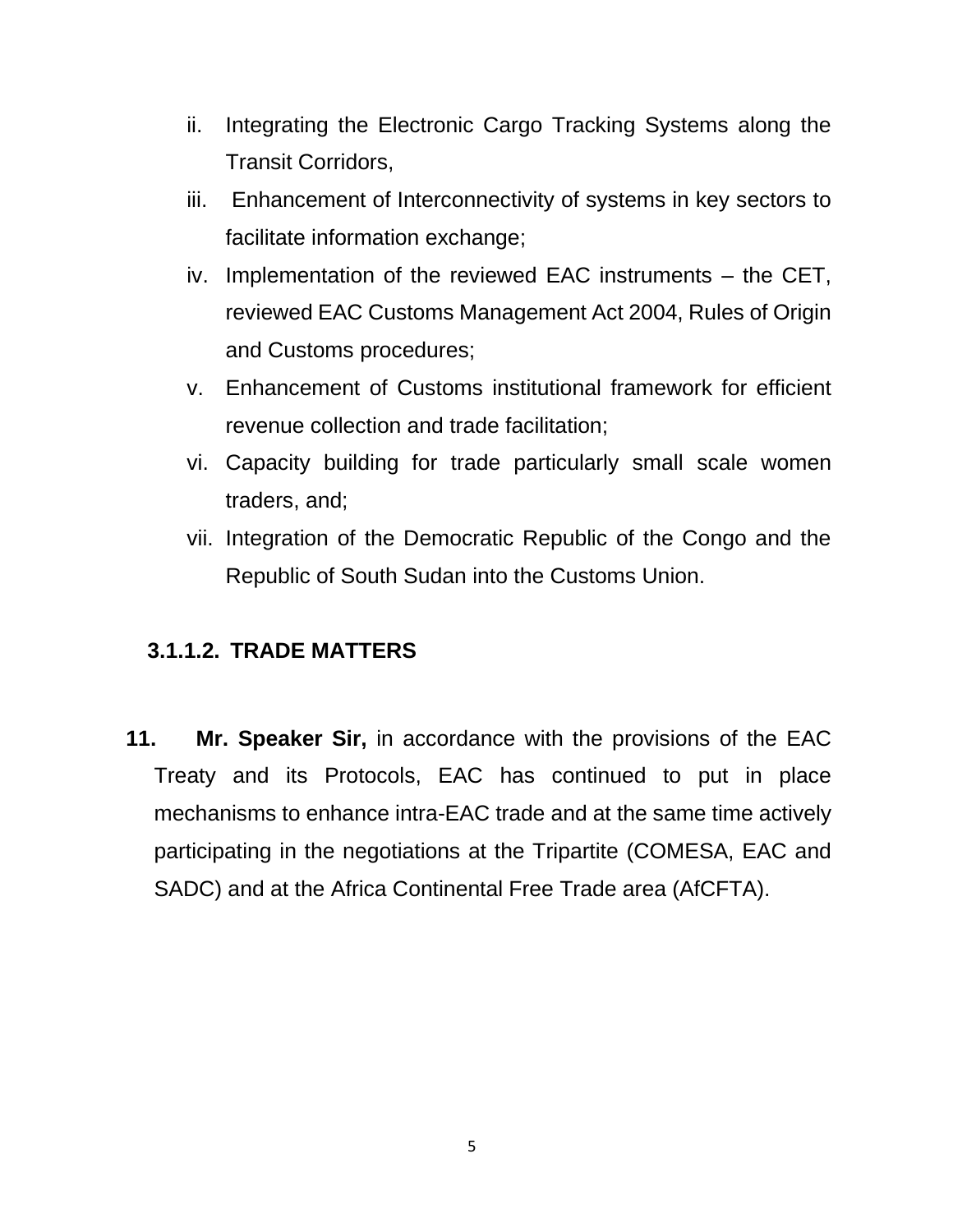- **12.** The key milestones achieved in 2021/2022:
	- i. elimination of twenty-five (25) NTBs which were reported during the period. And the outstanding NTBs are also at different stages of resolution. The elimination of NTBs in the Community will significantly increase Intra-EAC Trade.
	- ii. EAC held the 21<sup>st</sup> EAC Micro, Small and Medium-sized Enterprises (MSMEs) Trade Fair in December 2021 in Mwanza, Tanzania and was attended by 1,089 exhibitors (majority were mainly women & youth) from Partner States. The Trade Fair showcased products originating from EAC and drawn from few sectors namely; arts, crafts and woodwork; textile, apparels and leather; metal products; herbal, medicinal and beauty products; agricultural, food and beverage products.
	- iii. the development of an EAC Strategy for implementation of the African Continental Free Trade Area (AfCFTA); harmonization of over 145 standards for the commonly traded goods in over 16 sectors in the financial year 2020/2021; implementation of a Regional Standardization Plan (RSP) and the SQMT Strategic Plan; finalising the review of the SQMT Act 2006, and; development of the frameworks and guidelines to facilitate cross border trade through mutual recognition of the product quality marks and test certificates especially in areas such as food and cosmetic products where there have been persistent NTBs.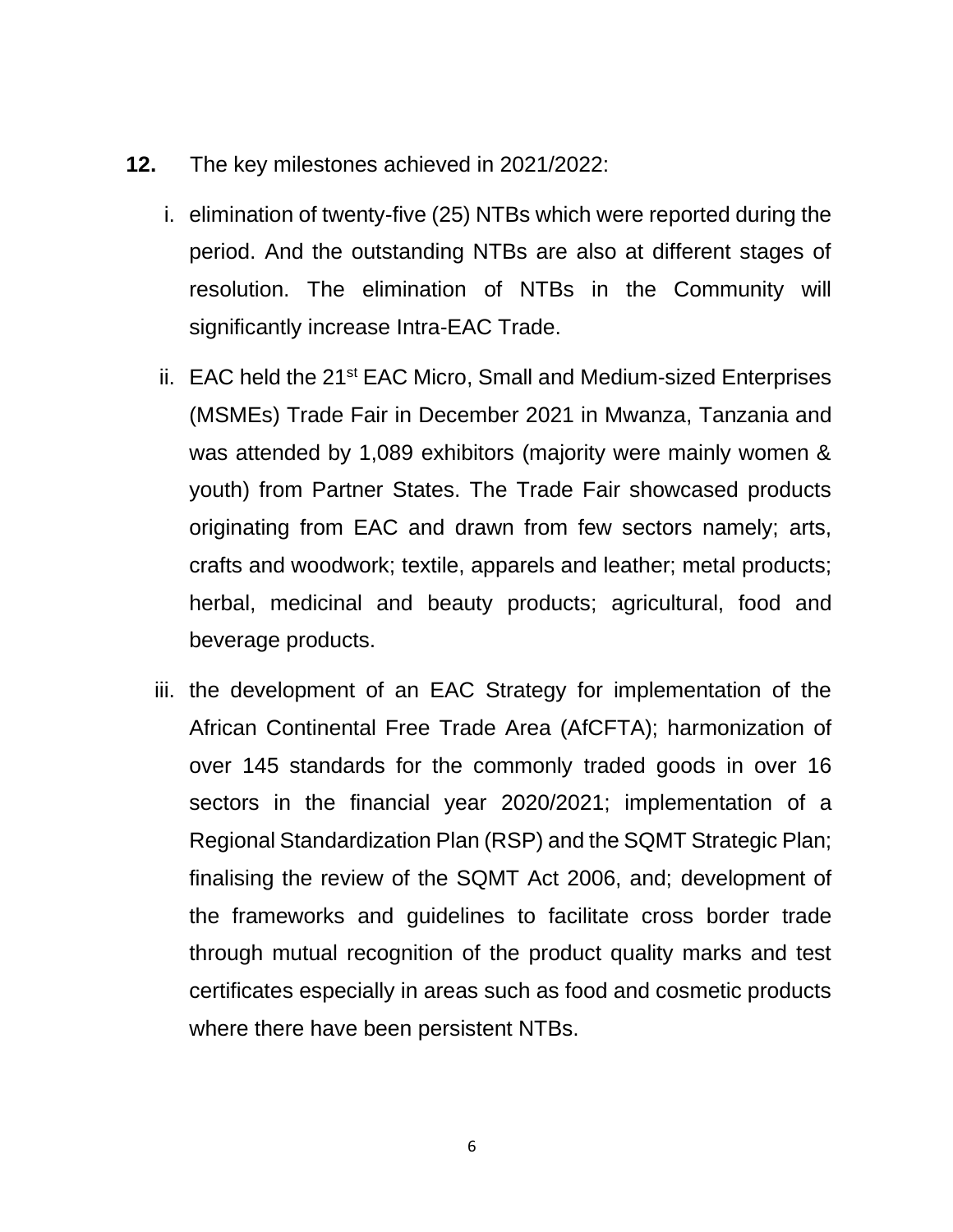**13. Mr. Speaker,** awareness creation, capacity building in negotiations skills, standardization and conformity assessment, and Small and Medium Enterprises Development will be the key priorities in the FY 2022/2023.

# **3.1.2. COMMON MARKET**

# **3.1.2.1. PLANNING MATTERS**

# *(a)Tracking the implementation of the EAC Common Market Protocol*

**14. Mr. Speaker,** during the current Financial Year, the EAC adopted the third EAC Common Market Scorecard, 2020 tracking the progress made since the publication of the Scorecard 2016 towards the implementation of the EAC Common Market on the free movement of goods, services, and capital. It is anticipated that the Council, Partner States and other stakeholders while designing new implementation and programmatic strategies and approaches for full implementation of the Common Market Protocol, will use the Scorecard findings and recommendations.

# *(c) Monitoring and Evaluation of Projects and Programmes*

**15. Mr. Speaker**, the Secretariat has enhanced the online system used to monitor the progress of the key integration pillars of the Community- the East African Monitoring System (EAMS) to include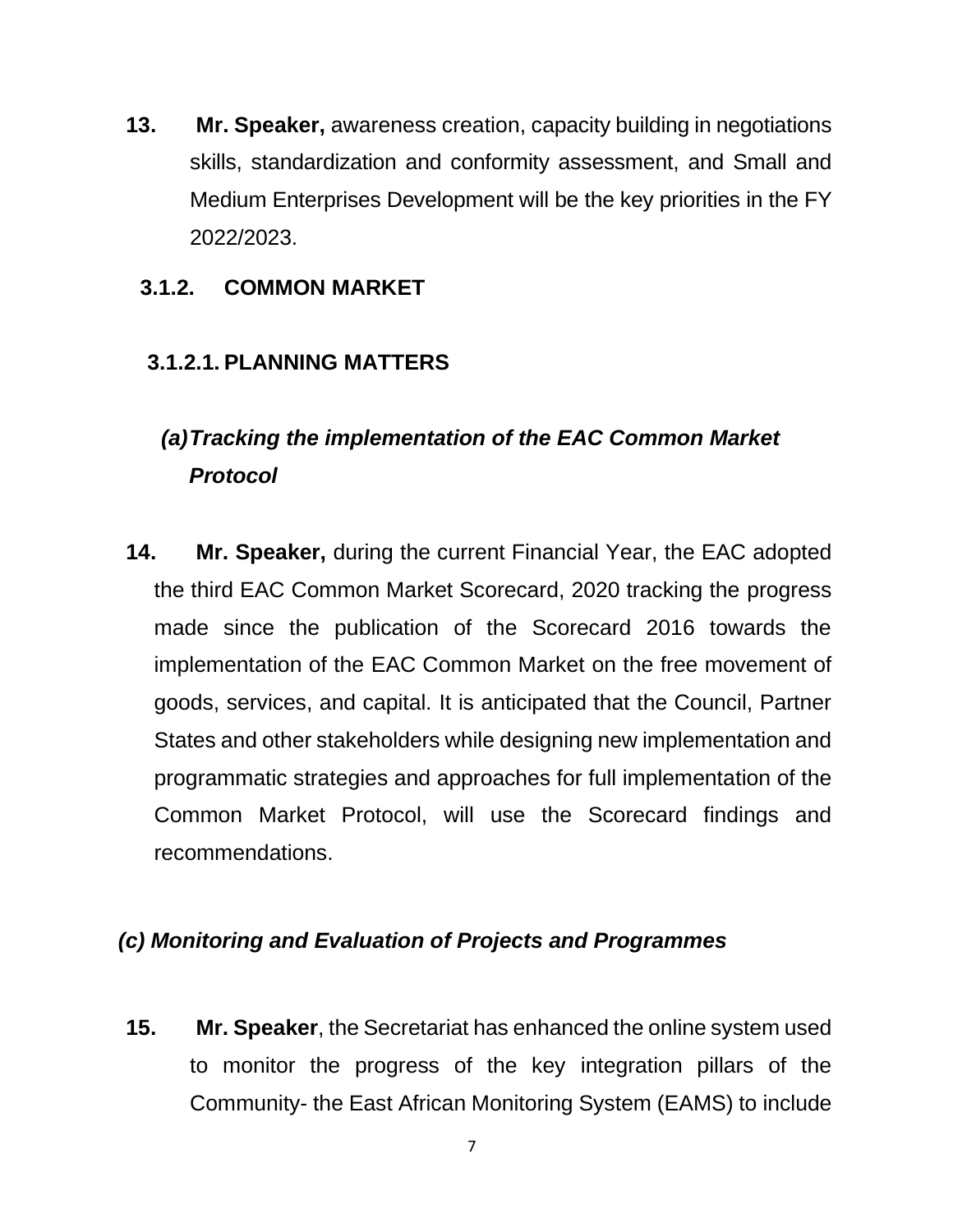a Projects and Programmes module. EAMS has also been instrumental in tracking the implementation of the Decisions and Directives of the Sectoral Councils/ Council and Summit providing a deep analysis of the status of implementation of Directives/decisions of Policy Organs.

# **3.1.2.2. INFRASTRUCTURE DEVELOPMENT MATTERS**

# *(a)Roads Sub-sector*

- **16. Mr. Speaker**, the Secretariat has continued to coordinate the development of multinational roads linking the Partner States as updated below:
	- i. The construction of the 400 km long Multinational Kenya/Tanzania road: Malindi-Lunga Lunga and Tanga-Bagamoyo road has commenced and the road sections are in different stages following the two Governments securing a financing package of EUR 375 million from the African Development Bank (AfDB) and European Union.
	- ii. Construction of the Multinational Tanzania/Burundi road: Kabingo-Kasulu-Manyovu (260 km) in Tanzania and Gitaza-Rumonge (45 km) in Burundi is ongoing following Burundi and Tanzania securing financing amounting to USD 322.35 million in the form of grants and loans from the AfDB. Furthermore, detailed design of the Mugina-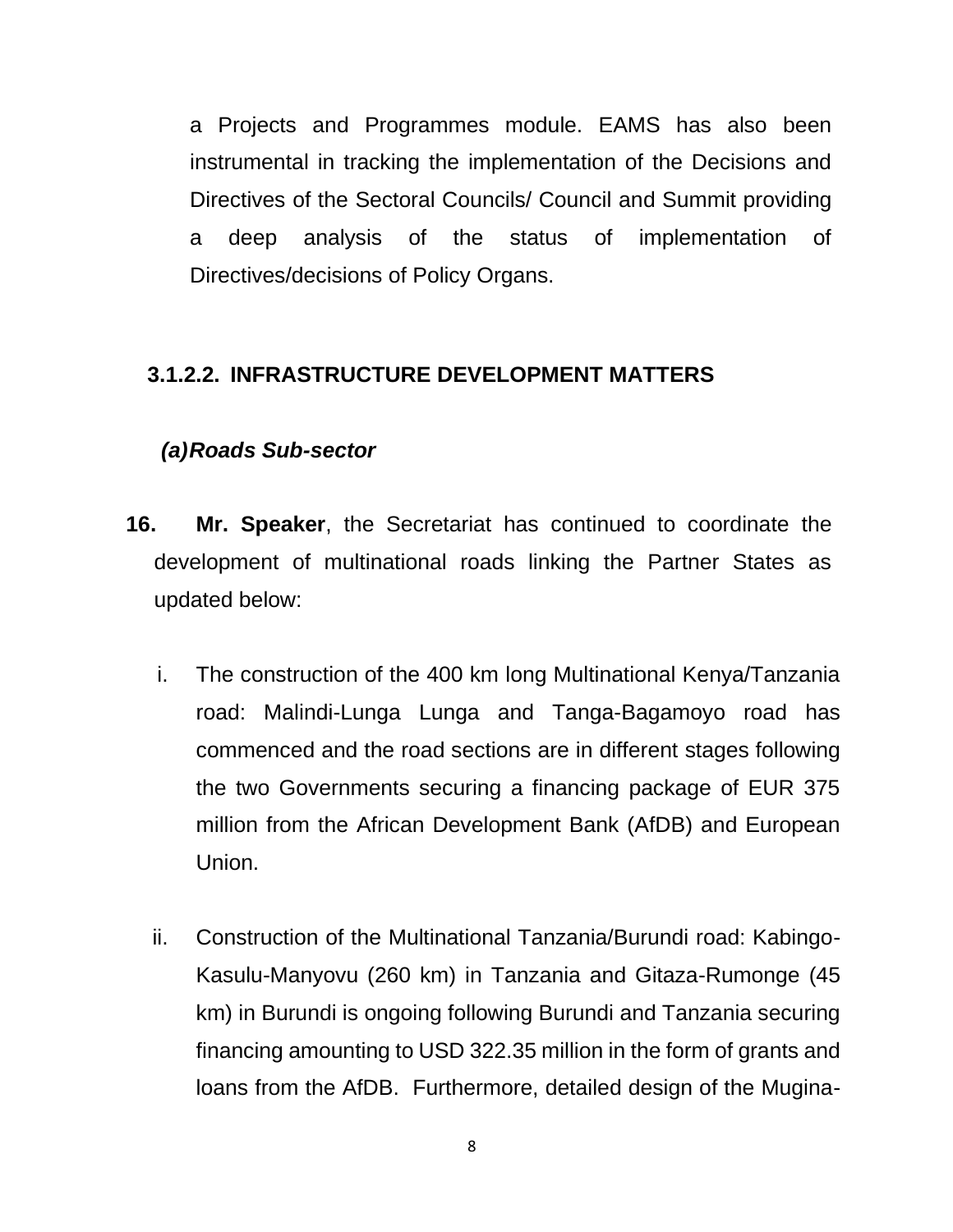Manyovu One Stop Border Post (OSBP) has been completed through a grant secured by the EAC from the AfDB amounting to USD 480,000.

- iii. The Government of The United Republic of Tanzania secured funding from the World Bank for construction of the 92 km Lusahunga-Rusumo road in Tanzania linking to the 70 km Kayonza-Kigali road in Rwanda. Procurement of Contractors is ongoing for the Tanzania section while resource mobilization is ongoing for the Rwanda section.
- iv. Resource mobilization for the construction of the Multinational Tanzania/Uganda road project, Masaka-Mutukula (90 km) in Uganda linking Mutukula-Kyaka and Bugene-Kasulo-Kumunazi Road (163 km) in Tanzania is ongoing following the completion in December 2020 of the feasibility studies and detailed engineering designs that were funded by a grant from the AfDB.
- **17. Mr. Speaker,** in the FY 2022/2023, the Secretariat will continue implementing successor multinational road projects linking Partner States and the Phase II OSBP programme including the design, construction and operationalization of 12 new prioritized OSBPs within the EAC region. The Secretariat has further secured funding amounting to USD 1,748,565 from the AfDB for undertaking design of the multinational Burundi/Tanzania Road: Mpanda (Vikonge) - Uvinza and Uvinza-Kanyani/Gisuru-Rusengo and Makebuko-Bugarama sections.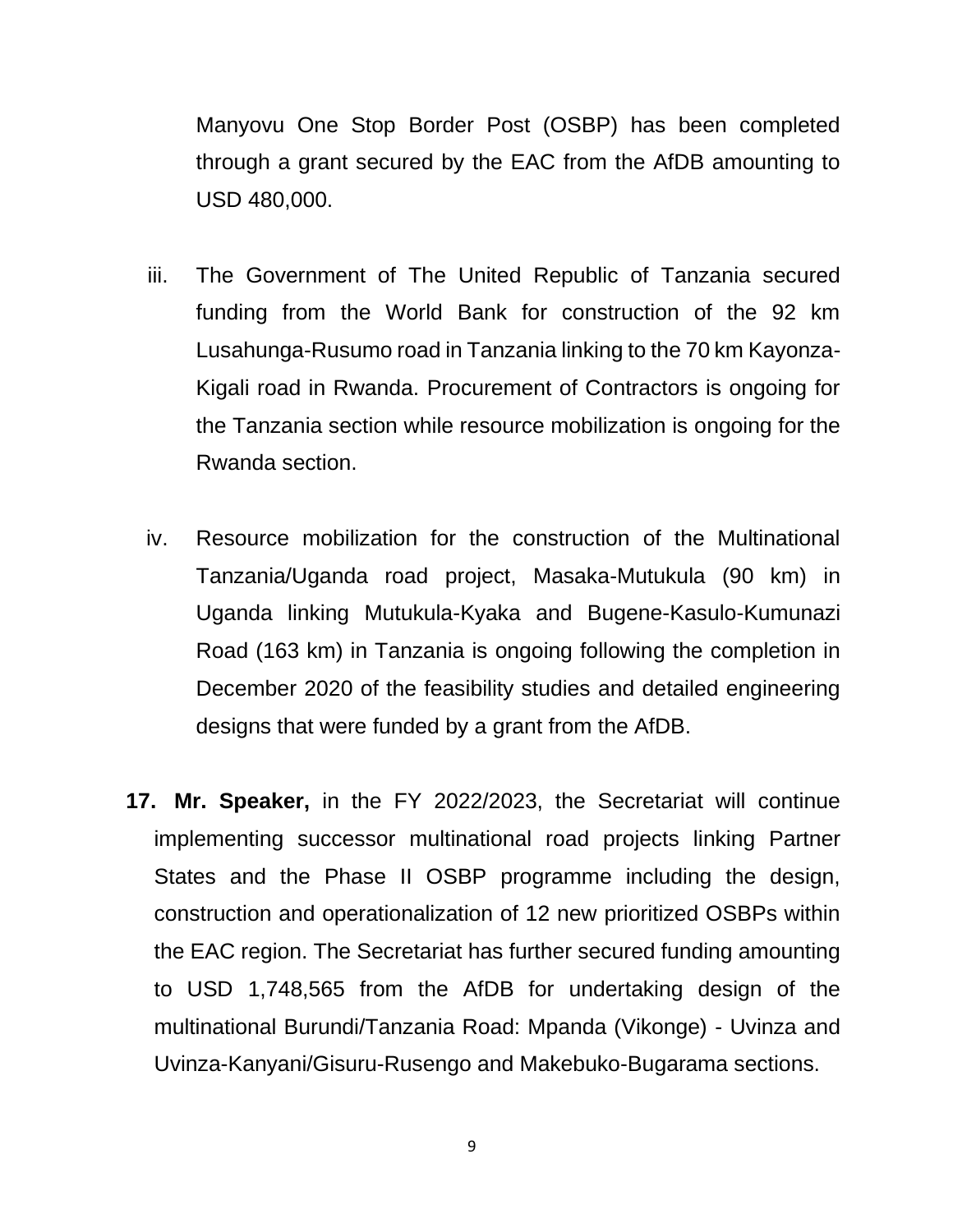**18. Mr. Speaker,** the Secretariat has also secured funding amounting to USD. 1,400,000 from the AfDB for carrying out feasibility studies for the Multinational Kenya-Uganda Road Project: Kisumu-Kisian-Busia and Kakira-Malaba (including Busitema-Busia spur) roads.

# *(b) Railways*

**19.** Mr. Speaker, the implementation of the Northern Corridor and Central Corridor Standard Gauge Railways in Kenya and Tanzania respectively is ongoing. To support seamless railways operations across the region, the Secretariat is developing principles of harmonized EAC Railways legal and regulatory framework.

# *(c) Civil Aviation and Airports*

**20. Mr. Speaker**, during the year under review, the EAC Secretariat continued coordinating the implementation of EAC Upper Airspace Seamless Operations Project. This included the harmonization of regulations, Manuals of Air Navigation Services operations, development of common Secondary Surveillance Radar (SSR) codes and development of technical specifications that will facilitate acquisition of the EAC Upper Airspace Seamless Operations Platform (System). EAC Partner States have committed to fully implement the Yamoussoukro Decision as part of the Common Market Protocol and in line with the ongoing efforts by the African Union Commission (AUC)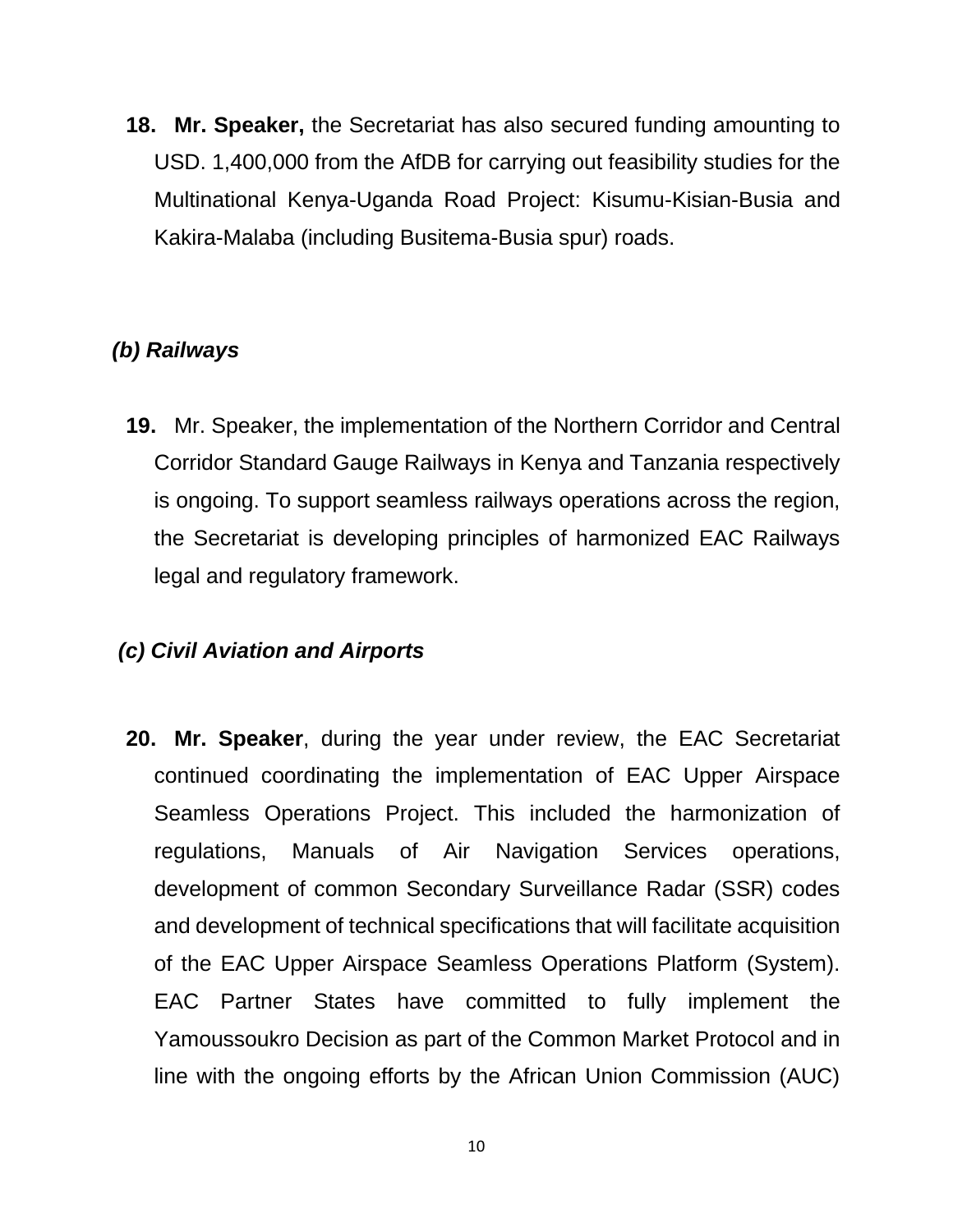and the African Civil Aviation Commission (AFCAC) to establish and operationalize the Single African Air Transport Market (SAATM).

- **21. Mr. Speaker**, in the FY 2022/23, the Civil Aviation and Airports Sub-Sector priorities will focus on implementation of the EAC Upper Airspace Seamless Operations project, and on implementing strategies to reduce the current high cost of intra-EAC Air tickets and air operations including the harmonization of charges and taxes.
	- *(d) Meteorology*
- **22. Mr. Speaker,** in the current Financial Year, the EAC Partner States continued to expand the meteorological infrastructure with three (3) additional Meteorological Radar Stations installed and operationalized, two (2) of these installed by the United Republic of Tanzania and one (1) by the Republic of Uganda. Additional Radar Stations and other meteorological infrastructure including automatic weather stations will be installed after completion of the ongoing procurement process. This is expected to improve the Early Warning Systems for severe weather incidents such as thunderstorms and strong winds in order to improve safety of air transport, and minimise loss of life and property including road infrastructure.
- **23. Mr. Speaker,** in the Financial Year 2022/23, the Secretariat will develop strategies aimed at improving the Meteorological Services to produce more accurate and timely weather forecasts to support the air transport, energy production, agriculture and livestock sectors among others.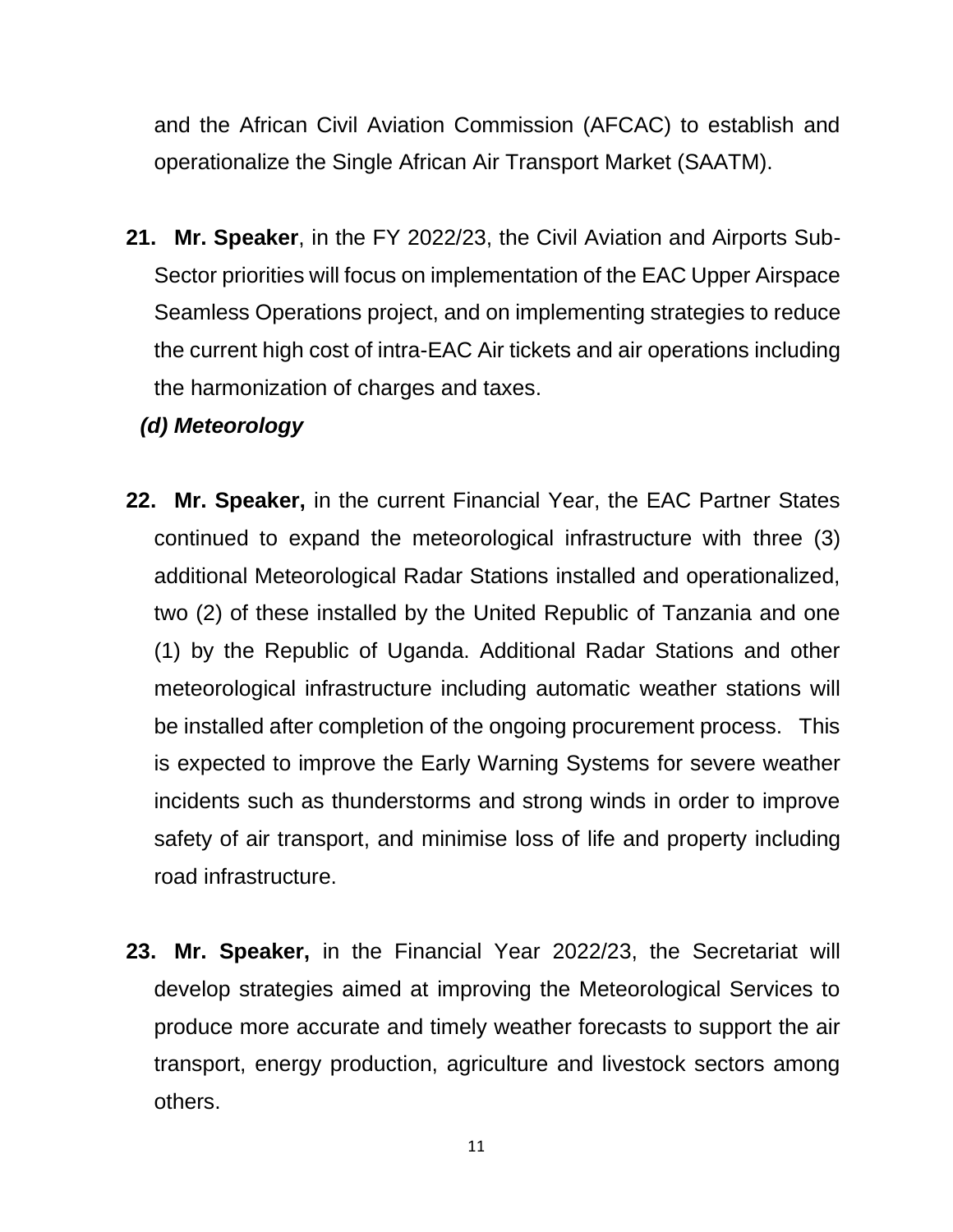# *(e) Communications*

**24. Mr. Speaker,** under the Communications Sector, the Secretariat will continue to prioritize the harmonization of policies and the full implementation of the EAC Roaming Framework to support the Common Market Protocol provisions on free movement of persons. The Sector will also develop the broadcast content regulations and cross border interconnection regulations to support the youth in local content productions and cross border trade.

# **3.1.2.3. PRODUCTIVE SECTORS**

# *(a)Agriculture and Food Security*

25. Mr. Speaker, the 39<sup>th</sup> Meeting of the Council of Ministers adopted harmonized procedures for conducting Pest Risk Analysis (PRAs) for maize, beans and rice. Subsequently, the harmonized Standard Operating Procedures (SOPs) for inspection of grain (maize, beans and rice) required for operationalization of the PRAs were developed. In line with the Council directive, a series of capacity building workshops for plant health inspectors deployed at One Stop Border Posts (OSBPs) at Namanga, Malaba, Kabanga/Kobero, Rusumo and Mutukula were conducted by Secretariat between November 2021 and February 2022. The workshops were aimed at creating awareness amongst plant health inspectors on the harmonized SOPs, facilitate their implementation at all the EAC border posts; and identify any challenges that might hinder their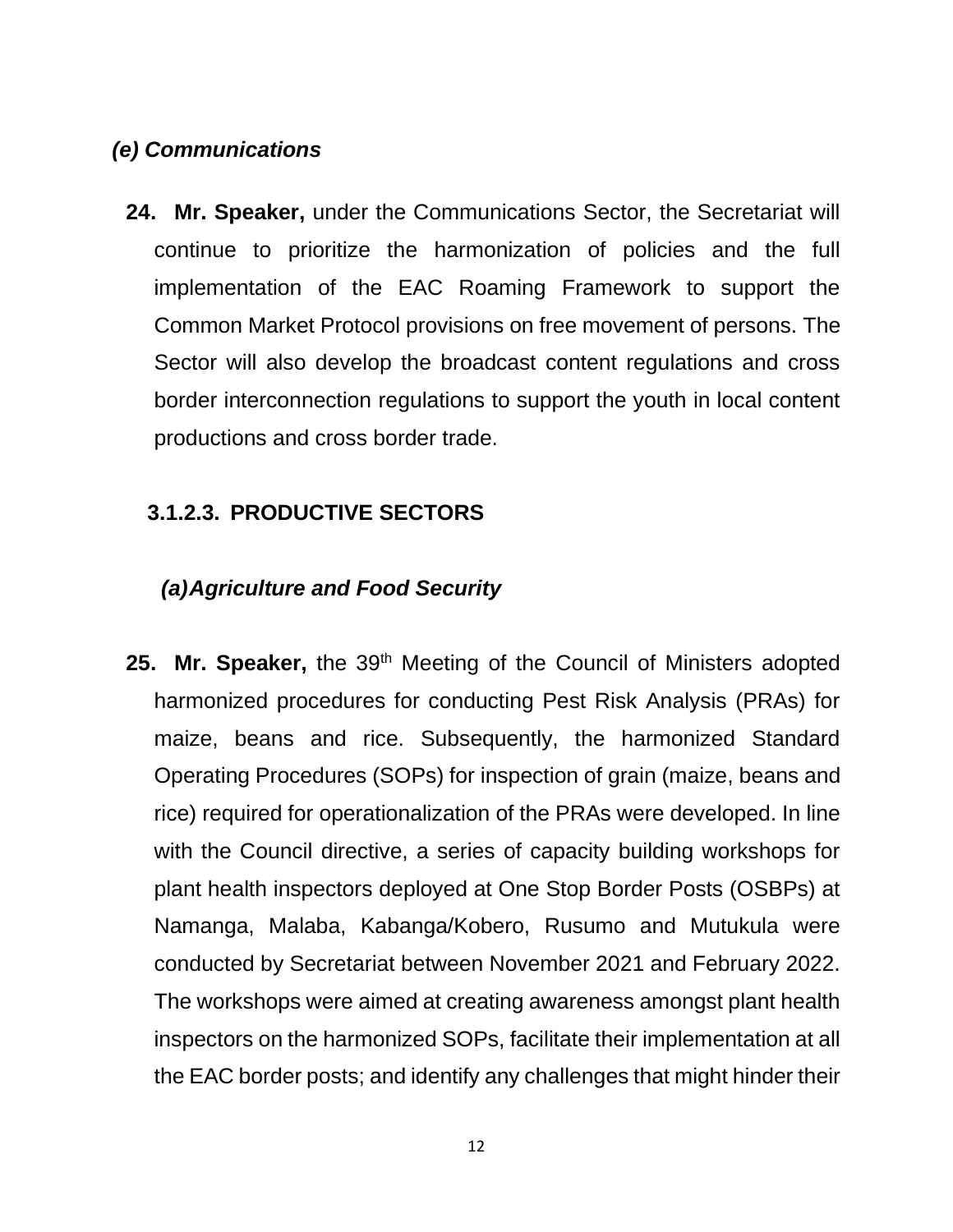implementation. The Secretariat is in the process of mobilizing additional resources to extend this activity to other OSBPs.

- **26. Mr. Speaker,** Transboundary Animal Diseases (TADs) remain a major constraint to livestock development in the region. During the period under review and following a Council directive, the Secretariat facilitated the Republic of Kenya and the United Republic of Tanzania in drafting the MOU on joint cross-border cooperation in the prevention and control of transboundary animal diseases and zoonoses. The MOU was signed on 10<sup>th</sup> October 2021. An implementation framework and roadmap to support implementation of the MOU was also developed.
- **27. Mr. Speaker,** the focus under the agriculture sector during the FY 2022/23 will be on the following key sector priorities: (i) increase sustainable and inclusive agricultural production, productivity, food safety, food and nutrition security and intra-regional agricultural trade; (ii) promoting livestock and fisheries value chains for sustainable economic growth and livelihoods, and; (iii) promoting value addition and agro-processing to strengthen capacities for reduction of post-harvest losses in priority strategic value chains.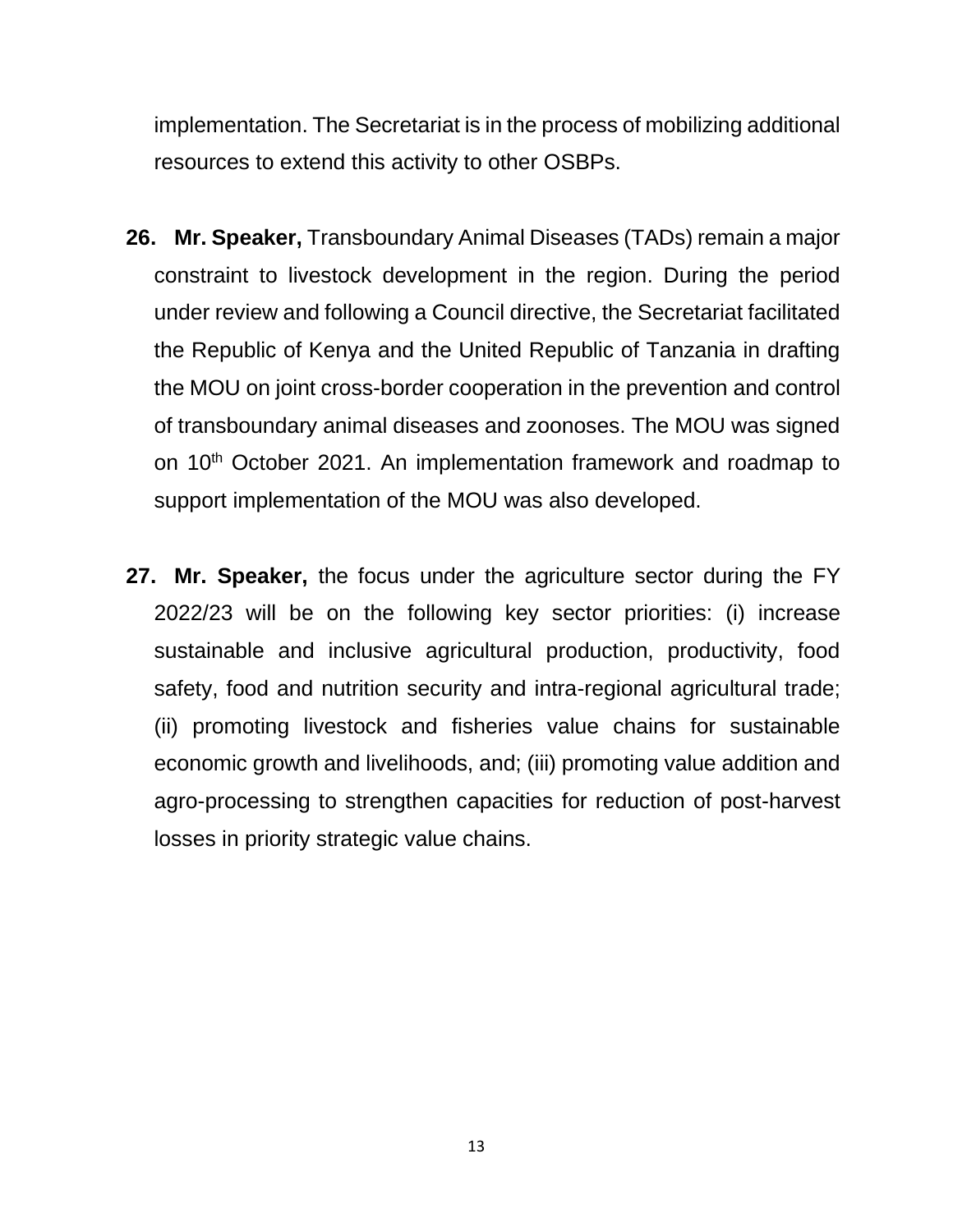#### *(b) Industrialization and SMEs Development*

- **28. Mr. Speaker,** to build on the gains made in the fruits, vegetables and pharmaceutical sectors the region adopted the EAC Post-Harvest Loss Management Strategy and Action Plan and Diagnostic Study on the Application of Herbal and Traditional Medicine in the Prevention and Therapy of COVID-19 and other Diseases in the East African Community. Also developed were the EAC integrated Fruits & Vegetables Market Information System and the integrated Pharmaceutical Market Information System (iPMIS) to support in the capture of market information and evidence based policy-making.
- **29.** To support human capacity building to enhance trade and value addition the region adopted the EAC Simplified Guidelines for MSMEs on Cross-Border Trade of Perishable Agricultural Goods in five (5) languages (English, Kiswahili, Luganda, Kirundi, Kinyarwanda) and undertook the EAC Online Capacity Building in EAC Authorized Economic Operators (AEO) Program; Good Manufacturing Practices (GMP) for Veterinary Medicine Manufacturers and Leather industries and 'Training of Trainers on EAC Harmonized Customs and Standards Procedures (F&V).
- **30.** To consolidate these efforts, the region has validated a five-year EAC Industrial Policy Implementation Action Plan for (2022-2027) to be finalized in the new financial year. With the support from GIZ, Members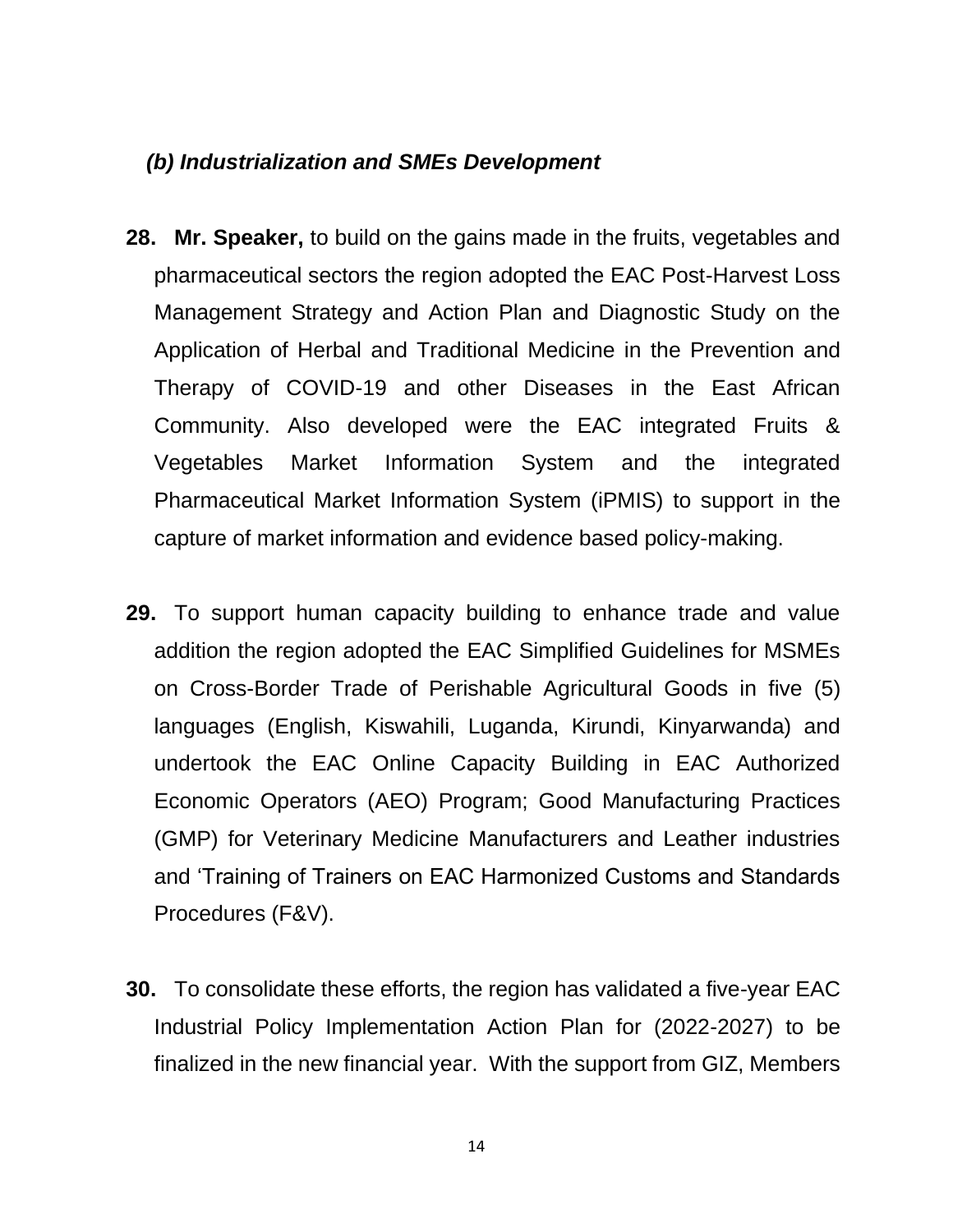of EALA undertook technical briefing and public consultations on the EAC Pharmaceutical Bill, 2020.

#### *(c) Energy Sector*

- **31. Mr. Speaker**, EAC continued the implementation of priority energy generation and transmission projects from the Regional Power System Master Plan and the Heads of State Infrastructure Priority Projects. EAC in collaboration with the Eastern African Power Pool (EAPP) secured funding from the World Bank to undertake the feasibility study for Masaka (Uganda)-Mwanza (Tanzania) 400kV power transmission line and update the Regional Power System Master Plan. The Construction of the 14 MW Kikagati/Murongo hydropower project has been completed. Also, EAC Secretariat secured funding under NEPAD-IPPF to undertake the feasibility study for Nsongezi hydro Power project (54 MW) where Rwanda, Tanzania and Uganda will participate in its development. Construction of Rusumo hydro-power project is progressing well and is expected to be commissioned by June 2022.
- **32. Mr. Speaker,** the EAC Secretariat together with the Centre of Excellence for East African Centre for Renewable Energy and Energy Efficiency (EACREEE) has continued to implement the project on Energy Efficient Lighting and Appliances for Eastern and Southern Africa (EELA). Minimum Energy Performance Standards (MEPS) for refrigerators and air conditioners have been prepared and are awaiting adoption. EACREEE has continued with capacity building in solar and micro hydro. Fourteen (14) training sessions in hydro conducted and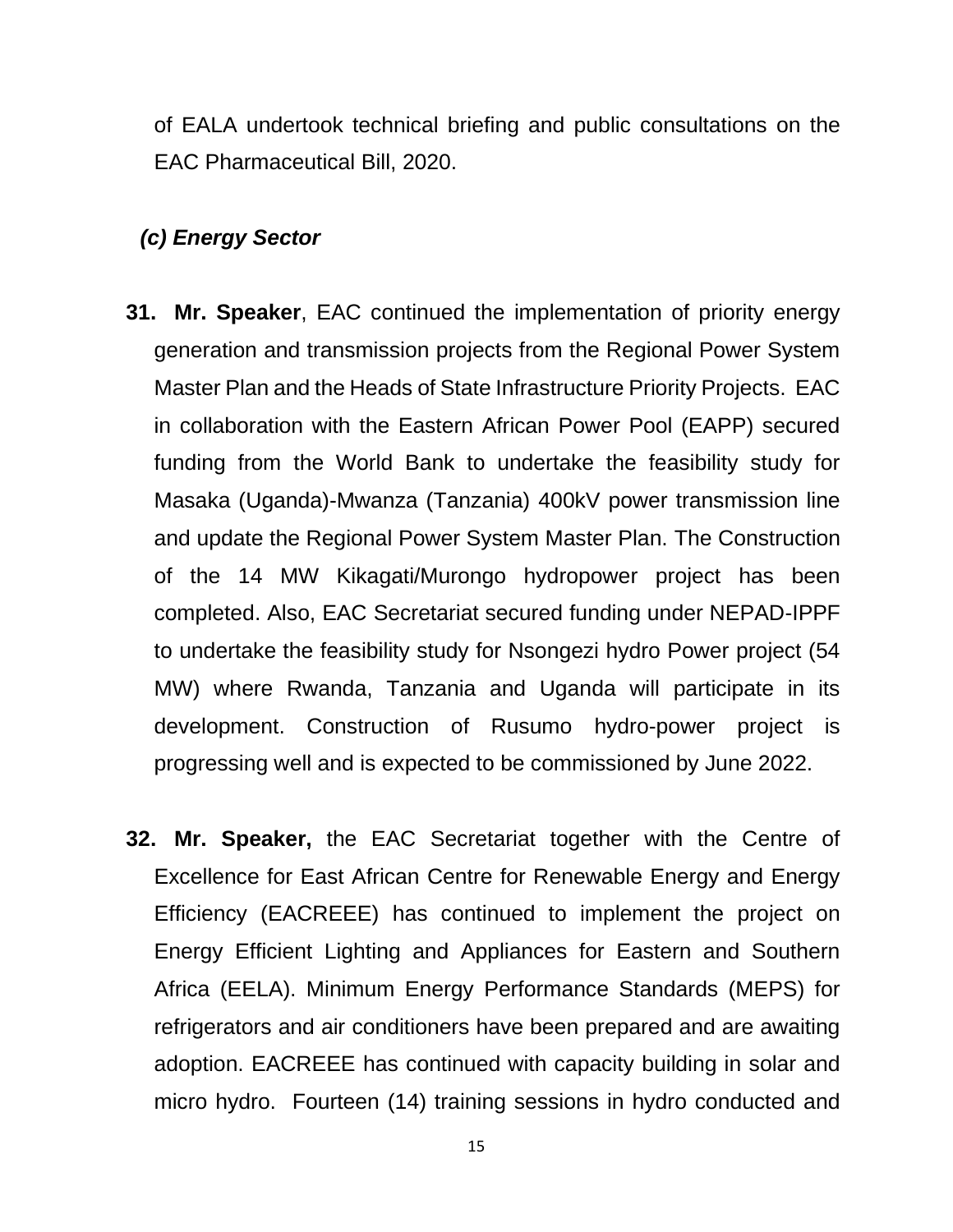over 400 trainees trained to date and Four (4) training sessions in hydro conducted and 175 people were trained.

**33. Mr. Speaker,** in the FY 2022/2023, EAC will continue to coordinate the implementation of priority energy generation and transmission projects from the Regional Power System Master Plan and the Heads of State Infrastructure Priority Projects, preparation of the East African Petroleum Conference and Exhibition 2023 (EAPCE'2023) and implementation of a project on 'Energy Efficient Lighting and Appliances for Eastern and Southern Africa (EELA) as well as other renewable energy projects.

#### *(d) Environment and Natural Resources*

**34. Mr. Speaker**, during the current financial year, the following instruments were adopted by the Council of Ministers: the Protocol on Environment and Natural Resources Management; the EAC Forestry Policy and EAC Forestry Strategy; the EAC Climate Finance Access and Mobilization Strategy and the EAC Water Policy and Integrated Water Resources Management Strategy. EAC also developed a Regional Biodiversity Strategy and Action Plan and Regional initial implementation project of the Regional Biodiversity Strategy and Action Plan (RBSAP). EAC coordinated the construction of 31 hand-washing facilities at selected areas in all six Partner States. EAC also initiated the establishment of an EAC Carbon Credit Exchange Mechanism and the development of the regional climate change adaptation project to Adaptation Fund. EAC implemented the EAC Environmental Week to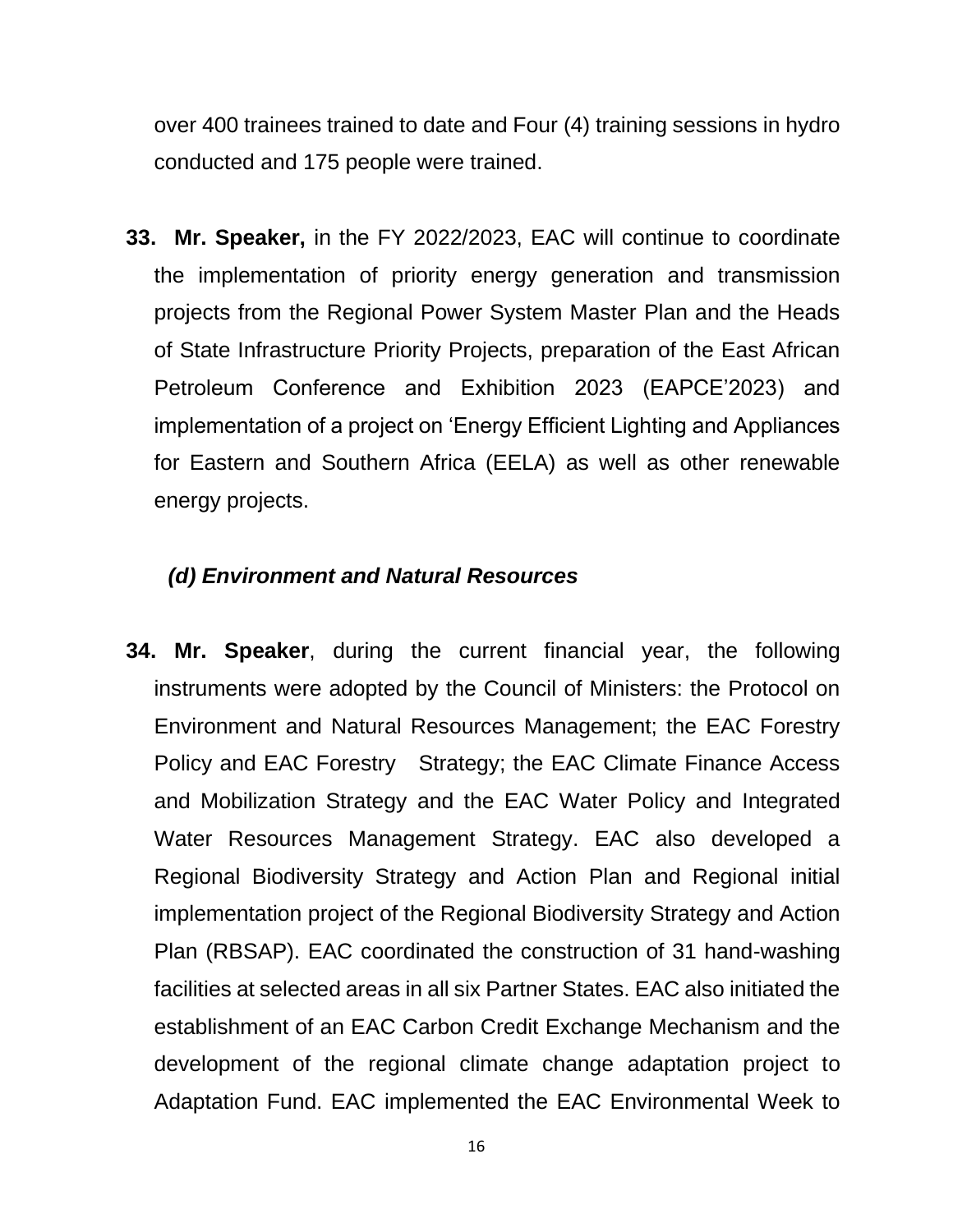showcase the achievements of EAC and Partner States in addressing environmental challenges and natural resources.

**35. Mr. Speaker**, in the financial year 2022/2023, the Community will focus on the following: final adoption of the Protocol on Environment and Natural Resources Management by the Council; implementation of the EAC Environmental Week to showcase the achievements of EAC and Partner States in addressing environmental challenges and natural resources, participation in Multilateral Environmental Agreements; finalization of a Regional Biodiversity Strategy and Action Plan; capacity building of EAC to implement the AU Declaration on Land; establishment of an EAC Carbon Credit Exchange Mechanism; and development of regional climate change adaptation project to Adaptation Fund.

#### *(e) Tourism and Wildlife Development*

**36. Mr Speaker**, the tourism marketing strategy was reviewed to reflect the impact of COVID-19 pandemic on the sector and was adopted by the 41<sup>st</sup> Meeting of the Council of Ministers. Implementation of the Strategy has commenced and this includes execution of Regional and Domestic Tourism Campaigns aimed at encouraging EAC citizens to travel within the region; organization of Regional Tourism Expos; development of regional minimum standards for tourism service providers including tour operators, travel agents and tour guides; and review of classification of hotels and restaurants in Partner States continued.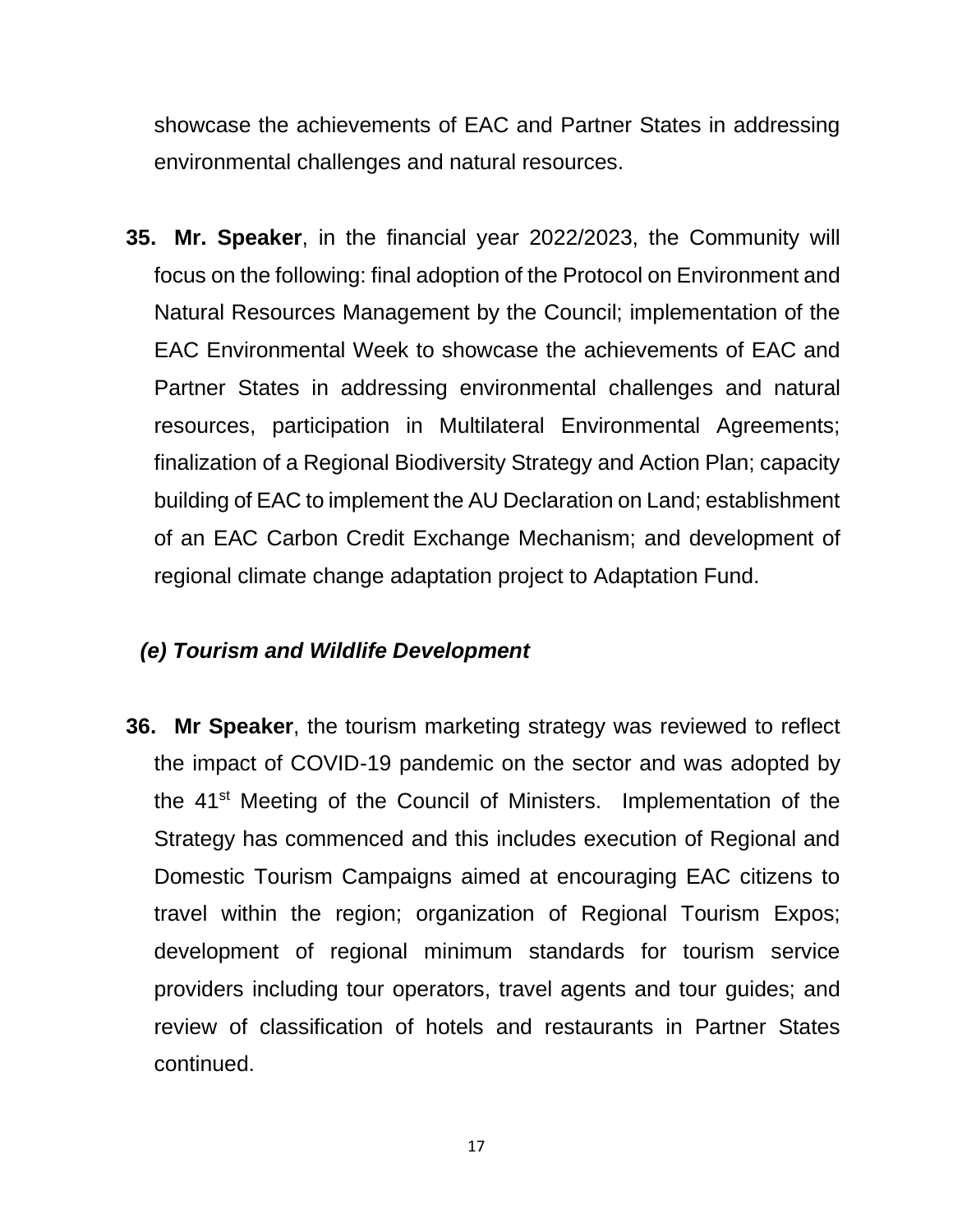**37. Mr. Speaker,** the priorities for the next financial year include: finalization of the Protocol on Tourism and Wildlife Management; continued implementation of the tourism recovery interventions; organization of the 2<sup>nd</sup> Regional Tourism EXPO; finalization of the review of the classification criteria for Tourism accommodation establishments; finalization of the regional wildlife policy; development of a regional wildlife conservation and management strategy and action plan; and establishment of trans-boundary wildlife conservation areas network.

#### **3.1.2.4. SOCIAL SECTORS**

#### *(a)Culture and Sports*

- 38. Mr. Speaker, the 17<sup>th</sup> Sectoral Council on Education, Science, and Technology, Culture and Sports approved the dates for the 5<sup>th</sup> Edition of JAMAFEST as 4<sup>th</sup> to 12<sup>th</sup> September, 2022 in the Republic of Burundi. The EAC Secretariat has started coordinating the meetings of the regional steering committee in liaison with the host government for undertaking the Festival.
- **39. Mr. Speaker,** the 21<sup>st</sup> Ordinary Meeting of the Summit of the EAC Heads of State held on 27<sup>th</sup> February 2021 adopted French as an official language of the Community in addition to Kiswahili and English. The Sectoral Council on Education, Science, Technology, Culture, and Sports has approved the draft Roadmap of modalities for implementing French and Kiswahili as the official languages of the community. The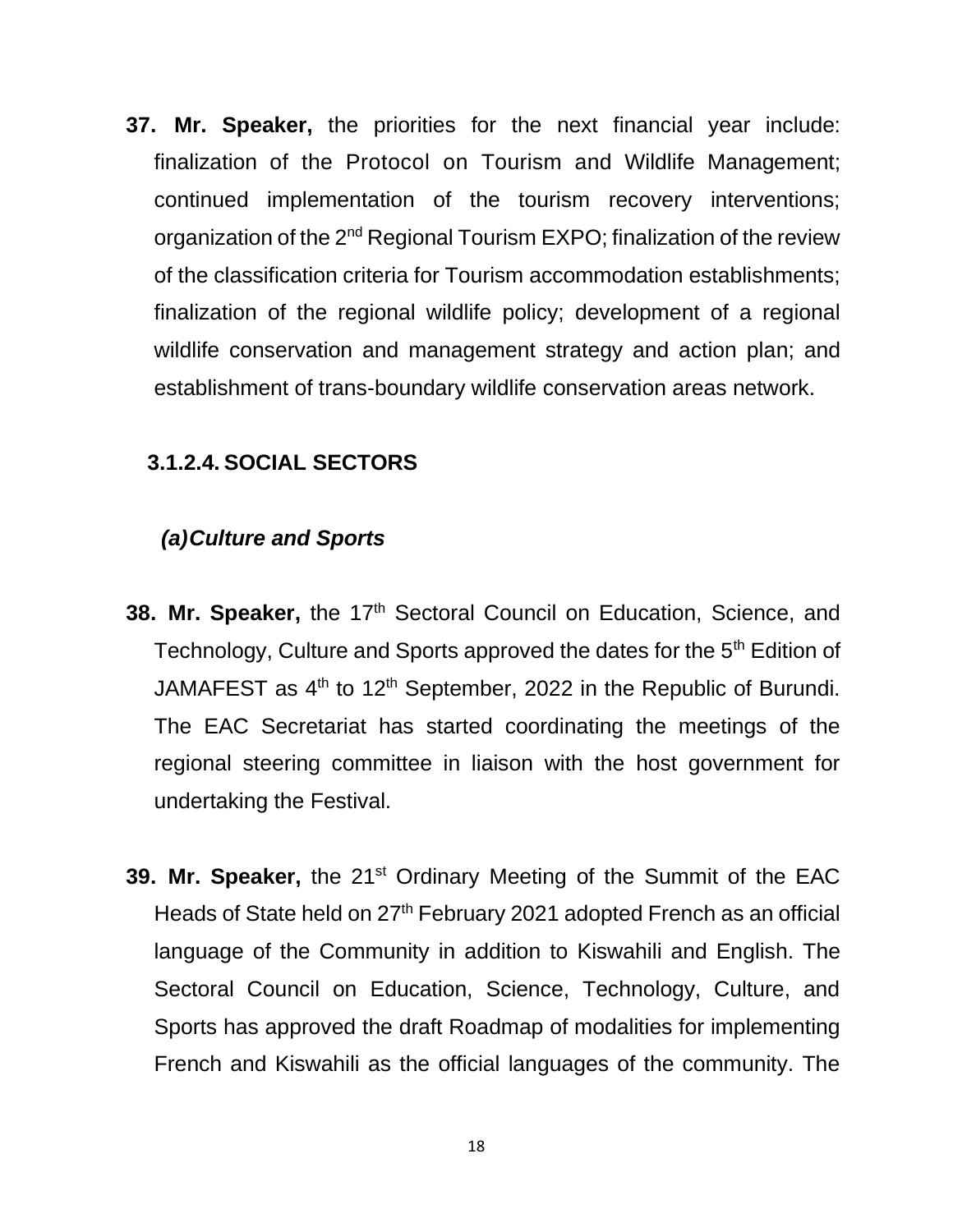EAC Secretariat is mobilizing resources to start the implementation of the roadmaps this financial year

# *(b) Immigration Sub-sector*

**40.** To implement the EAC Common Market provisions for the coordination of social security benefits and to facilitate the movement of workers, in the community, the EAC Secretariat has finalized national consultations on the draft Council directive on the coordination of social security benefits. The EAC Secretariat in collaboration with development partners such as International Labour Organization and International Organization for Migration has provided technical and financial support to complete the process, and by July 2022, the directive will be ready for adoption by the Council.

# *(c) Gender, Community Development and Civil Society Mobilization Sector*

- **41. Mr. Speaker,** the Secretariat, working together with the Ministries responsible for EAC and Gender affairs formed a Regional Working Group on ending Gender-Based Violence (GBV) especially given the sudden increase of violence against women and men, mostly due to the stresses of the COVID-19 situation.
- **42.** The EAC continues to prioritize the affairs of youth and children and has to that effect developed a COVID-19 response, mitigation, and adaptation plan for children and young people in the EAC. East Africa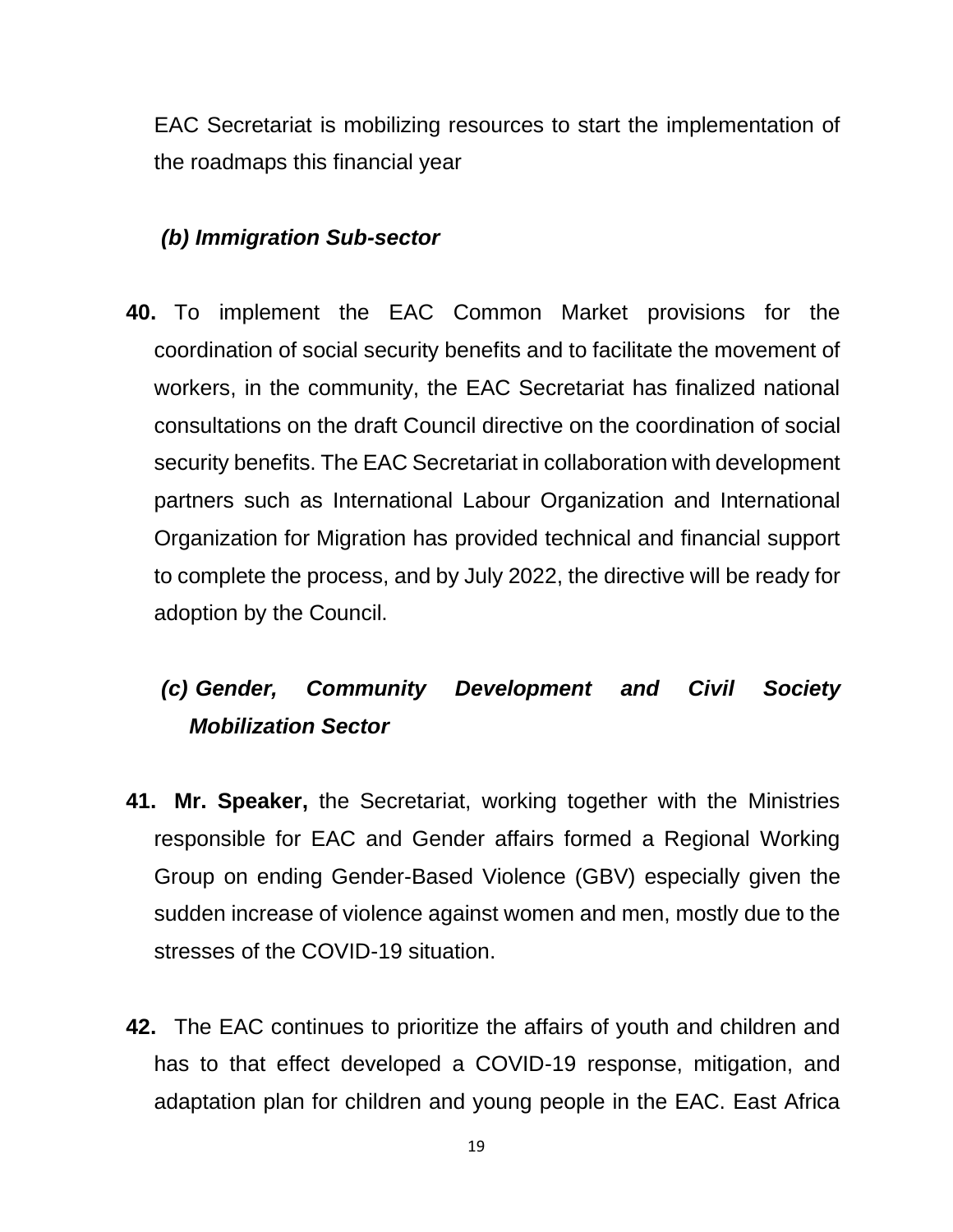region has one of the youngest populations in the world, which needs to be protected from harm, supported to live, and empowered to thrive and secure the future of the region.

#### *(d)Health*

- **43. Mr. Speaker**, the Community established the *Ad Hoc* Regional Coordination Committee on COVID-19 (EARCC) in 2020, which has been instrumental in driving the COVID-19 response in the region and served to resolve hindrances by COVID-19 on the free movement of people and goods. EAC Secretariat has conducted an assessment of the laboratories offering testing for Covid 19 and has made strikes in the implementation of the EAC Pass as a measure to ensure ban frauds in Covid testing among travelers.
- **44.** The EAC Secretariat in collaboration with Partner States' Ministries of Health have publicly launched the Great Lakes Malaria Initiative (GLMI) at Rusumo border between Republic of Rwanda and Republic of Tanzania and Busia border between Republic of Kenya and Republic of Uganda. This initiative will foster the elimination of Malaria in the EAC region.
- **45. Mr. Speaker**, in the financial year 2022/2023, EAC will focus on strengthening the Network of National Reference laboratories between the EAC Partner States and disease surveillance mechanisms; the support to medicine harmonization, the implementation of the pooled procurement mechanisms, as well as vaccine and medical product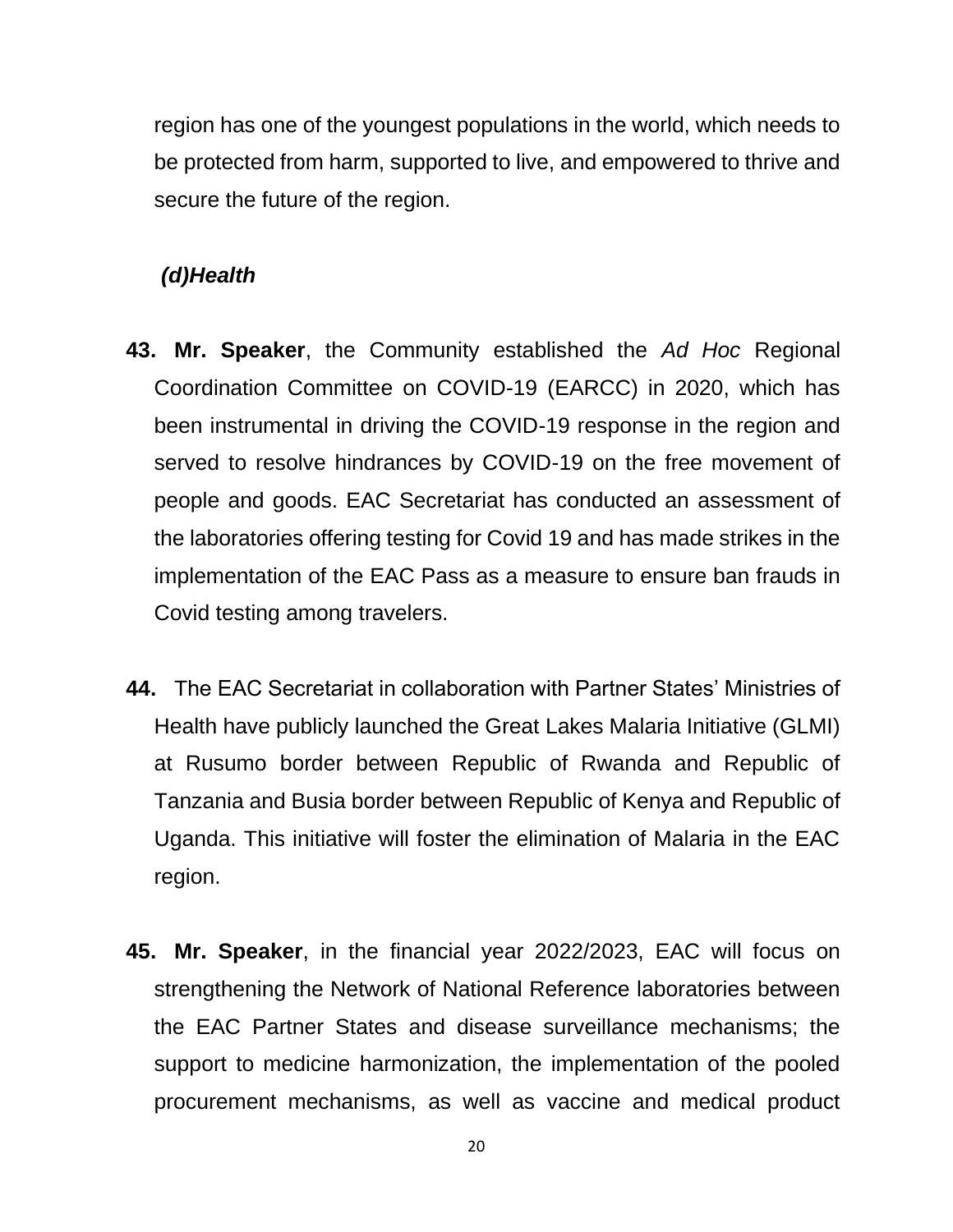manufacturing. We will accelerate the control and elimination of HIV - AIDS, the improvement of maternal and child health by implementing the newly approved EAC Comprehensive Reproductive, Maternal, New born and Child Health, HIV and Tuberculosis Programme. Furthermore, the EAC will mobilize resources to accelerate implementation of the Malaria Great lakes initiative and the reinforce the coordination of the Multi-National East African Regional Centres of Excellence (RCoEs) For Skills and Tertiary Education In Higher Medical And Health Sciences Education Programme.

# *(e)Education and Training*

- **46. Mr. Speaker,** in Education and Training, meetings of the Technical Committees on Technical and Vocational Education and Training (TVET) were held in all Partner States to update the EAC TVET Harmonization Strategy. The EAC Secretariat mobilized USD 400,000 from the Swiss Agency for Development Cooperation for the finalization of the TVET harmonization process.
- **47.** Despite the challenges posed by the COVID-19 pandemic, the 2020 EAC Secondary School Students Essay Writing Competition was conducted successfully. The national and regional adjudications were successfully undertaken and winners at both national and regional levels were determined. The national awards for the winners are currently ongoing while the regional awards will be held during the next Ordinary Meeting of the Summit of the EAC Heads of State.
	- **3.1.3. MONETARY UNION**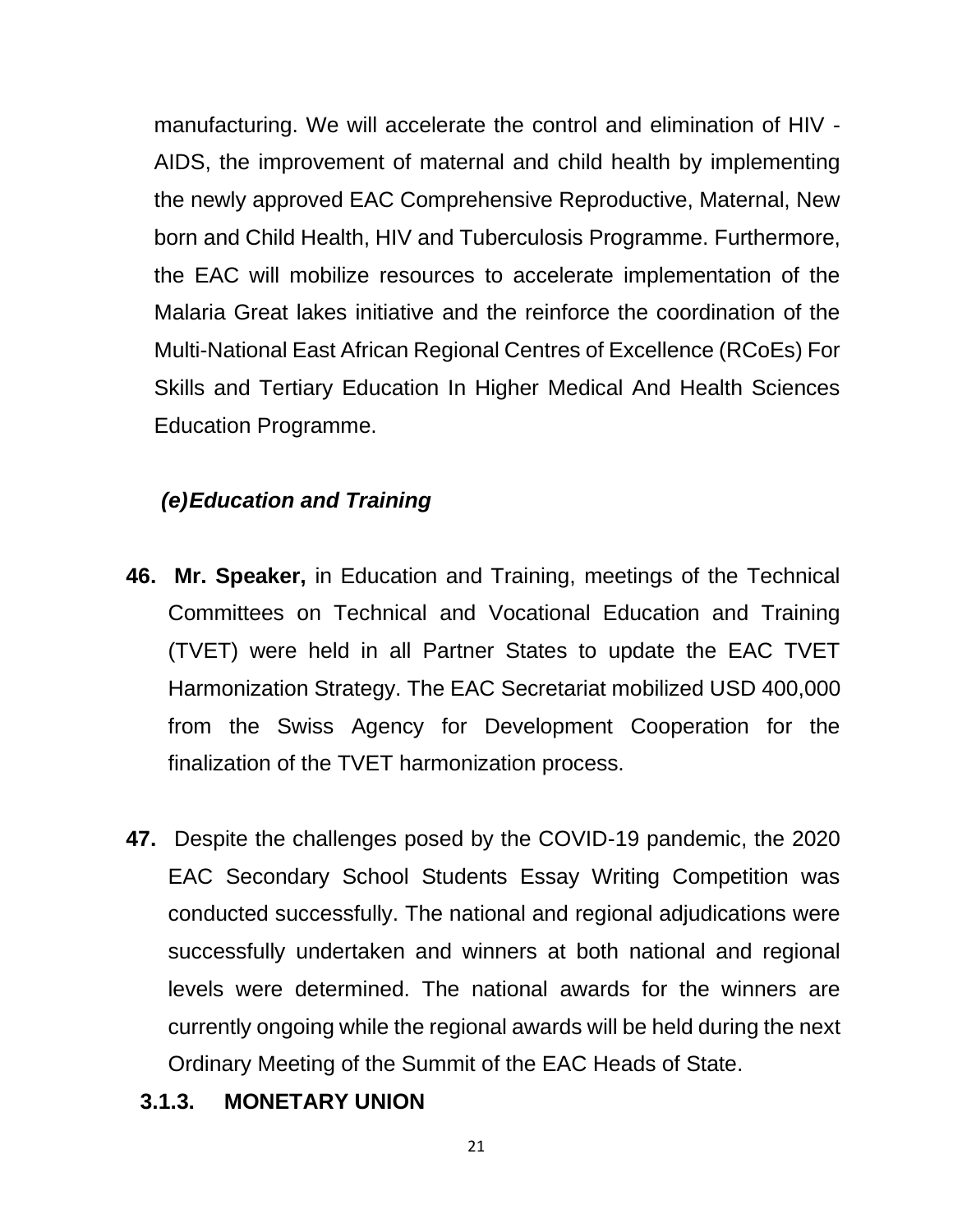#### *(a) Cooperation in Statistics Harmonization and Development*

**48. Mr. Speaker,** during the current Financial Year, the Secretariat revamped the EAC Open Data Portal, which will be the main dissemination tool for regional statistics, by including priority sectoral datasets of Merchandise Trade Statistics and Harmonised Consumer Price Indices. In 2022/2023, the Secretariat will consolidate this achievement by bringing on board other harmonised Sectoral datasets. The immediate focus will be on Government Finance Statistics and Monetary and Financial Statistics. The overall objective is to make available regionally comparable data for monitoring the progress towards achieving the macroeconomic convergence criteria as set out in the East African Monetary Union (EAMU) Protocol.

# *(d) Establishment of Institutions to support the East African Monetary Union*

**49.** The process of establishing the East African Monetary Institute (EAMI) was initiated in March 2022 with a verification mission to Partner States who had declared interest in hosting the EAMI. The 42<sup>nd</sup> meeting of the Council is expected to consider the report of the Verification Committee and determine the Headquarters of the EAMI, as per Article 7 of the East African Monetary Institute Act, 2019. Other administrative procedures, including the development of the Organizational Structure for the EAMI, have also been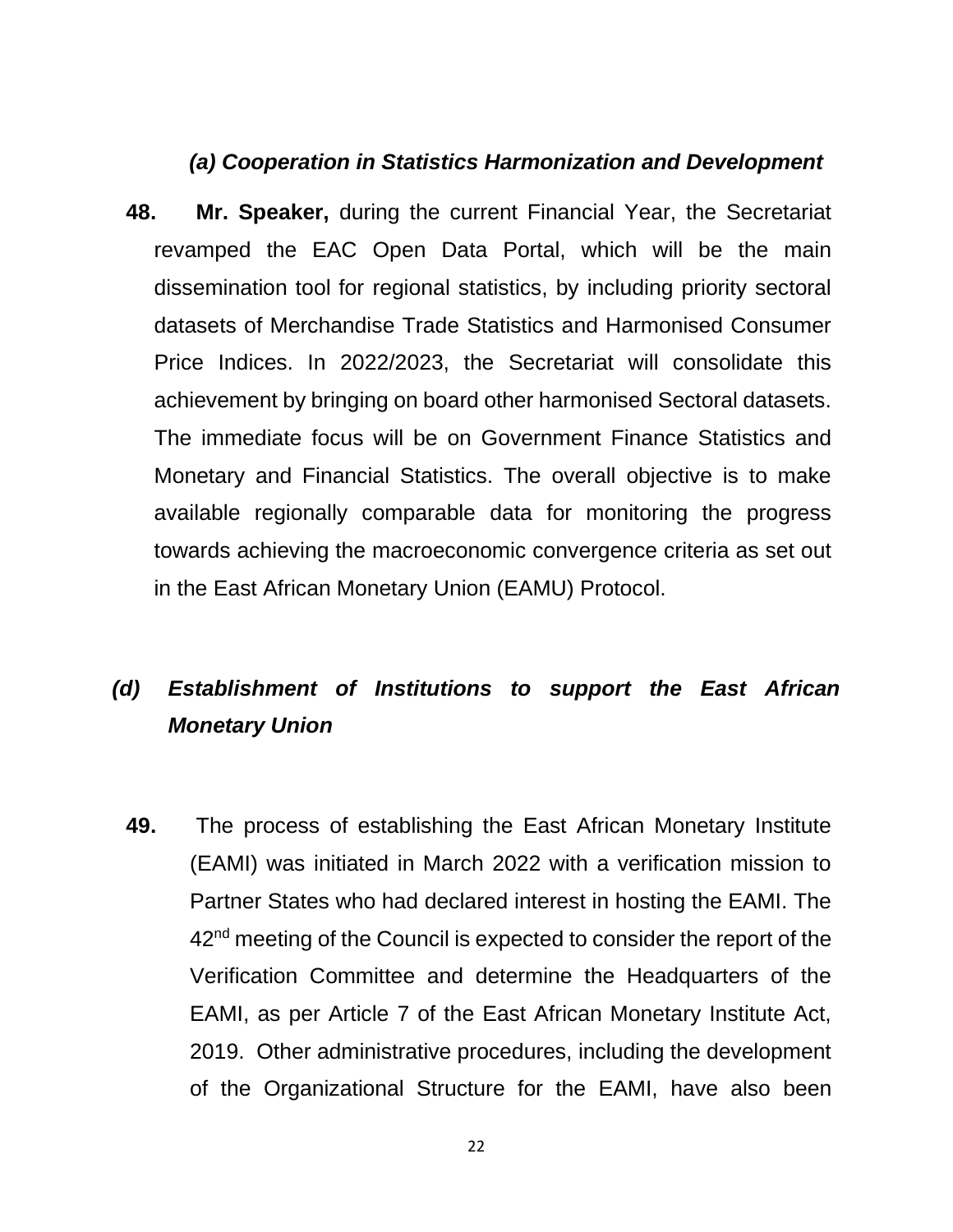initiated. The EAMI is expected to carry out much of the preparatory work for the creation of the East African Monetary Union.

# **3.1.4. POLITICAL FEDERATION**

# *(a) EAC Political Affairs*

**50. Mr. Speaker,** with regard to the drafting of the Constitution for the EAC Political Confederation, consultations have been completed for Burundi and Uganda. The Consultations in the United Republic of Tanzania and the Republic of Rwanda are scheduled towards the end of this financial year. For Kenya and RSS the consultations will be undertaken in Financial Year 2022/2023. Once all Partner States are covered, the report will be submitted to the Summit of Heads of State.

Further, I am happy to inform this House that the Community, in promoting democratization, will deploy an EAC Election Observer Mission in the scheduled elections in the Republic of Kenya.

**51.** The Community's Youth Ambassadors collaborated with the African Union Youth Envoy and other partners to map out the impact of COVID-19 and prepare plans to mitigate the challenges. The Youth Ambassadors also reached out to the border communities to engage them on the pandemic and its control measures. The EAC Youth Ambassadors platform will continue to be supported as a key strategy and driver for the integration process.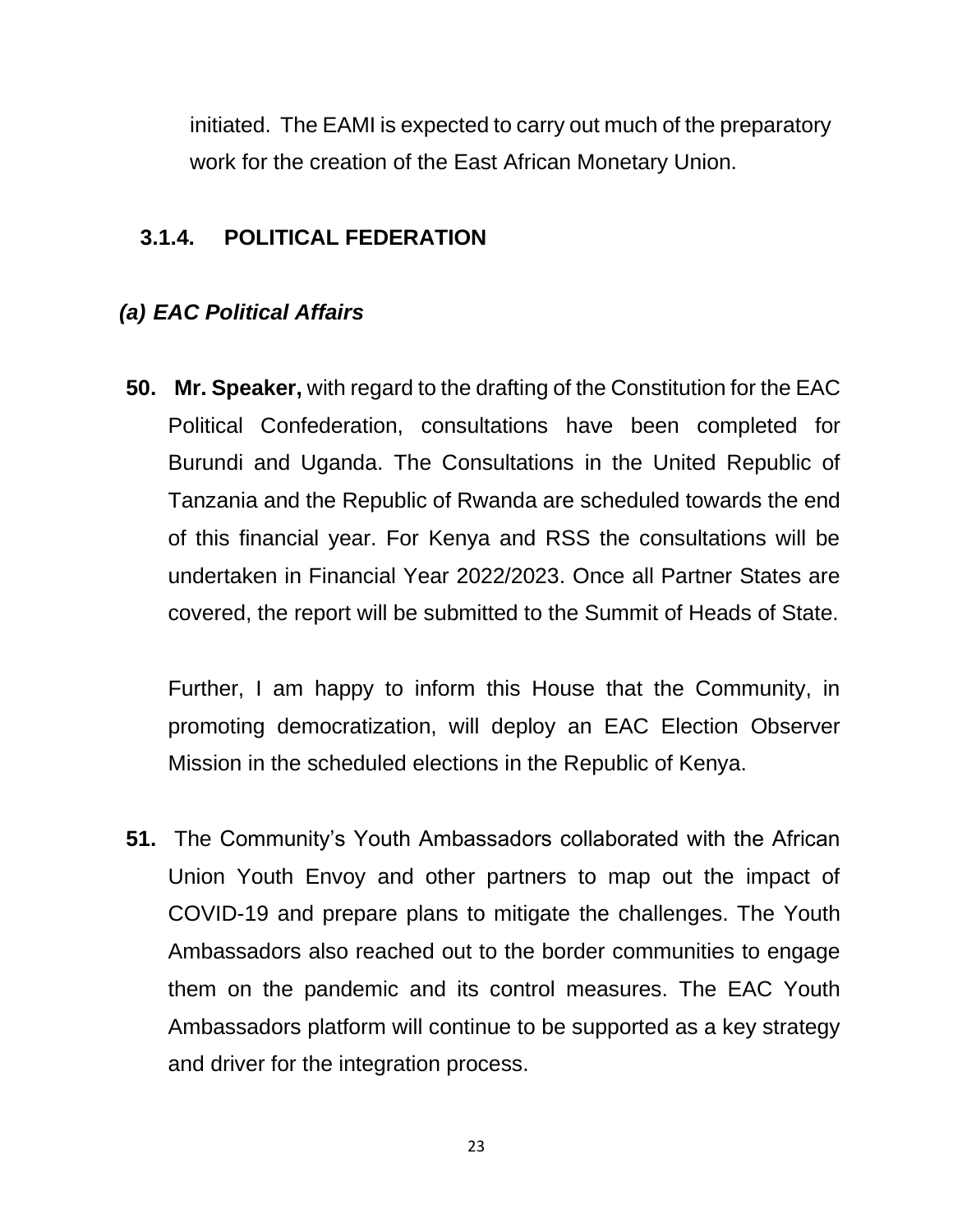#### *(b) Peace and Security*

- **52. Mr. Speaker Sir**, security and stability remain pillars of our integration process. Towards consolidating the gains that have accrued over time, the focus of investment on peace and security will be on strengthening regional conflict prevention and management capacities, through operationalization of national early warning centres, structured engagement of women and youth in peace and security initiatives in line with EAC Youth and Gender Policies and providing space for civil society to participate in Peace building efforts.
- **53. Mr. Speaker,** other critical peace and security imperatives that will be enhanced in the next year include regional counter terrorism measures and combatting supportive transnational organized crimes. Harmonization of operational structures of the Police and the Correctional services will also receive due attention being critical to the movement of East Africans as they come in contact or in conflict with the law. Operationalization of a Rapid Decision Making Mechanism for EAC on Peace and Security will ensure timely attention to evolving challenges as they arise. The Community in this endeavor will strive to promote partnership and complementarity with other sister regional organizations, specialized organizations and international organizations with security mandate on the basis of comparative strengths and advantages.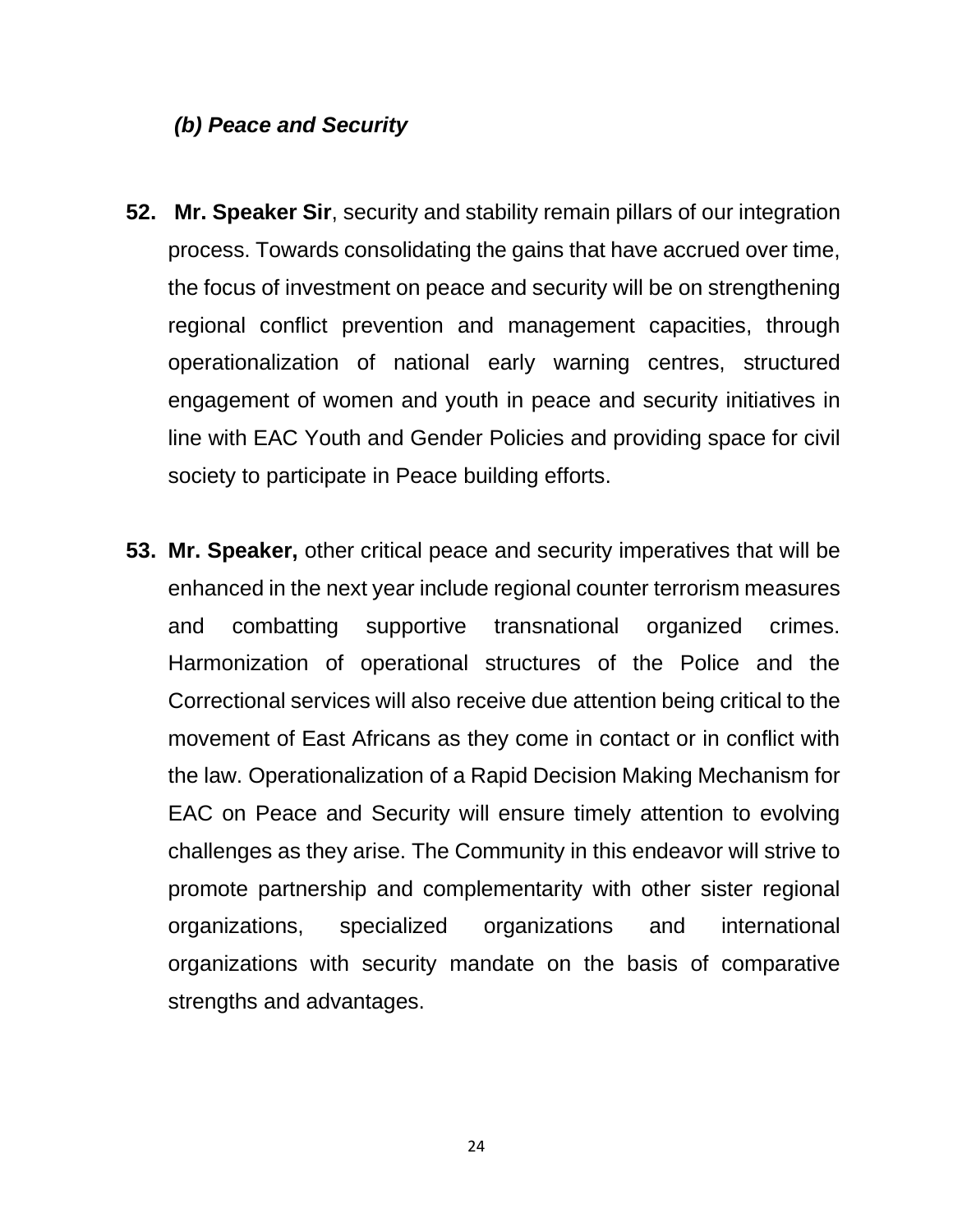**54. Mr. Speaker Sir,** forced displacement of persons through conflicts manifested through protracted prima facie refugee situations in the region remains an area of concern. Harmonization of refugee management practices and facilitation of safe return of refugees will be accorded priority while regional efforts towards deterring trafficking in persons and smuggling of immigrants, trafficking in narcotics, firearms and contraband goods through capacity building, timely information exchange and joint operations.

#### *(d) International Relations*

**55. Mr. Speaker Sir,** I am happy to inform this August House that based on a Verification Report, the 19<sup>th</sup> Extra Ordinary Meeting of Summit held on 29<sup>th</sup> March, 2022 admitted the DRC into the Community. DRC signed the Treaty of Accession to the Treaty for the establishment of the East African Community on the  $8<sup>th</sup>$  of April, 2022. DRC is looking forward to increased trade and investment, strengthened relations with EAC Partner States. DRC further committed to deposit her instruments of ratification with the Secretary General of the EAC by 29<sup>th</sup> of September 2022.

#### *(e) Defence Sector*

**56.** Mr. Speaker, the Defence Sector is promoting peace, security and stability in the Community mainly focusing on key activities aimed at achieving objectives of the areas of Defence cooperation among the EAC Partner States in Military training, Joint operations, Technical cooperation and Visits and exchange of information as provided in the Protocol on Cooperation in Defence Affairs. A major EAC Armed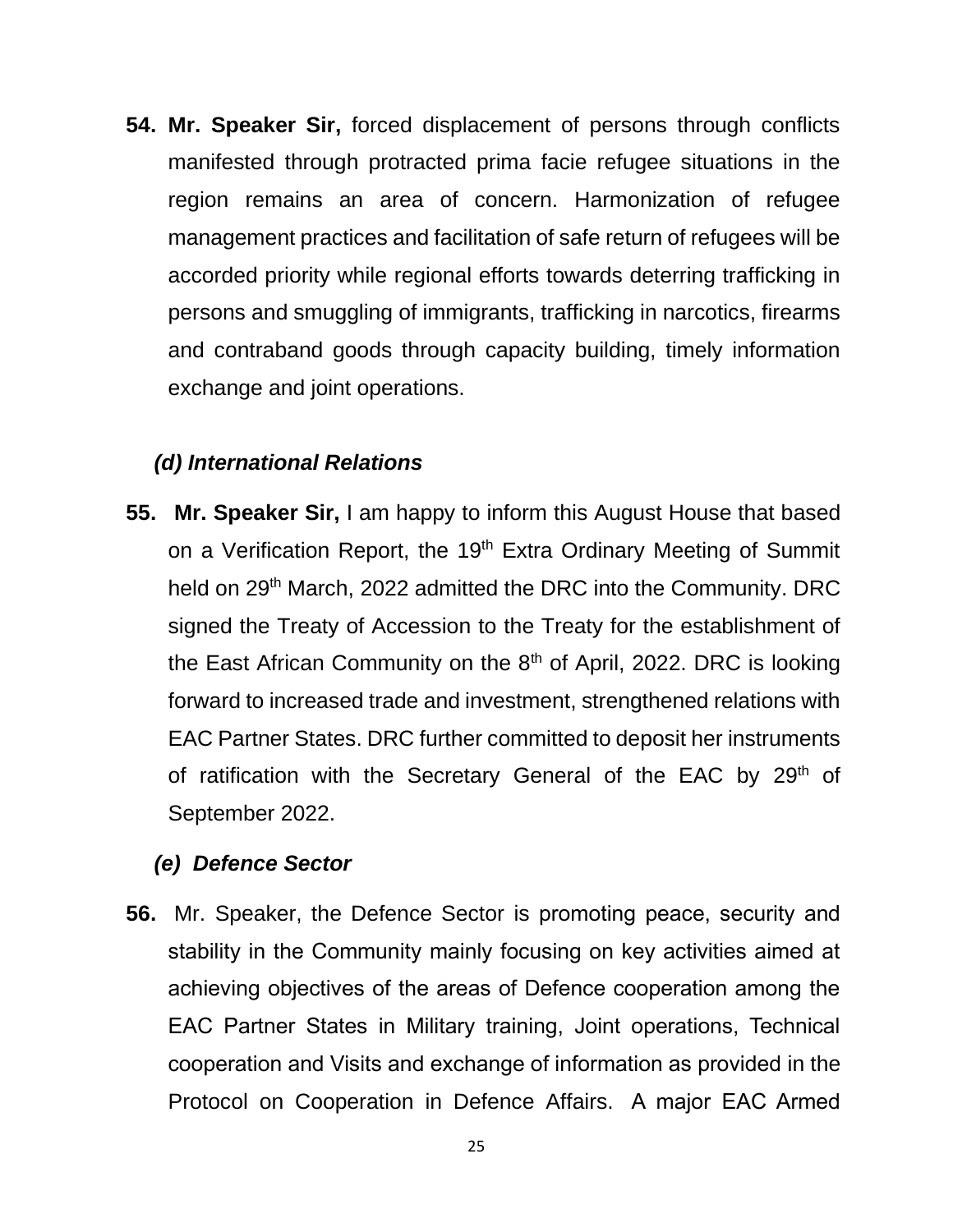Forces Integrated Field Training Exercise was conducted with the aim of enhancing Partner States' Defence Forces' capabilities in jointly combatting complex security challenges faced in the region.

**57.** Mr. Speaker, the region has been and is still facing conflicts, peace and security challenges that include terrorism and violent extremism that will require collective resolve to settle. In this regard, continuous capacity building during the Financial Year 2022-2023 will be sustained and structures already in place will be enhanced to ensure that the required capacities are ready to support timely interventions. To strengthen our efforts to protect our borders against terrorism, piracy and other trans-national crimes, our EAC Partner States Armed Forces have a well-drawn calendar of events for annual, and periodic joint activities in the next Financial Year. These include joint exercises, sporting and cultural exchange, student exchange programmes in each other's military schools, colleges, and academies, cross border disaster response, high-level visits and free assisted passage through each other's territory.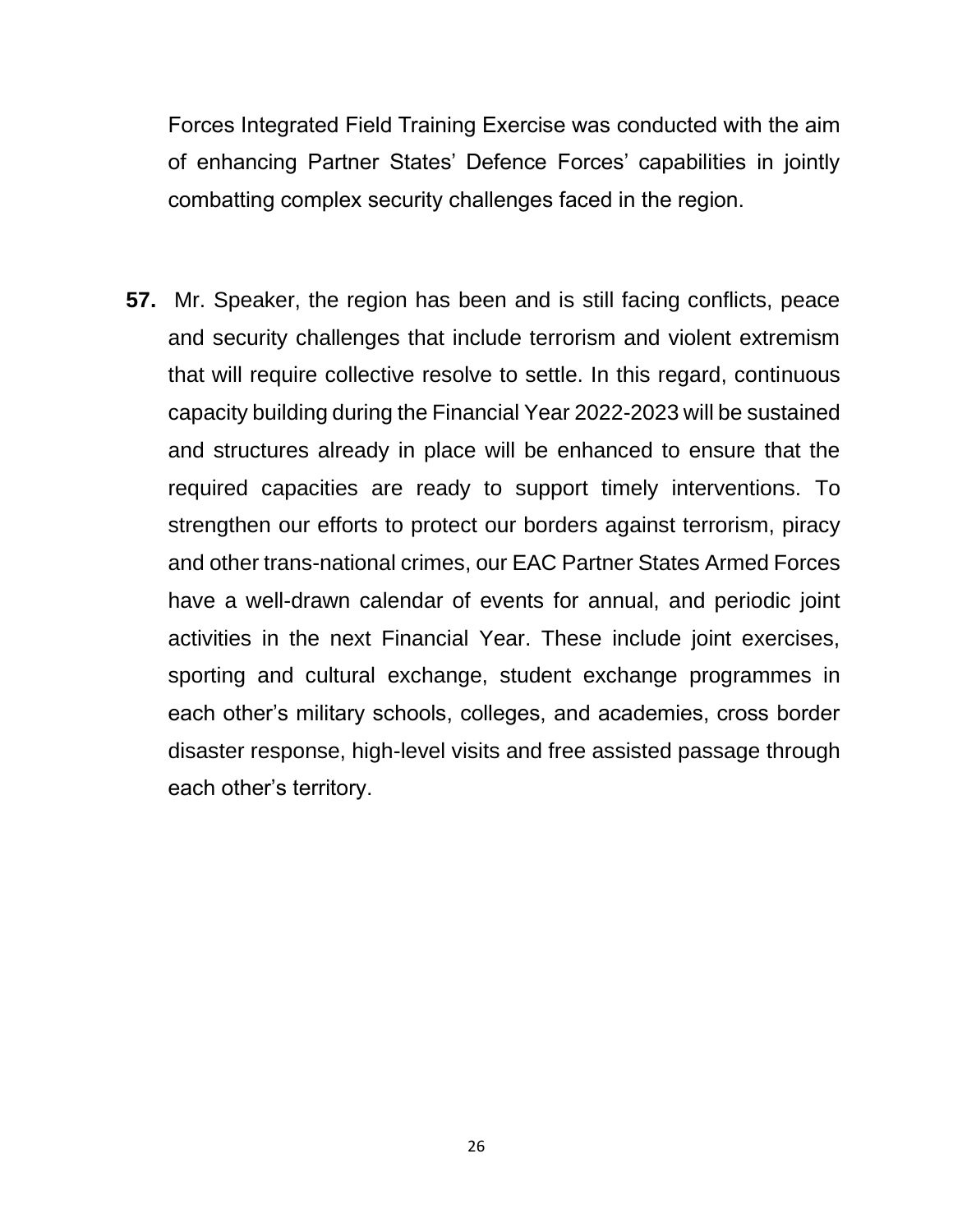#### **3.1.5. CROSS-CUTTING ISSUES**

#### **3.1.5.1. Corporate Communications and Public Affairs**

**58. Mr. Speaker,** the Corporate Communications and Public Affairs Department focused on programmes taking the integration message to various stakeholders and EAC Citizens at the grassroots to ensure inclusivity and participation in the integration process. In the financial year 2022/2023, the priorities will be fourfold, namely to: to launch and implement the 2<sup>nd</sup> EAC Communication Policy and 2<sup>nd</sup> EAC Communication Strategy; improve Media Relations and enhance Social Media engagement; launch and embark on the popularization of the EAC New Brand Identity, and; produce and distribute Infomercials and Public Education Programmes on the integration process.

#### **3.1.5.2. Cooperation in Legal and Judicial Affairs**

**59. Mr. Speaker**, as you may be aware, a number of laws have been enacted by this Assembly including ongoing amendments to the Customs Management Act to make the implementation of the Customs Union more seamless. The Council in the coming months and consistent with its legislative calendar will initiate a Bill on matters of Metrology in the EAC among others already mentioned elsewhere in this Speech. Initiatives are also on course in respect of judicial training and harmonization championed by the East African Judicial Education Committee headed by our judicial officers in the Partner States.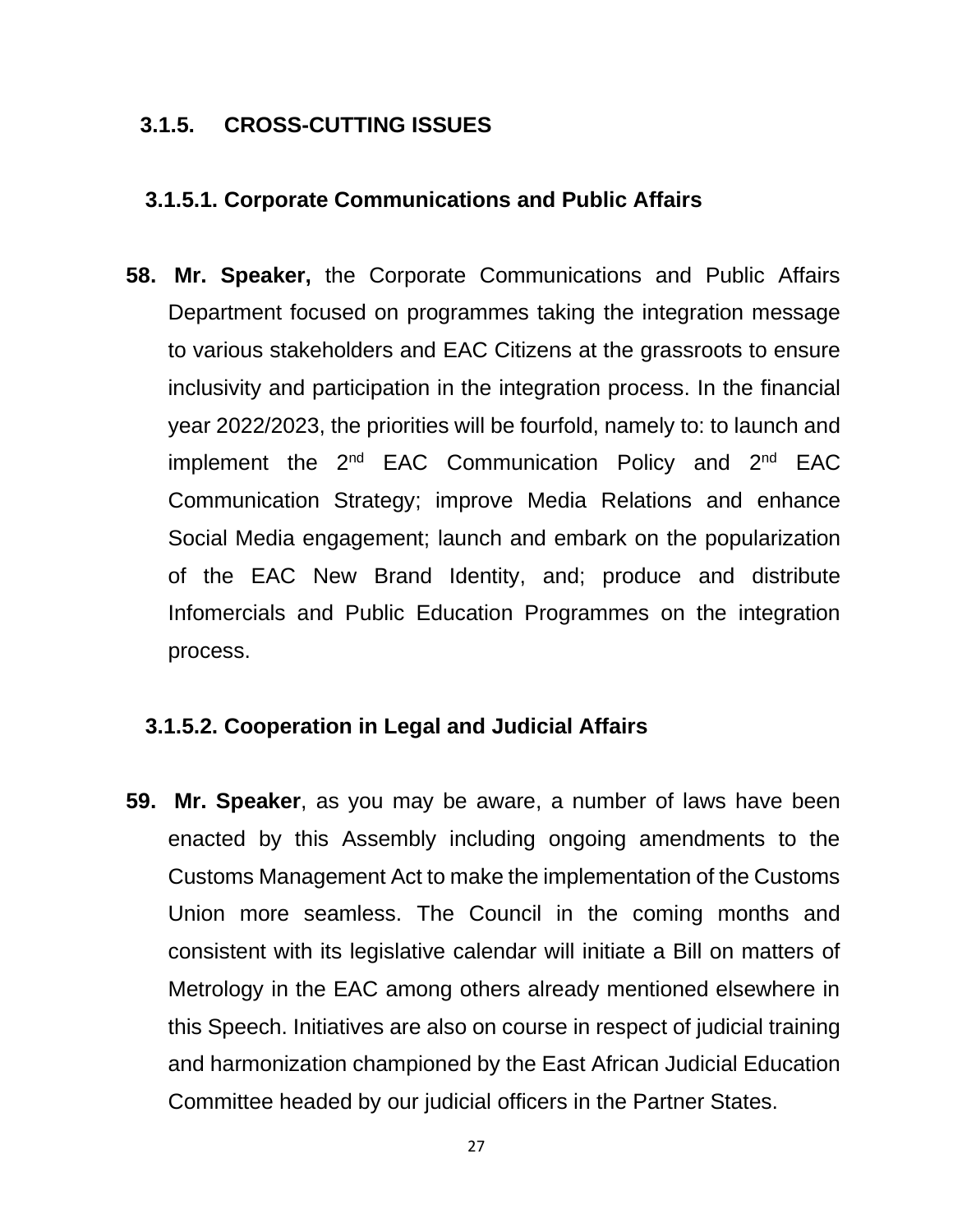#### **3.1.5.3. Resource Mobilization**

**60.** As mandated by Article 71 (i) of the Treaty, the Secretariat continued to seek support from Development Partners for the implementation of EAC Projects and Programmes. During the next fiscal year 2022/2023, the Secretariat plans to undertake activities aimed at mobilizing resources for the implementation of the EAC 6<sup>th</sup> Development Strategy and the Regional Covid-19 Recovery Plan. The Secretariat will also seek to secure funds to support the EAC Institutional Strengthening and Capacity Building from Development Partners.

# **3.2. EAST AFRICAN LEGISLATIVE ASSEMBLY**

- **61. Mr. Speaker,** let me start by appreciating your dedicated leadership and service to this Community. Let me also register my appreciation to the Members for their service. As Council, you have been our greatest partner when it comes to furthering the objectives of the Community. This Financial Year, the Assembly undertook the following significant activities:
	- i. On the legislative front, this August House passed the EAC Integrity and Anti-Corruption Bill, 2021. The process of enacting of nine (9) other Bills has also reached an advanced stage despite the challenges that slowed down the process. Among these were, the COVID-19 related travel and meeting restrictions as well as liquidity constraints, which made it so difficult to organize public hearings on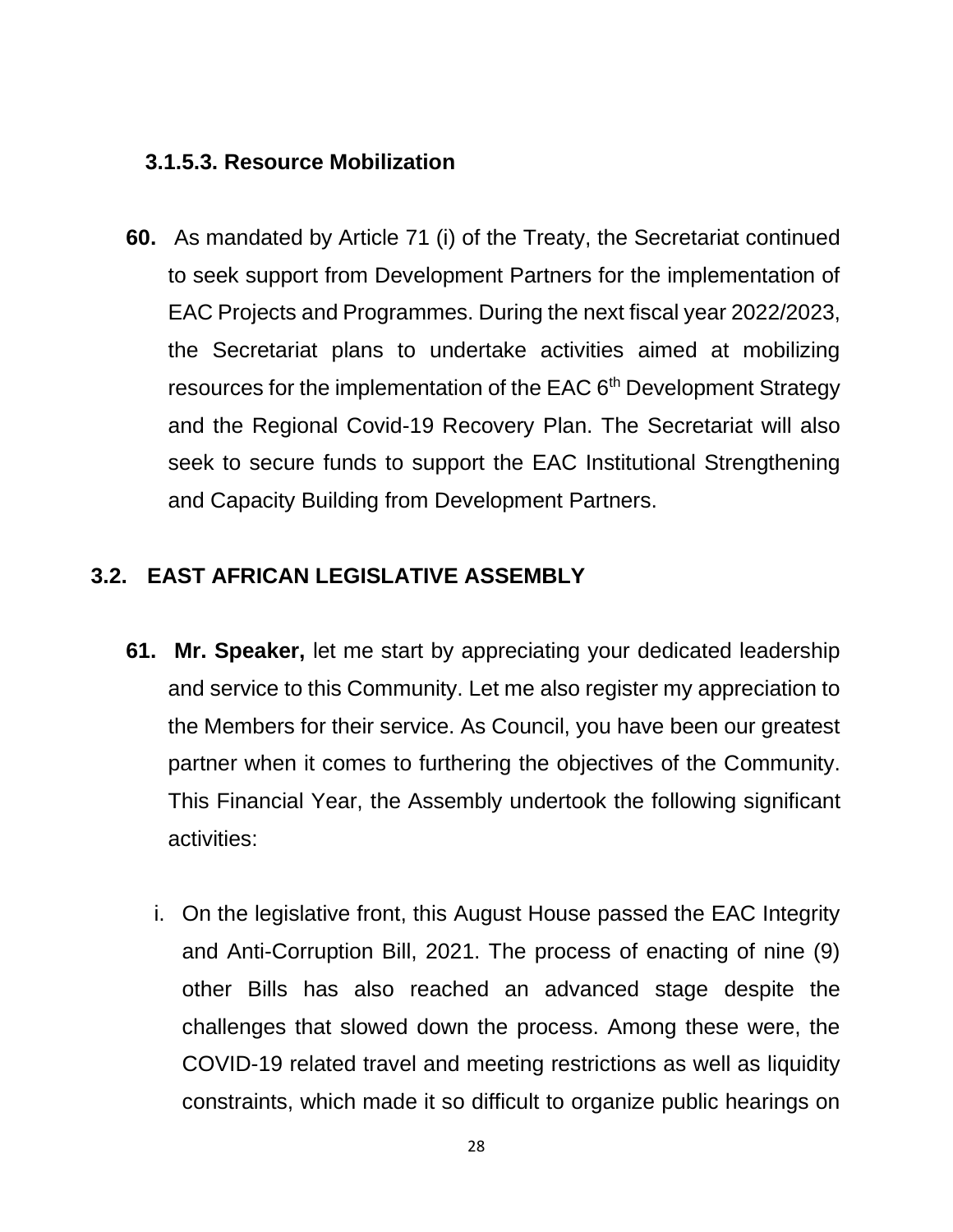Bills to solicit views from various stakeholders to ensure that the legislative function benefits from effective participation of the people across the EAC region. The Assembly also adopted a number of resolutions in order to further its legislative work, the notable one being, the resolution to enhance utilization and access to affordable, reliable, sustainable and modern renewable energy in the Community.

- ii. In furtherance of its oversight function, the Assembly adopted a number of recommendations to the Council of Ministers, the EAC Secretariat and the Partner States, aimed at improving the overall performance of the Community in the implementation of its integration agenda.
- iii. The Assembly's representative role was undertaken through the respective EALA Chapters in the Partner States. The Chapters undertook sensitization of the people of EAC on the regional integration process, on the theme titled: "People – centered and market –driven integration: Enhancing the role of stakeholders in the implementation of the Protocol on the establishment of the East African Community Common Market."

iv. In order to strengthen the human resource capacity of the various Organs and Institutions, the Council prioritized recruitment of key staff including those of the Assembly. I am happy to inform you that some of the staff have already reported.

29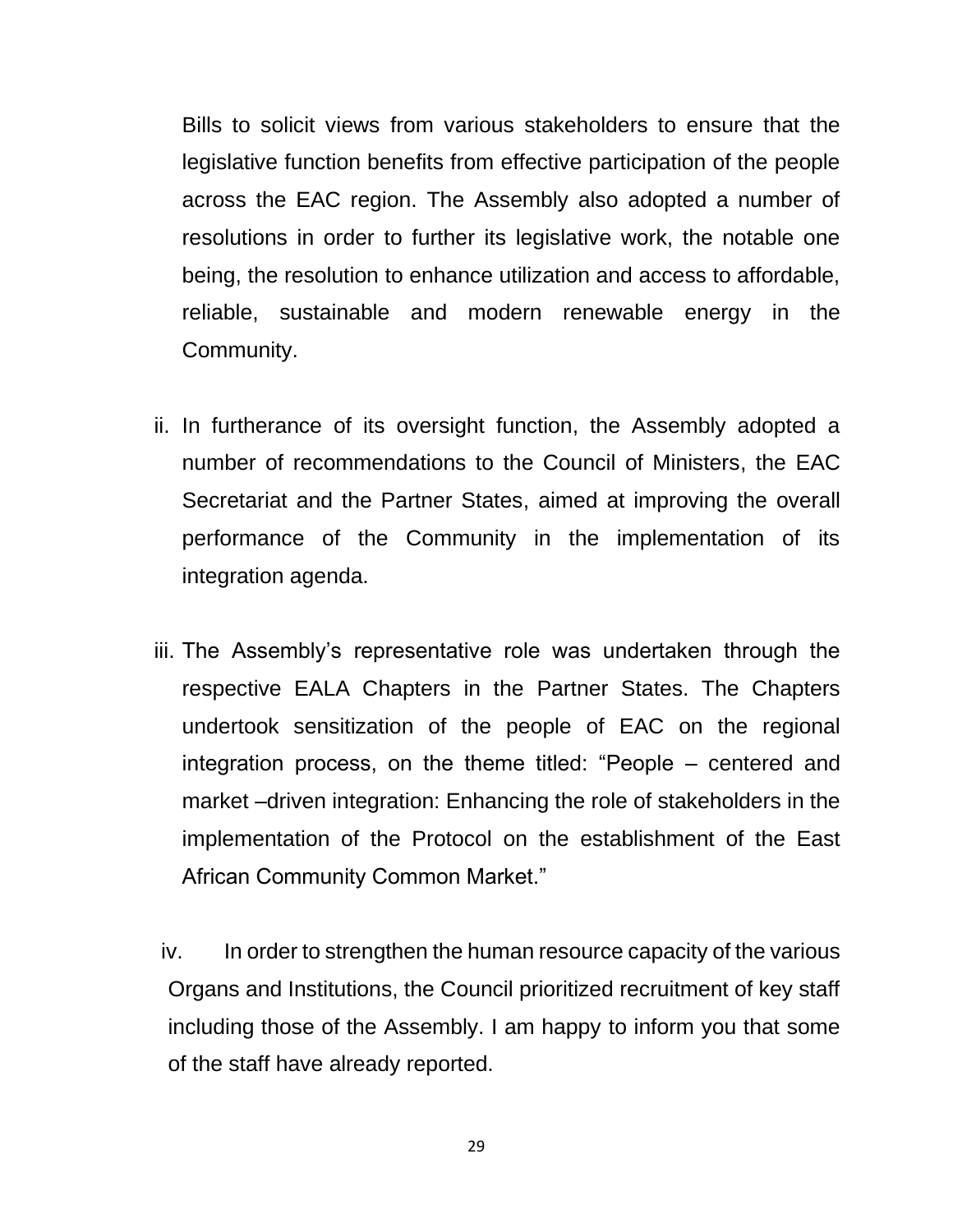- **62. Mr. Speaker,** in the FY' 2022/2023, the Assembly will prioritize enactment of Executive/Council Bills which are under consideration by its Standing Committees. These Bills are critical for the smooth functioning of the EAC Customs Union such as the EAC Customs Management (Amendment) Bill, 2022 and the EAC Standardization, Accreditation and Conformity Assessment Bill, 2022); for enhancing social and health services to the people of East Africa like the EAC Pharmaceuticals Bill, 2020 and the EAC Sexual Reproductive Health Rights Bill, 2021); the preservation of our culture such as the EAC Cultural Heritage, Bill, 2022; While others are for progressively operationalizing the Monetary Union, which include the EAC Financial Services Commission Bill, 2022 and the EAC Surveillance Compliance and Enforcement Bill, 2022. As Council, we are optimistic that the Assembly will enact these Bills before December, 2022.
- **63. Mr. Speaker,** the term of the 4<sup>th</sup> Assembly will end on 17<sup>th</sup> December, 2022. As expected, the commencement term of the 5th Assembly is planned to take effect soon thereafter. As Council, we shall give the Assembly all the necessary support to inaugurate the new Assembly.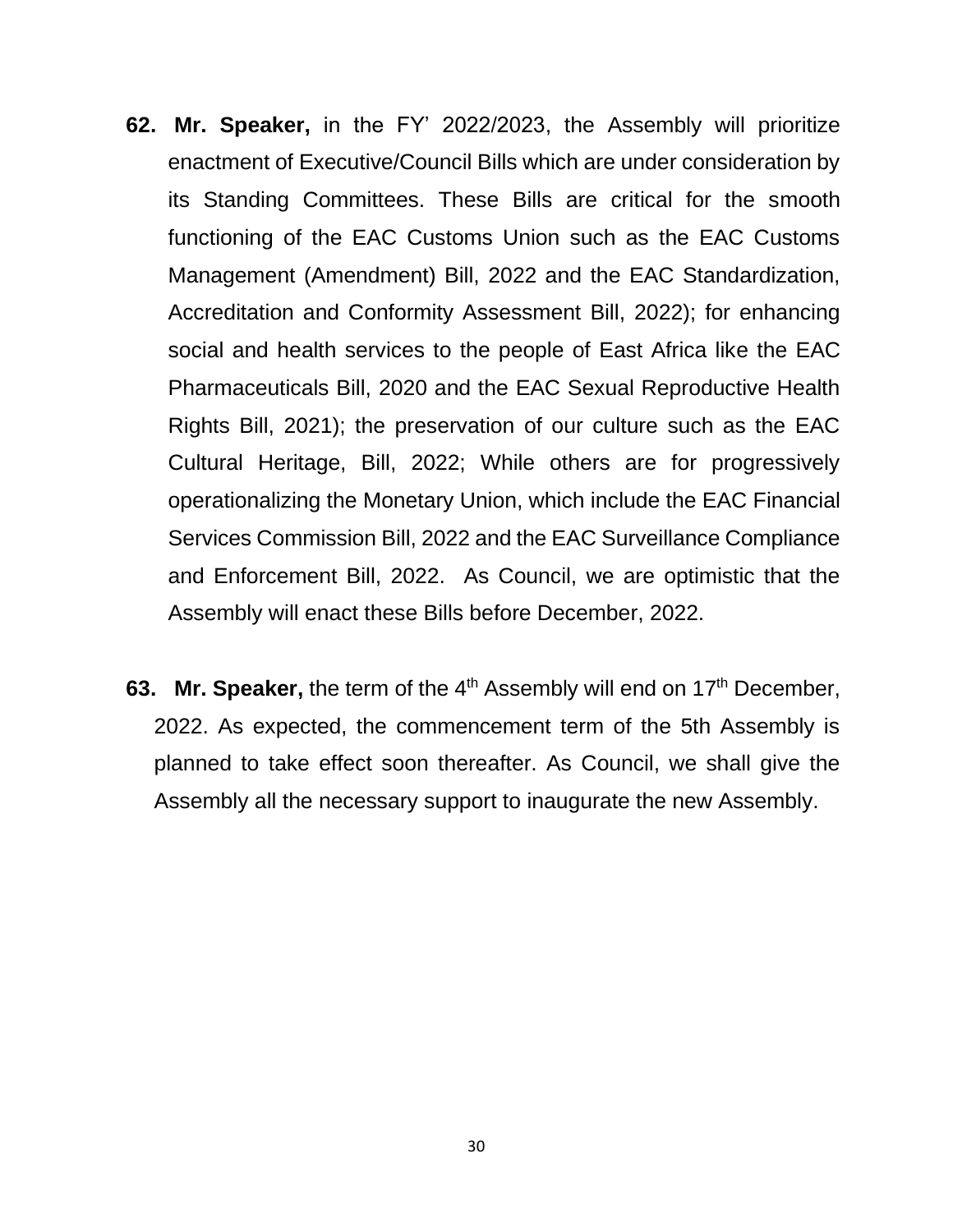#### **3.3.** *EAST AFRICAN COURT OF JUSTICE*

- **64. Mr. Speaker**, in November 2021, the East African Court of Justice celebrated its 20<sup>th</sup> Anniversary in Bujumbura, Burundi, marking the Court's several achievements since its inception, such as the development of jurisprudence through the increased number of cases that it has handled. Following the anniversary, the Court has in an effort to increase its visibility and bring its services closer to the people, decided to hold its November Sessions in the Partner States on a rotational basis. The November sessions shall be preceded by the Annual East African Court of Justice Judicial Symposium.
- **65.** The Court has during the current financial year seen, a marked increase in the number of cases filed with 77 cases filed in FY2021/2022 as compared to 68 cases filed in FY2020/2021. The Court continues to conduct its sessions both online and in-person, enabling litigants from all parts of the EAC who are unable to travel to Arusha to appear before the Court from wherever they are. The Court's major challenges remain: outdated equipment for the case management and recording system; the ad hoc nature of the services of the Judges; the systematic annual reduction of budgetary allocation to the Court despite an increase in the number of cases filed; and an outdated archiving system.
- **66.** The Court's priority interventions in the FY 2022/2023 will be to: increase the number of cases concluded at the earliest possible time; increase Court's visibility in the Partner States; enhance the skills of the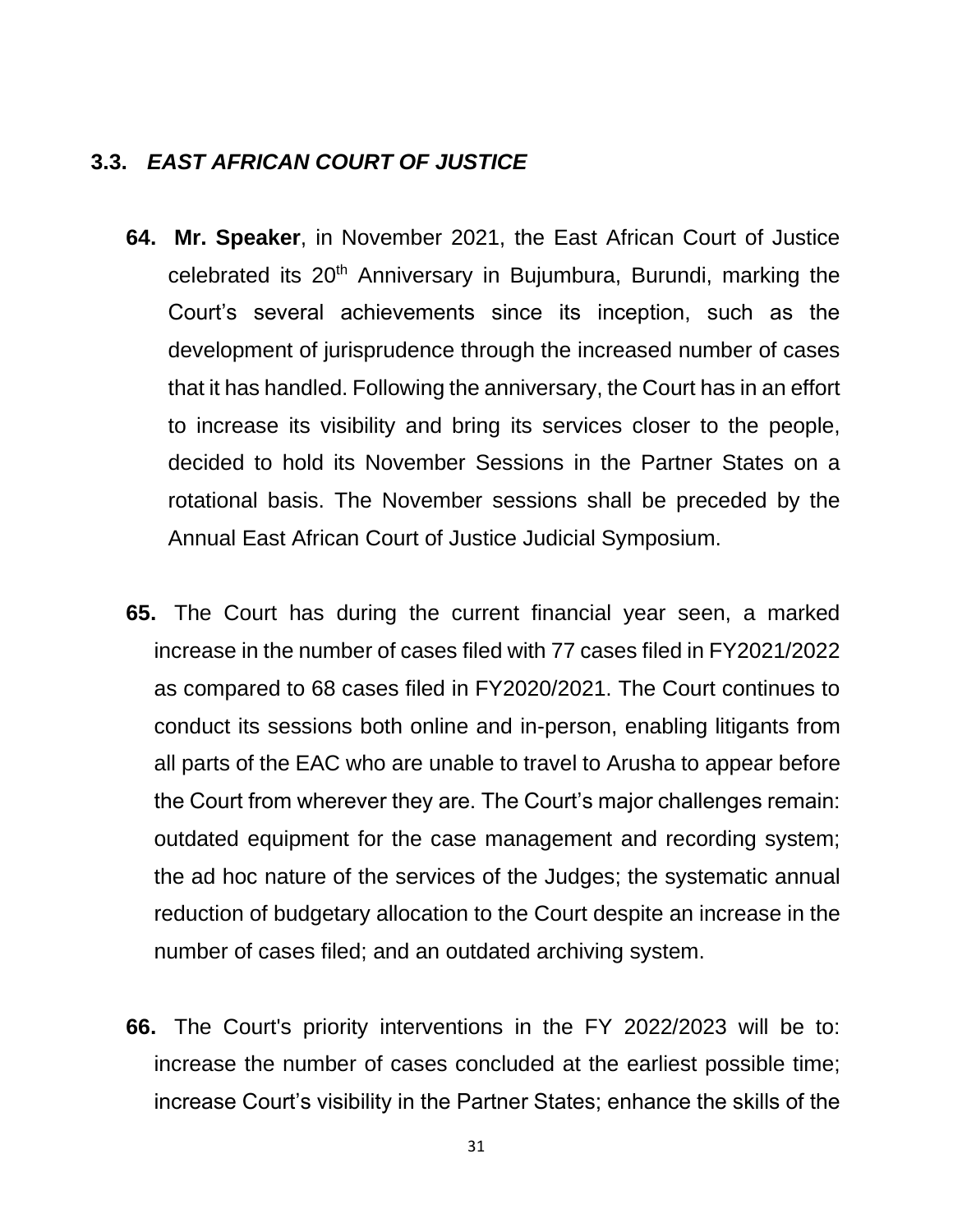Judges and staff of the Court, for efficient delivery of justice; and enhance collaboration with other Regional and International Courts.

#### **3.4.** *LAKE VICTORIA BASIN COMMISSION*

- **67. Mr. Speaker,** in ensuring improved water quality and availability, the Commission concluded three Feasibility Studies and related bilateral Project Funding Agreements for implementation in Kenya, Rwanda, and URT, and completed the project identification study for the High Priority Investment (HPI) in Kampala. The four HPIs worth USD 26.2 million will provide access to improved sanitation services to 8,800 people in Kisumu; 7,360 people in Mwanza (Tanzania), more than 1.8 million in Kigali, Rwanda and approximately 27,600 people in Kampala, Uganda.
- **68. Mr. Speaker,** reducing vulnerability and negative effects of climate change in the Lake Victoria Basin continued to be given priority. Through the Adapting to Climate Change project, the Commission supplied and installed 149 beehives, drilled four (4) new boreholes, two (2) valley dams to promote water conservation practices; three energysaving stoves in 3 public schools which reduced the cost of fire wood by 70%; 500 households energy saving stoves which contributed to the reduction of time spent by women in fetching firewood. Additionally, the Commission provided 160 plastic water tanks for rainwater harvesting and rehabilitated a total of 500 hectares of land in the five partner states. The Commission built the capacity of 523 community members and extension officers (54% women and 46%male) in five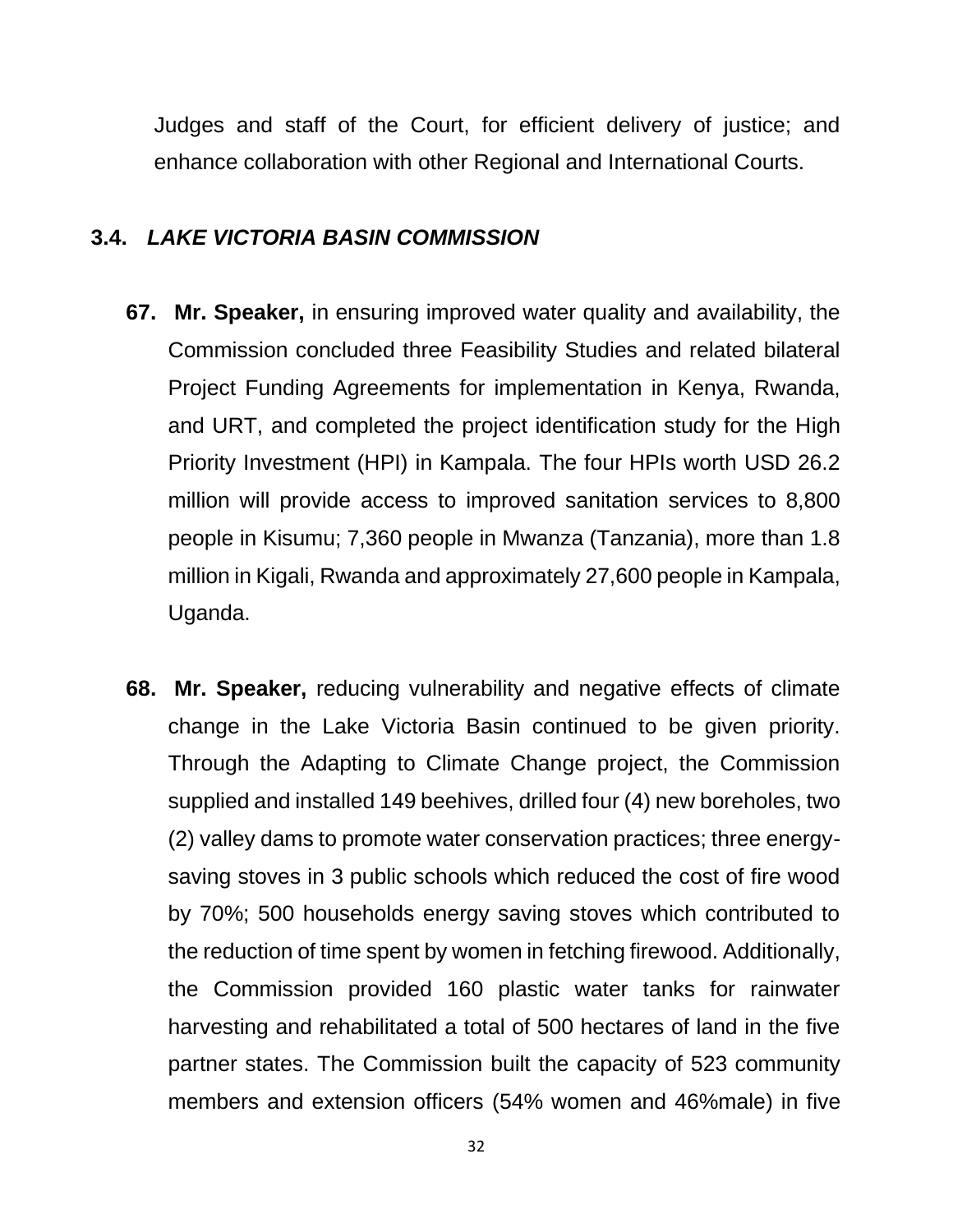Partner States on climate change adaptation technologies including water conservation practices, Climate Smart Agriculture, Communitybased-Adaptation and Ecosystem-based Adaptation.

**69. Mr. Speaker,** the Commission continued with efforts to mobilize resources which led to the signing of financing agreements of Euros 28 million with the Government of Germany through KfW to fund initiatives related to trans-boundary water management. Mr. Speaker, the Commission is about to complete the construction of phase one of its Headquarters. The Council of Ministers further granted additional funding amounting to USD 2.19 million from the EAC General Reserve to continue with the subsequent phases of the Headquarters construction.

# **3.5.** *INTER-UNIVERSITY COUNCIL OF EAST AFRICA (IUCEA)*

- **70. Mr. Speaker,** through contributions from EAC Partner States and support from Development Partners, the Inter-University Council of East Africa (IUCEA) made significant achievements in the FY 2021/2022, namely:
	- i. Through the East Africa Skills for Transformation and Regional Integration Project (EASTRIP), a World Bank funded project, IUCEA developed a harmonized Regional TVET Qualifications Framework (RTQF) and occupational standards.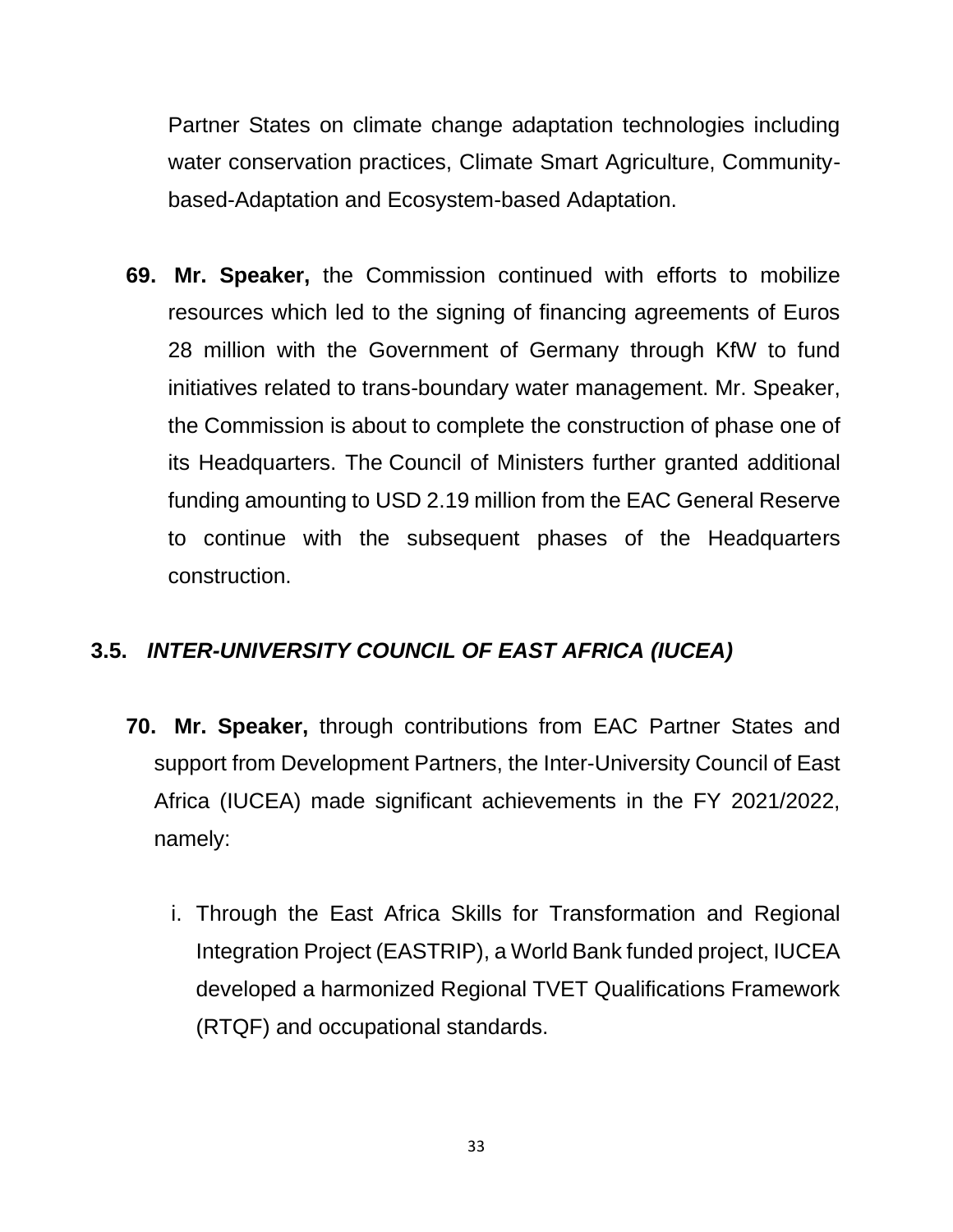- ii. During this reporting period, IUCEA managed to negotiate an extension of the EASTRIP project for the next two years and the ACE II additional funding from the World Bank.
- iii. Phase 2 of the IUCEA Headquarters: IUCEA continued with the procurement processes and finalized the recruitment of the consultancy services to design and supervise the construction.
- iv. EAC-KFW Scholarship Programme: a total of 117 Master's Students have been so far enrolled in 36 eligible master's academic programs hosted in 11 participating universities.
- v. Kyungdong University scholarship scheme (university based in South Korea), 56 students have been fully facilitated to undertake undergraduate degrees in smart computing, business administration and hotel management. 25 students with full paid scholarships were facilitated to undertake an MSc degree in Embedded and Mobile Systems.
- vi. IUCEA established a student mobility sponsorship scheme that will implement the integration agenda through higher education in Universities in the EAC region.
- vii. East Africa Skills for Transformation and Regional Integration Project (EASTRIP), 100 fully paid postgraduate scholarships were secured in the Republic of China to undertake Masters and PhDs degrees in Technical and Vocational Programmes. 40 scholars have already embarked on their postgraduate studies in China;
- viii. IUCEA through the East and Southern Africa Higher Education Centers of Excellence Project (ACEII) funded by the World Bank has fully sponsored 40 female students to undertake quality postgraduate in the regional priority areas of (i) STEM (Science,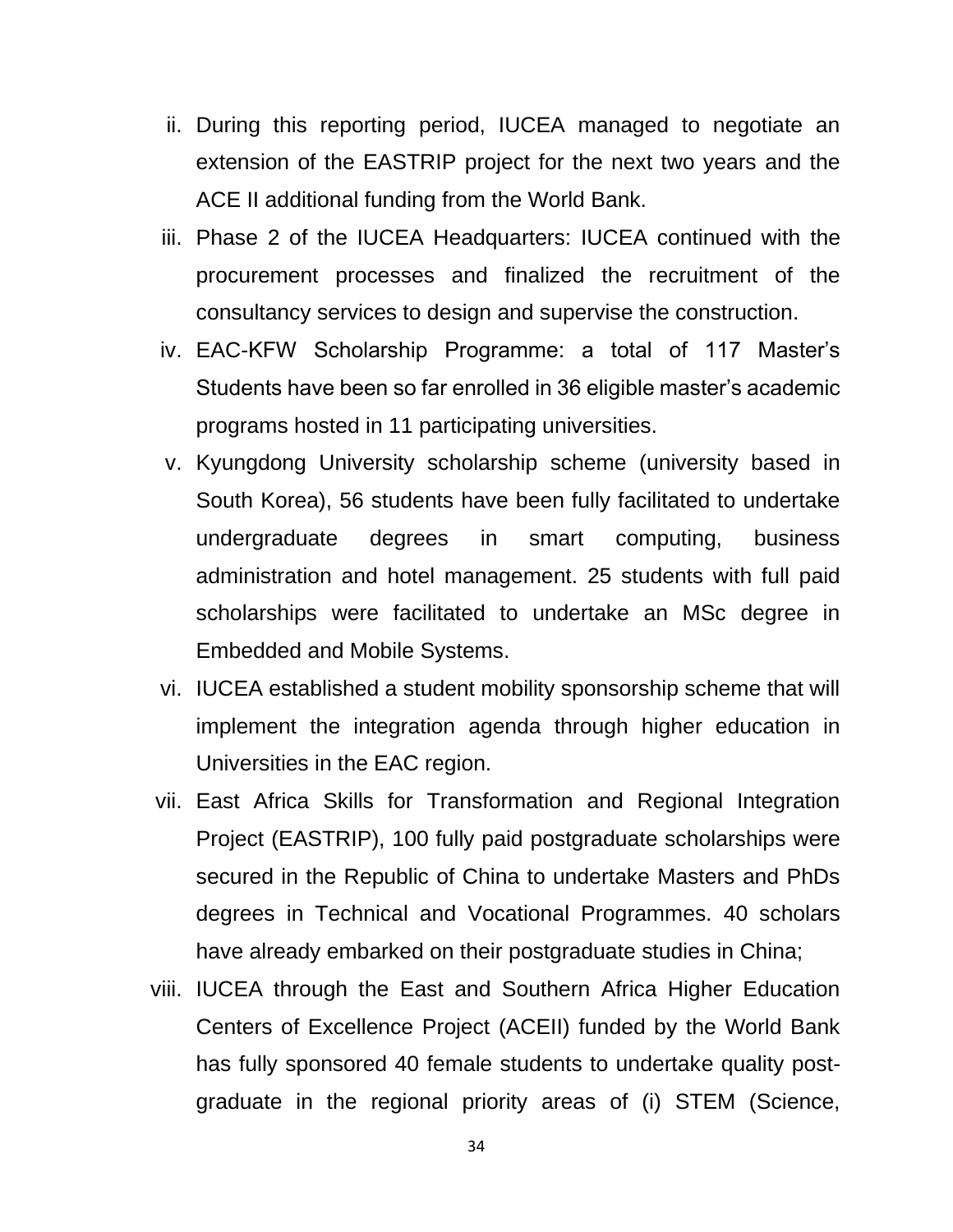Technology, Engineering and Mathematics) or Industry, (ii) Agriculture, (iii) Health, (iv) Education and (v) Applied Statistics.

**Mr. Speaker,** in the FY 2022/2023, IUCEA will focus on: Strengthening the capacities of universities to cope with the impact of the after - COVID-19; enhancement of EAC Quality Assurance, qualifications framework, staff and students' mobility in the EAC and beyond, including a regional hub for integrated higher education, strengthening of capacities of universities in the management and use of technology for education and development in the region;

**71. Mr. Speaker,** the EAC, through its project ''Digital Skills for an Innovative East African Industry'' (dSkills@EA), has launched an online matchmaking platform for skills. Skillsmatch links young professionals with businesses for jobs, internships and applied master theses and aims to bridge the skills gap, especially regarding digital skills for the application and development of digital products and services that are needed in the region's industry.

# **3.6.** *LAKE VICTORIA FISHERIES ORGANIZATION (LVFO)*

**72. Mr. Speaker,** the Lake Victoria Fisheries Organization continued with implementation of three (3) major projects (GIZ, €COFISH & TRUEFISH), significantly contributing to the delivery of the organization's mandate. LVFO also continued collaborating with international universities, FAO and other international and regional institutions in capacity building and research.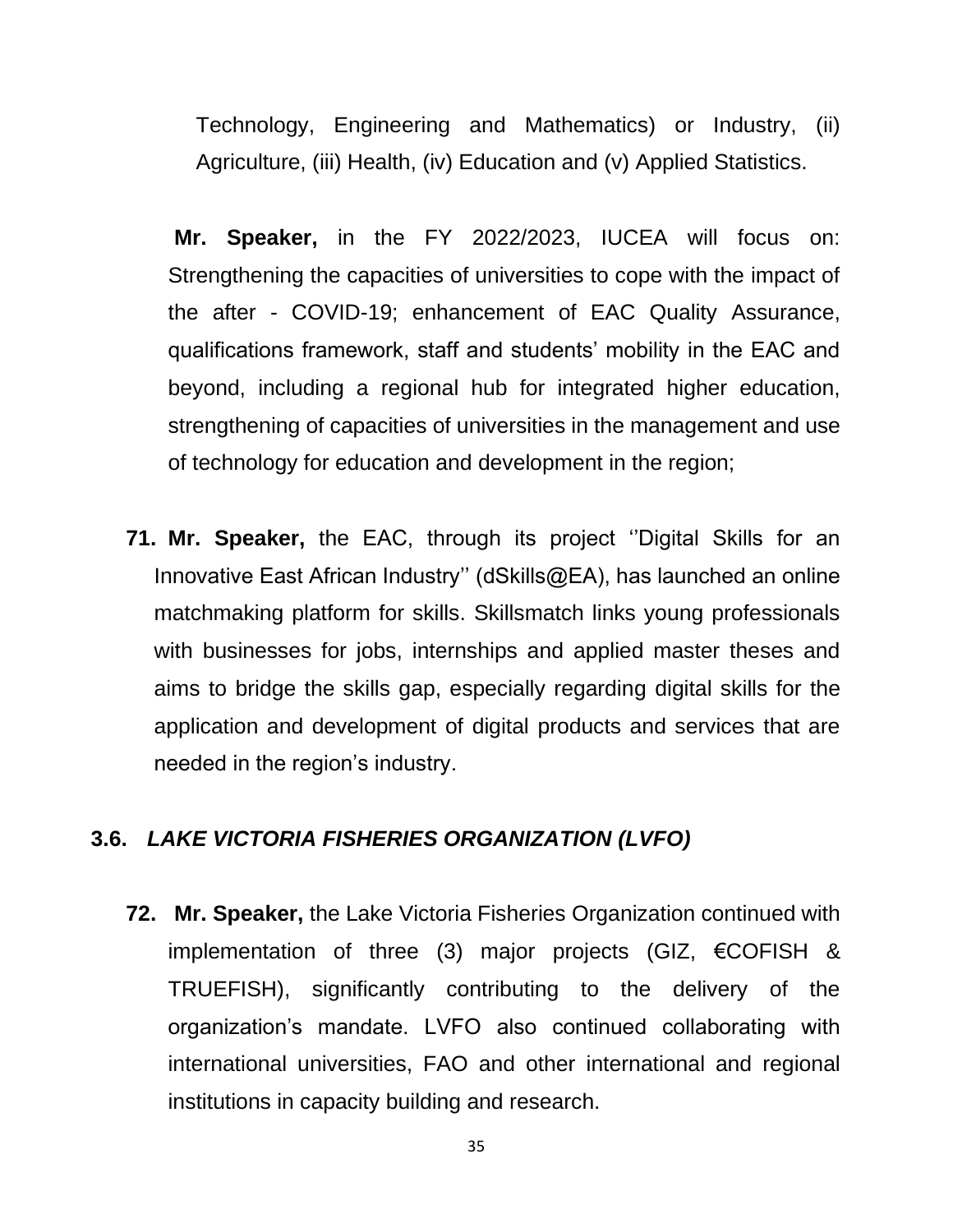LVFO has developed a new Strategic Plan; a new Fisheries Management Plan; a new Nile Perch Fisheries Management Plan; an LVFO Data and Information Sharing Policy; revised Fisheries Cooperative Management Guidelines, and a Cage Fish Farming Policy for the EAC.

Further, LVFO carried out a lake-wide fish stock assessment in Lake Victoria through hydro-acoustic survey in October 2021 to update on the status of fish stocks in the lake, for rational management of the fisheries resources.

**73. Mr. Speaker,** the priority areas for the FY 2022/2023 shall include conducting regionally synchronized Monitoring, Control and Surveillance operations on Lake Victoria; carrying out strategic zoning for cage fish farming to enhance blue economy growth; and to undertake rigorous training programmes for fish farmers in the EAC.

#### **3.7.** *EAST AFRICAN KISWAHILI COMMISSION*

**74. Mr. Speaker**, following the adoption of Kiswahili as an official language of the EAC by the 21<sup>st</sup> Summit of the EAC Heads of State, as was directed by the Summit, a Roadmap for implementation of Kiswahili as an official language of the Community has been developed and adopted by the Sectoral Council on Education, Science and Technology, Culture and Sports. It will guide the implementation of Kiswahili as an official language of the EAC. Part of the main focus of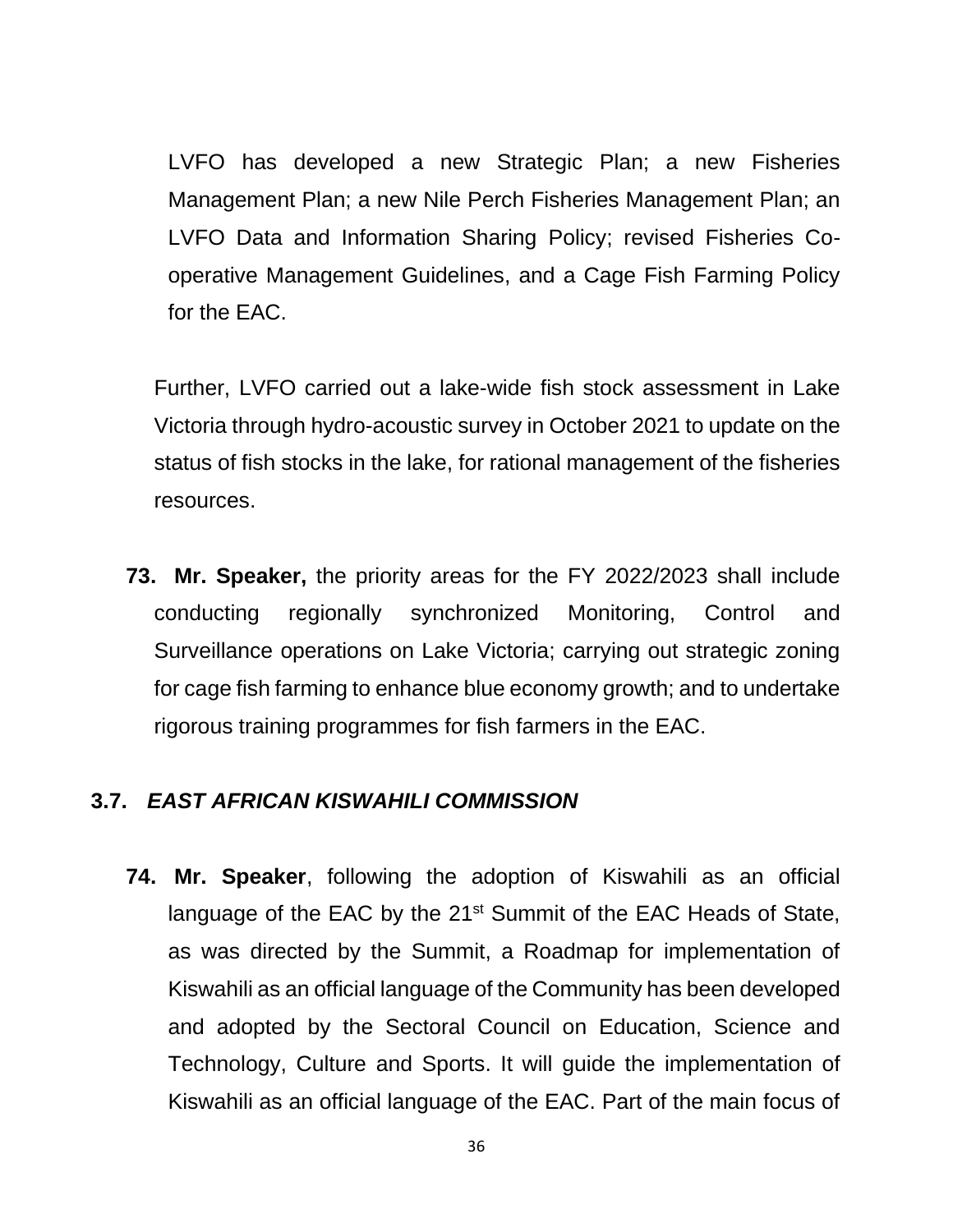the Commission will now be on the implementation of this Roadmap for implementing Kiswahili as an Official Language of the Community as was directed by the Summit.

UNESCO declared 7th July as World Kiswahili Language Day to be celebrated annually. This is in recognition of the global relevance of Kiswahili as a language of global communication, expression of African cultures and identities and as the most widely used African language. The Commission has commenced preparations for celebrations of the inaugural World Kiswahili Language Day on 7<sup>th</sup> July, 2022 in Zanzibar.

- **75. Mr. Speaker,** the Government of Zanzibar has offered to allocate the Commission land for the construction of the Permanent Headquarters of the Commission. The Commission is working towards finalizing this process with the Government of Zanzibar.
- **76. Mr. Speaker,** the Commission concluded the development of Kiswahili Training Programmes for the EAC Partner States targeting key stakeholders. It also undertook training of trainers in all Partner States for the implementation of these programs. The Commission will now proceed to implement these programmes in liaison with the Partner States.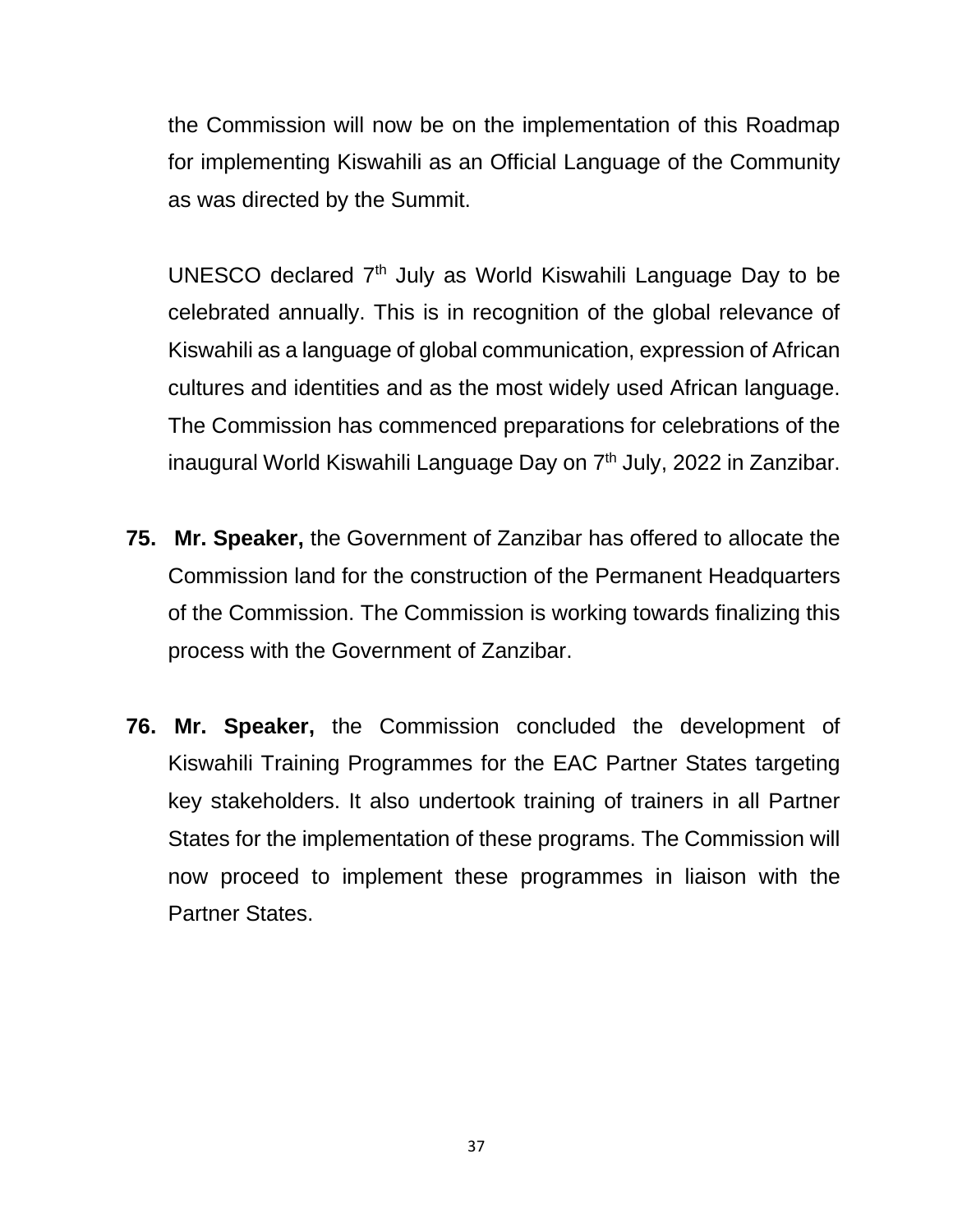# **3.8.** *EAST AFRICAN SCIENCE AND TECHNOLOGY COMMISSION (EASTECO)*

**77. Mr. Speaker**, EASTECO developed the EAC regional Strategy for indigenous knowledge and technology Systems (IKTS); held the second science technology and innovation Conference and exhibition, which was attended by 500 participants, had 20 innovation exhibitions and published 15 scientific papers in peer-reviewed journal; Convened the 3rd EAC Regional e-Health and Telemedicine Workshop, Ministerial Conference and International Trade Exhibition; Developed the East African Science technology and innovation (STI) Indicators and web-based electronic database for knowledge management, monitoring and evaluation.

During this period, EASTECO trained 700 scientists on scientific writing and grant proposal development; Developed Research Technological Organizations database for enhanced access, adaptation, transfer and diffusion of manufacturing and industrial technologies; Published and disseminated the EAC Regional Research Agenda and Management Framework that provides research direction in line with the EAC development priorities and shared social-economic aspirations of the region; Identified technology tools and solutions for agricultural value addition to aid in processing, conservation, and distribution of agricultural products in the region; and established collaborative linkages with Public Library of Science (PLOS), and the Training Centre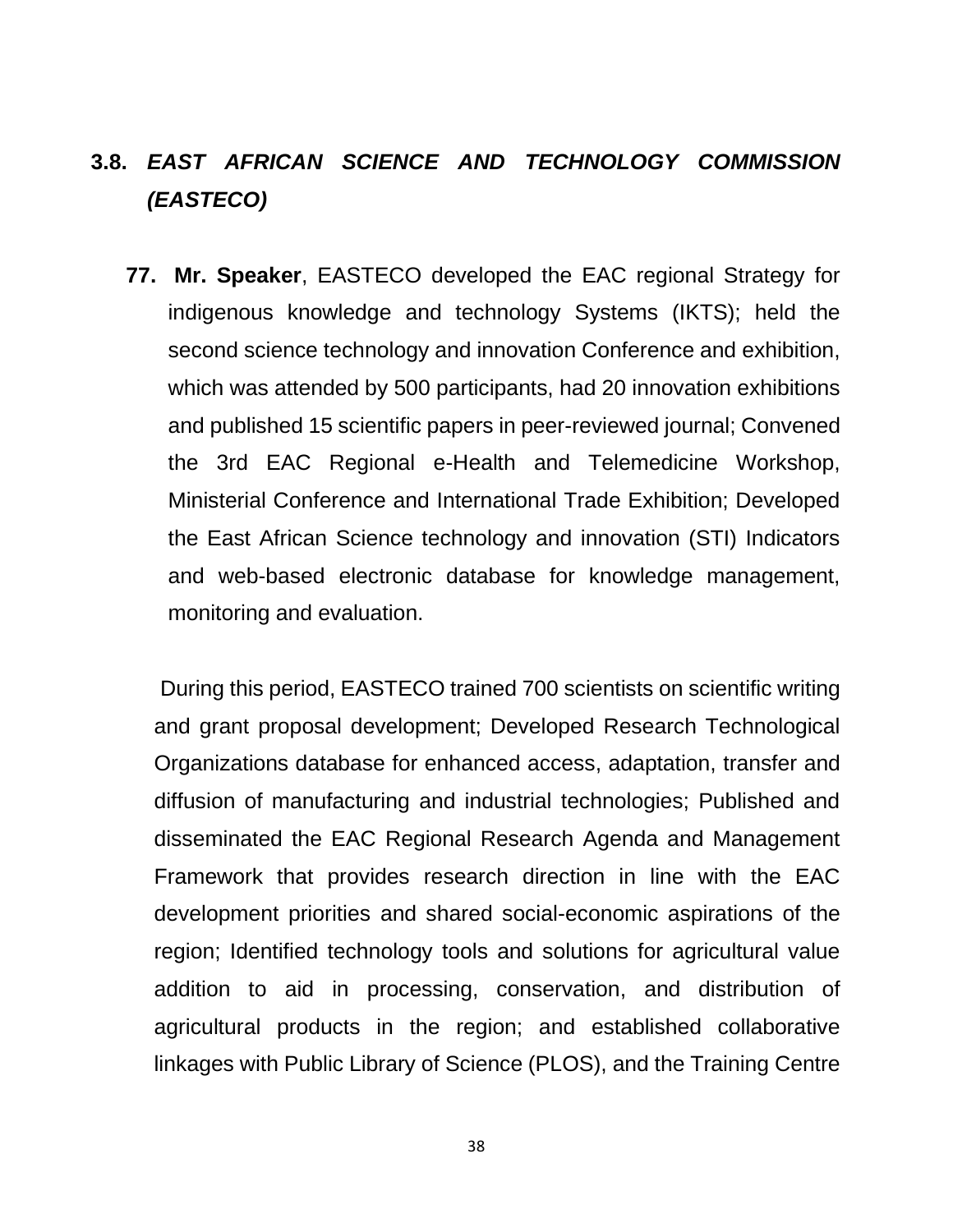in Communication (TCC Africa) to implement Open Science and Open Access principles for EAC through signing an MOU.

**78. Mr. Speaker,** in the FY 2022/2023, EASTECO's priorities will include the development of a roadmap for e-health and telemedicine programs with monitoring and evaluation framework; online dissemination of EAC Regional STI Policies and Strategies; implementation of the Regional Bio-economy Strategy; support to commercialization of innovations and technology transfer; promotion of patent application and use of available patents; promotion of access and adoption of technological solutions for energy and environment; development of space systems and technology programme; enhanced publication of the East African Journal on Science, Technology, and Innovation;. Strengthening of regional networks of ICT Hubs; implementation of the EAC Regional STEM program; development of EAC regional Digital Agenda; Operationalization of the STI Indicators and web-based database for monitoring STI in the region; and operationalization of the East African Research and Technological Development Fund.

# *EAST AFRICAN HEALTH RESEARCH COMMISSION (EAHRC)*

**79. Mr. Speaker**, the EAHRC implemented the following activities in the Financial Year 2021/2022: Held the hybrid 8<sup>th</sup> East African Health and scientific conference in Nairobi, Kenya from 17<sup>th</sup> - 19<sup>th</sup> November, 2021, where around 2,000 participants attended; organised the  $5<sup>th</sup>$ session of the Young East African Research Scientists (YEARS) forum on strengthening research ecosystem skills and coordinated the 1st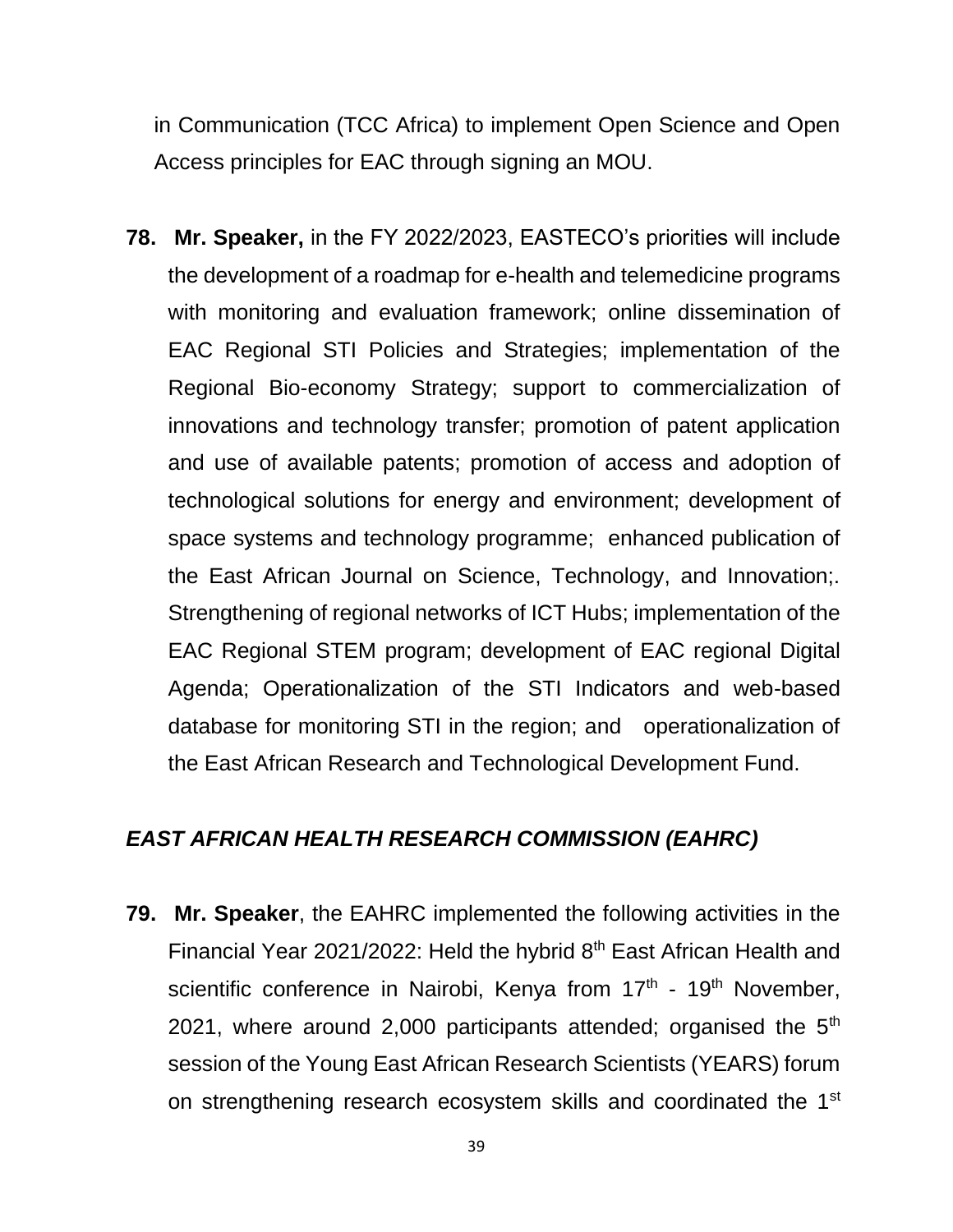YEARS' Baraza; published two regular issues and one supplementary issue of the East African Health Research Journal and one regular issue of the East Africa Science.

**80. Mr. Speaker,** during the Financial Year 2022/2023, EAHRC will focus on the following key priorities: strengthen Young East African Research Scientists in research ecosystem skills; resource mobilization for the implementation of the Digital Regional East African Community Health (REACH) initiative; hold the 9<sup>th</sup> East African Health and Scientific Conference and publication of the EAHRC journal issues.

# **3.9.** *EAST AFRICAN COMPETITION AUTHORITY (EACA)*

- **81. Mr. Speaker,** the Authority developed relevant enabling subsidiary legislations which include Merger and Acquisition Regulations, prescribing Merger and Acquisition thresholds and fees, Rules of conduct of Authority affairs and among other processes to facilitate enforcement of the EAC Competition Act, 2006.
- **82.** In addition, the Authority developed a Commissioners Charter and a code of conduct to enhance efficiency and effectiveness of the Authority by providing for ethical values of responsibility, accountability, fairness and transparency in the operations of the Authority. The Charter incorporates principles of corporate governance as essential values of the Authority in discharging its mandate, while, the code of conduct prescribes the conduct, standards of practice and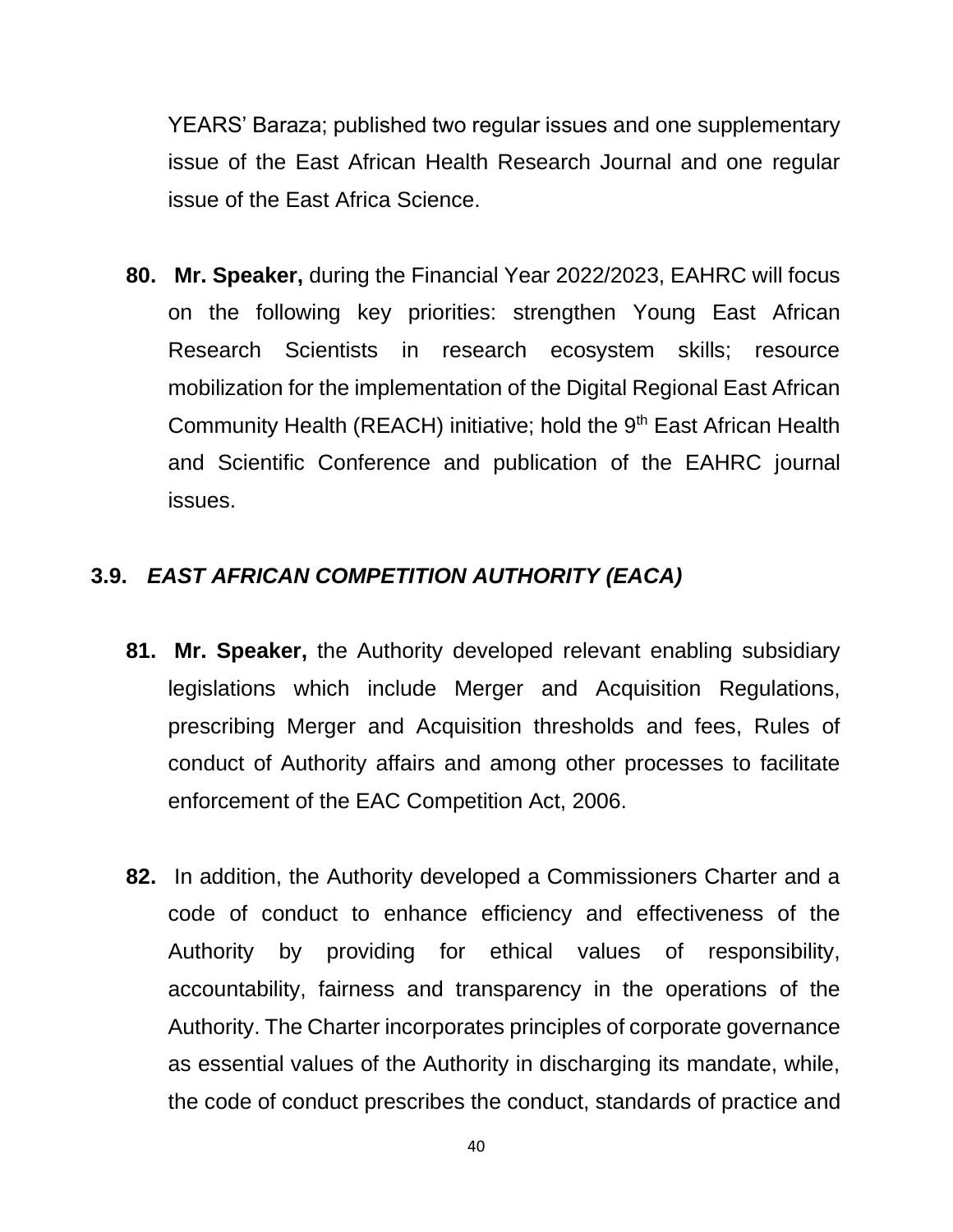acceptable behavior for Commissioners as they discharge their duties and responsibilities.

**83. Mr. Speaker,** in the FY 2022/2023, the Authority will focus on the following key priorities: Finalize the development of the regulations and guidelines to operationalize the EAC Competition Act; implement the Outreach and Advocacy Strategy; finalize MOUs with regional and EAC national competition agencies; and Commence enforcement of competition cases.

# **3.10. AUDIT FOR THE FINANCIAL YEAR 2020/2021**

**84. Mr. Speaker,** I am happy to report that, as result of enhanced internal controls and accountability across the Organs and Institutions, the EAC Audit Commission issued an unqualified (clean) audit opinion to all Organs and Institutions of the Community, as well as projects and programmes implemented, for the financial year ended 30th June, 2021. The Audit Commission is expected to present the Audit reports to the Council for onwards transmission to the East Africa Legislative Assembly for debate.

# **IV. SUPPLEMENTARY BUDGET FOR FINANCIAL YEAR 2021/2022**

**85. Mr. Speaker,** in this part of the Budget Speech, the Council is seeking the approval by the Assembly of a Supplementary Budget totaling **USD**  9,031,311 in order to accommodate additional activities being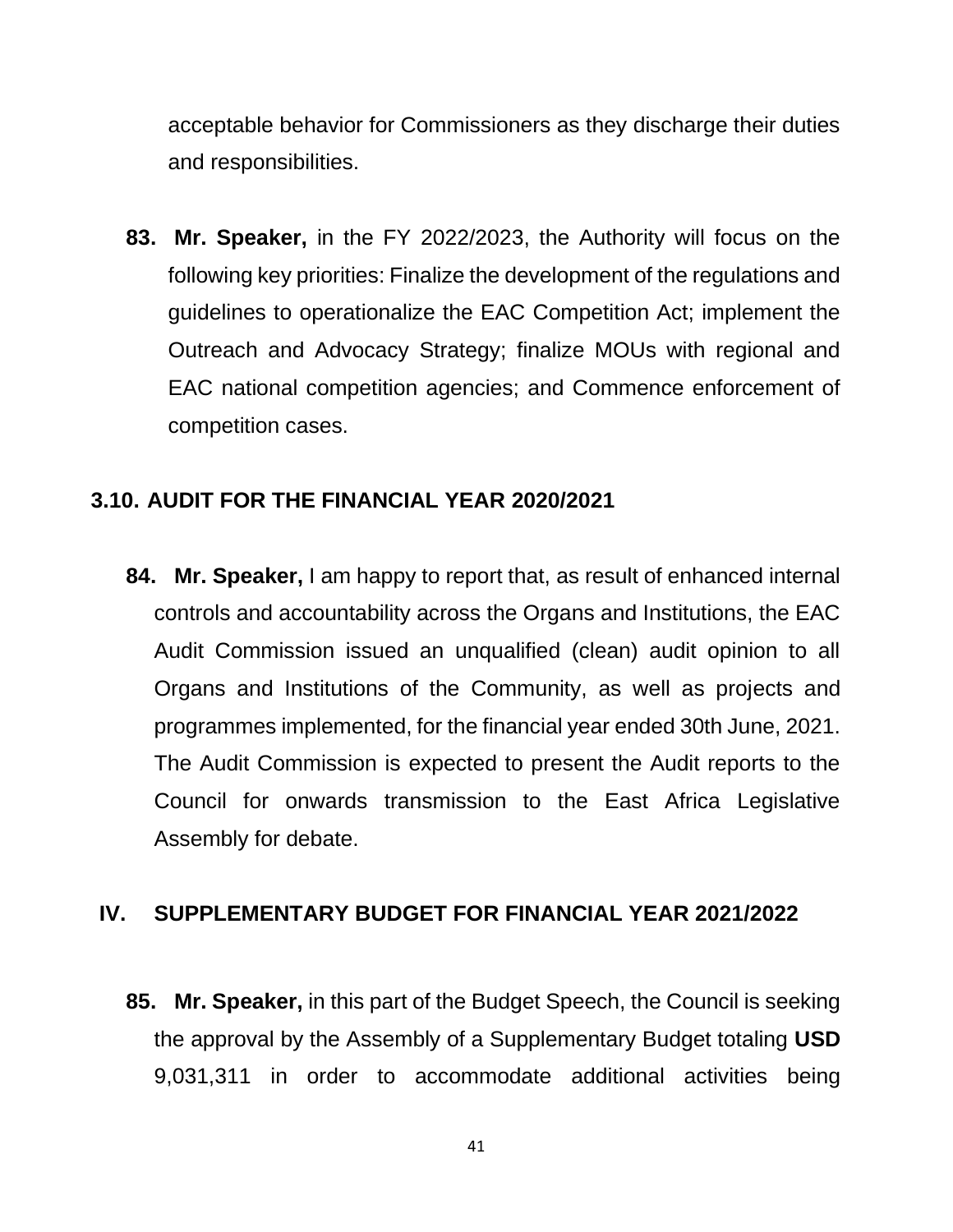implemented by the Assembly, EAC-Secretariat, Lake Victoria Basin Commission, Inter- University Council for East Africa, Lake Victoria Fisheries Organization, East African Science and Technology Commission and East African Health Research Commission. The activities are as follows:

- 1) Public relations and publicity programmes and finalization of the EAC Brand Architecture Strategy for USD 99,600;
- 2) Maintenance of the EAC headquarters office machinery for USD 35,000;
- 3) Preparation for The High Level Retreat of the Summit of EAC Heads of State on the Common Market Protocol for USD 144,700;
- 4) Counterpart Funding for the Multinational Tanzania / Burundi road project for USD 35,900;
- 5) Verification mission to Partner States in respect of the applications to host the East African Monetary Institute for USD184,050;
- 6) Negotiation with DRC Congo to join East African Community for USD 282,300;
- 7) Consolidation of compendium areas for implementation of sectoral council decision that Partner States determine areas in which to take common foreign policy and conduct the Extra Ordinary meeting of sectoral council on foreign policy coordination for USD 47,000;
- 8) Legal and judicial activities and conduct meeting of the East African Judicial Education Committee for USD116,500;
- 9) Evaluation of the 1st EASTECO and developing the new 5 years' strategic plan 2022-2027 for USD 89,880;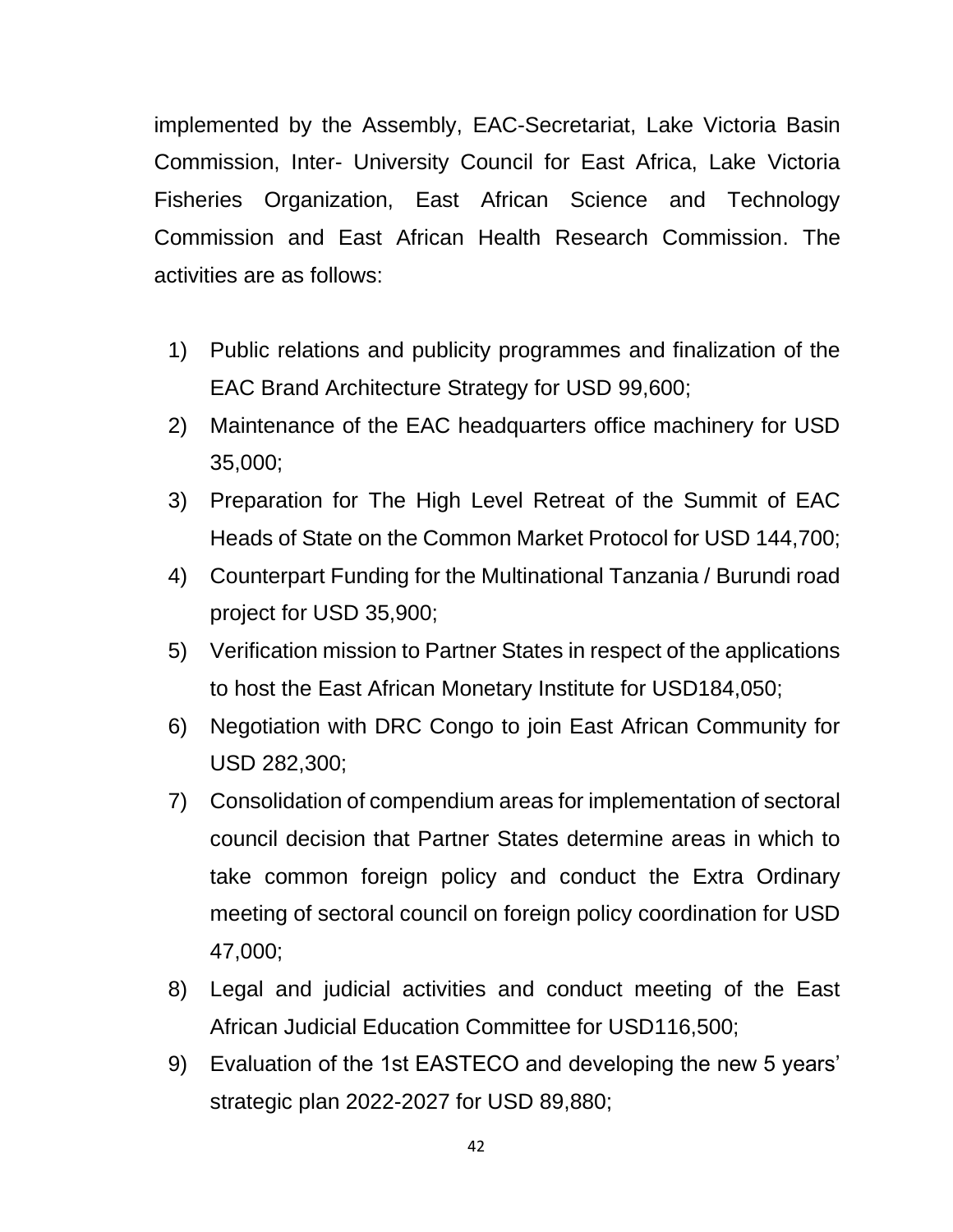- 10) Holding the 8th East African Health & Scientific Conference and develop the 2nd EAHRC 5-year Strategic Plan 2021-26 for USD149,170;
- 11) Organization and holding of Annual Inter Parliamentary games for USD 519,350;
- 12) Payment of Court awards to Hon. (Dr.) Margaret Nantongo Zziwa for USD586,262 and Senior Procurement Officer, Mr. Pornvetra S. Anjimbi, for USD 10,000;
- 13) EAC recruitment process for USD 310,200;
- 14) Reviewing of EAC staff Rules and Regulations (2006) for USD 65,250;
- 15) Induction retreat for the Procurement Committee for USD 8,850;
- 16) Construction of the Lake Victoria Basin Commission (LVBC) Headquarters in Kisumu, Kenya for USD 950,000;
- 17) WASH Project, health promotion sensitization and awareness on COVID-19 and other communicable disease in EAC region, and joint covid-19 response plan on monitoring and evaluation on hand washing facilities construction, with support from IOM for USD 85,881;
- 18) COVID-19 Regional response activities under EAC Health Services funded by AfDB for USD 533,723;
- 19) Consultancy services for Media Relations support, project coordination and Conclusion of EAC-I-Deserve Short Film Competition awards at national and regional levels, funded by GIZ for USD 76,000;
- 20) Rebranding the EAC photo gallery funded by the Government of the Peoples Republic of China for USD 10,000;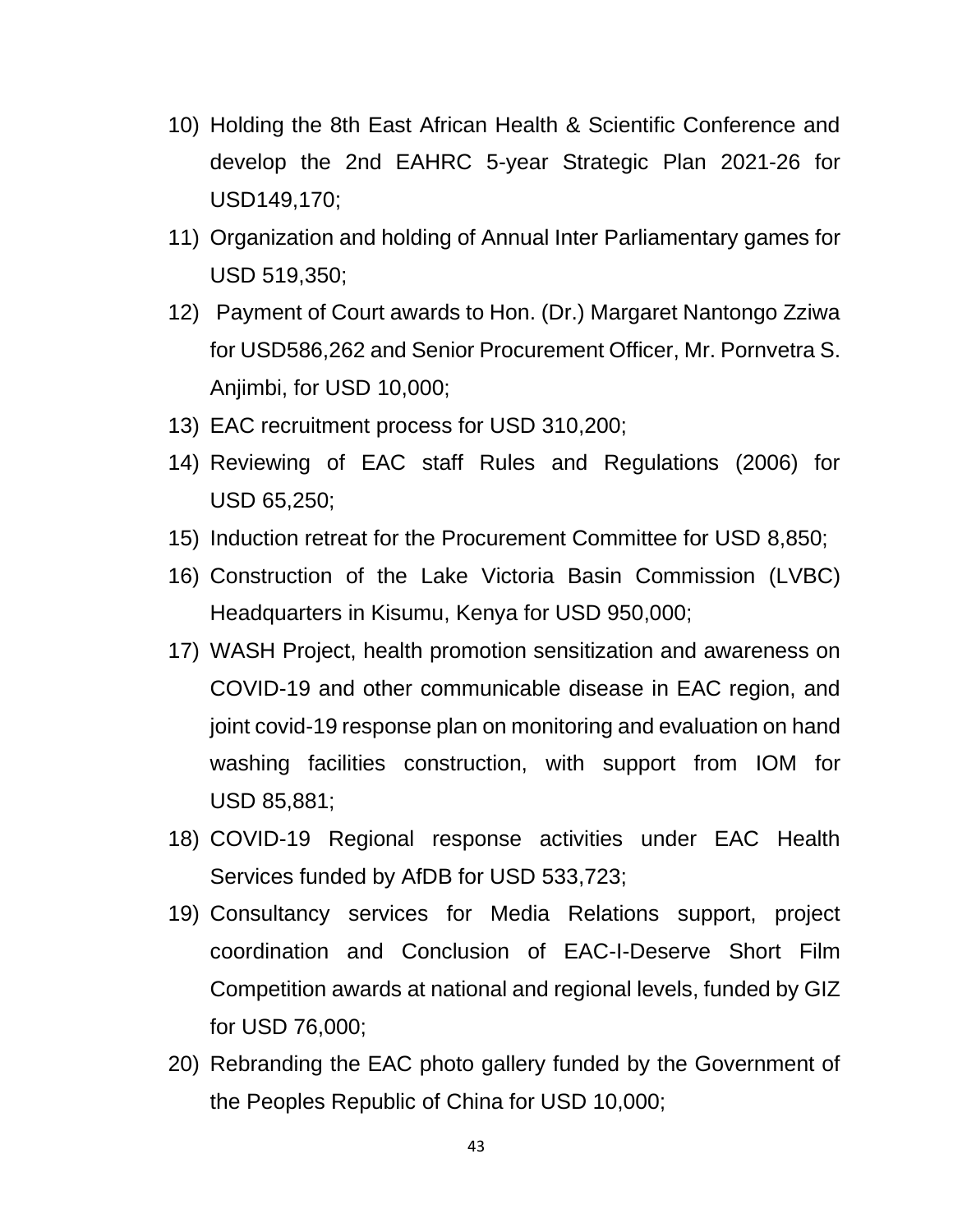- 21) Strengthening Laboratory capacity for covid-19 responses and utilization of phase 1 contingency fund, funding from KFW-Government of Germany for USD 2,269,306;
- 22) EAC joint Response to Regional and cross border security threat project to procure interceptor motor bikes for border security, ballistic comparison microscope and extension and operationalization of EAC Ballistic Information Network (EABIN), funding from EU-Transnational Organized Crime for USD 1,299,500 funded by the European Union;
- 23) Development Objectives Grant Agreement (RDOAG)-LVBC to improve the conservation and management of trans-boundary natural resources in East African Region with USAID funding for USD 116,440;
- 24) Nile Cooperation for Climate and Resilient (NCCR), collaboration with Nile Basin Initiative (NBI) to improve mechanisms for cooperation on water resources management and development in the Nile Basin funded by World Bank for USD 161,870;
- 25) The enhancement of research management capacities for improved performance of higher education systems in East Africa funded by Swedish International Development Agency (SIDA) for USD 88,042;
- 26) Implementation of the Digital Skills for an Innovative East African Industry (dSkills@EA) funded by GIZ USD 127,850;
- 27) Short term Consultancy to develop a data and information sharing policy in LVFO and Operation Save Nile Perch (OSNP)-activities funded by General Reserve fund and OSNP fund held by LVFO USD 82,680;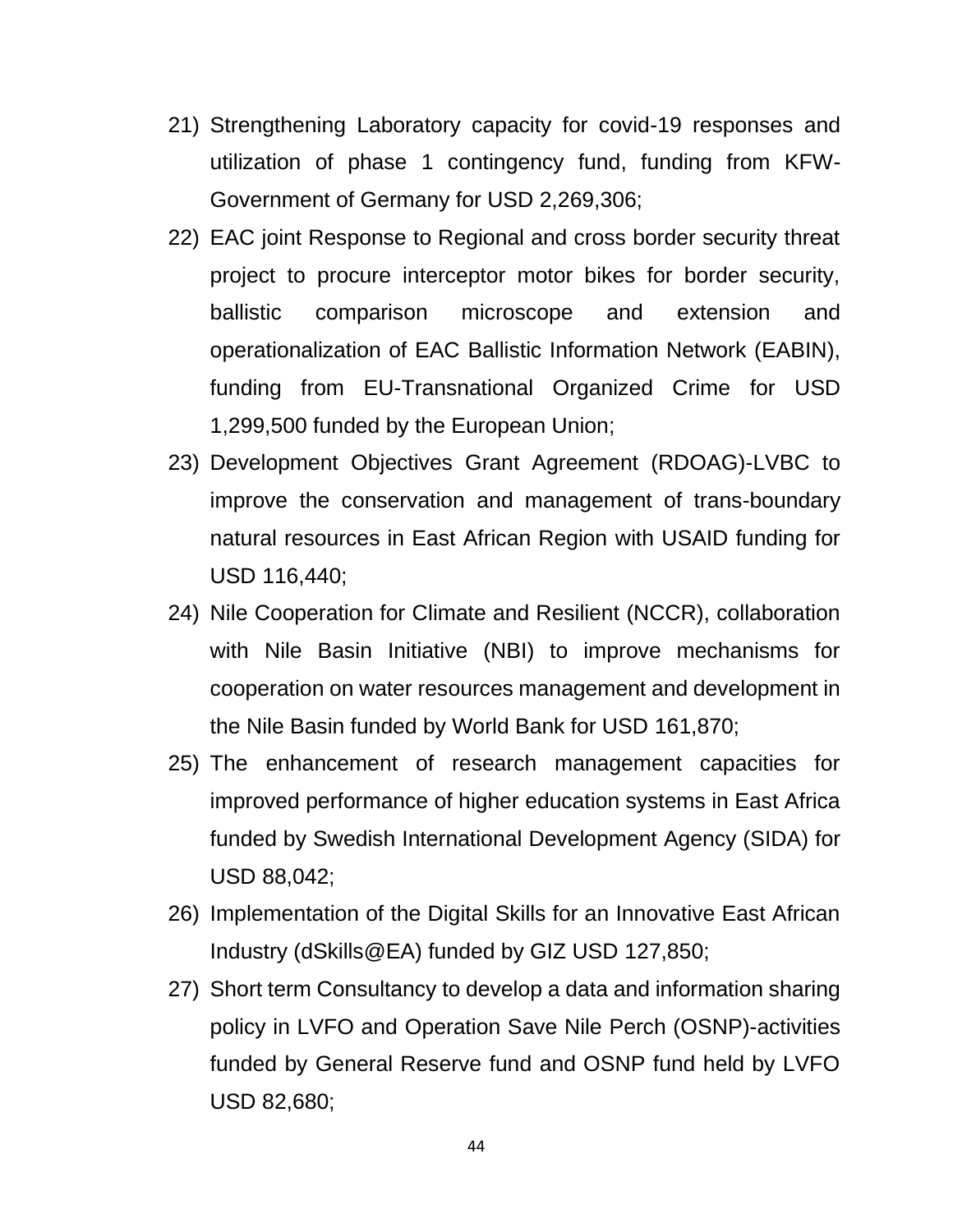- 28) Ecofish project high level policy dialogue on illegal unregulated and unrecorded fishing and sensitize and multi stake holders consultative and TRUE FISH administrative activities funded by EU, Indian Ocean Commission and FAO USD191,578;
- 29) GIZ project on the evaluation of the implementation status of the Nile perch Fisheries management plan – NPFMP-2 and develop NPFMP- for USD192,720;
- 30) Collaboration with University of St. Andrews, Scotland UK for workshop on food security and health by reducing human Schistosomiasis and Lake Victoria Basin Communities tenure and User rights- based community management project preparation facility for USD 120,519;
- 31) Co-creating methods of assessing climate change perception in fishing communities funded by Mental Models of Climate Change Risks to facilitate Climate Action (MECCA) for USD 41,190;

# **V. EAC BUDGET FOR THE FINANCIAL YEAR 2022/2023**

**86.** Mr. Speaker, the MTEF for the FY 2022/23-2024/25 has been prepared in line with the 6<sup>th</sup> EAC Development Strategy and global and sector-specific priority areas as adopted by the 41<sup>st</sup> Ordinary Meeting of the Council of Ministers held in November 2021, and various Summit and Council Directives, and Sectoral/Departmental projections.

# *(a) Priority Interventions for the FY 2022/2023 Budget*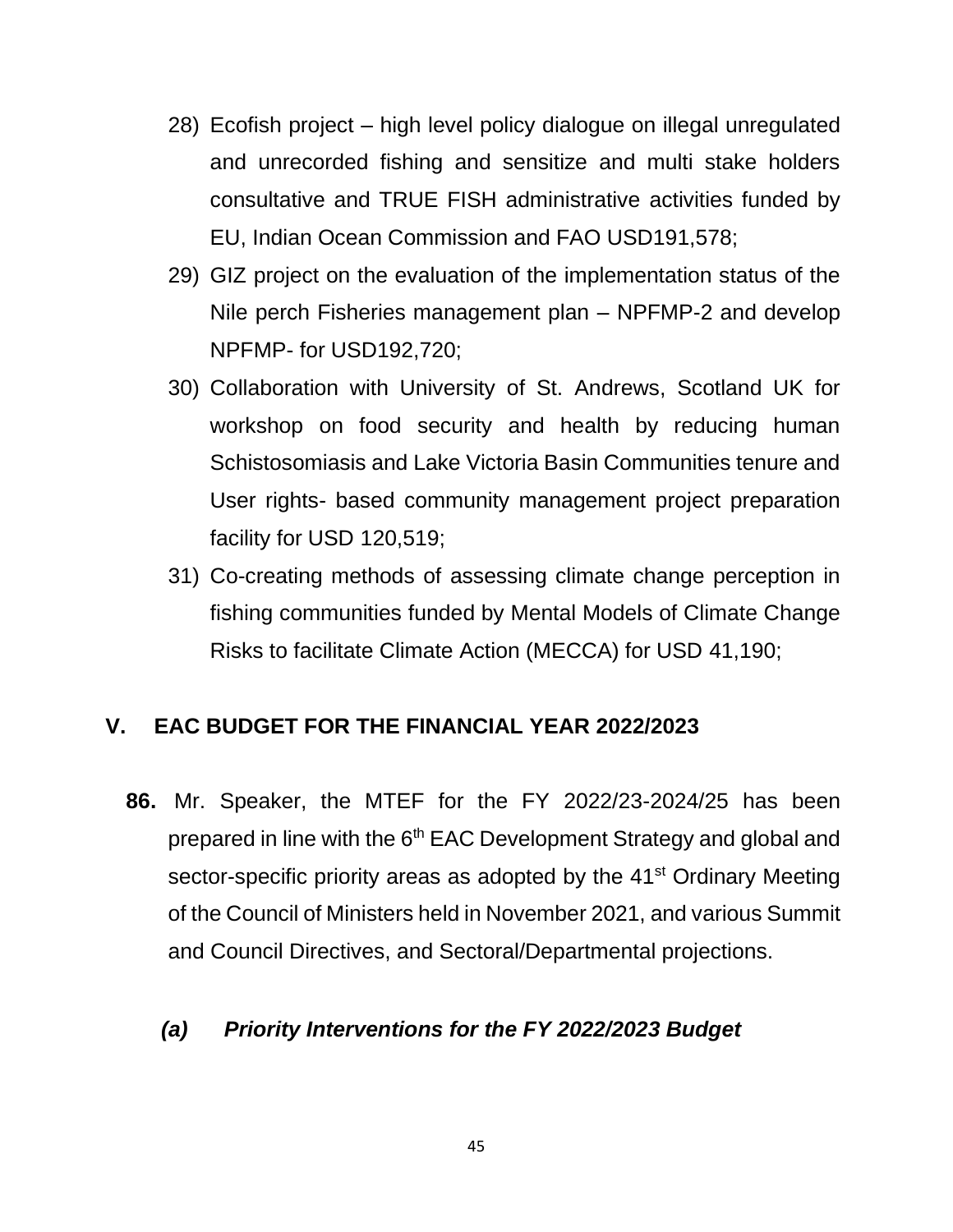- **87. Mr. Speaker,** during the FY 2022/23, the Community will focus on the following global priority areas:
	- i. **Peace and Security -** Strengthening of regional governance, political commitment, accountability, and inclusivity to improve peace and security in the build-up to an EAC Political Confederation and with the expanded Community;
	- ii. **Private Sector Development and Participation -** Increased visibility, knowledge, awareness and participation of the Private Sector, citizens and other stakeholders in the EAC integration process;
	- iii. **Economic Integration -** Effective implementation of the EAC Customs Union and Common Market Protocols to increase EAC intra-trade and enhance freedoms and rights under the Common Market Protocol;
	- iv. Improvement of productivity, value addition, promotion of regional supply chains, local content, and domestication of regional commitments to improve the socio-economic welfare of East Africans;
	- v. **EAC Digitalization Agenda -** Leveraging on new technologies to support the migration of production and service delivery to digital platforms and enhance e-business opportunities;
	- vi. **Health -** Strengthening of the Global Health Agenda for the EAC Region;
	- vii. Implementation of the Road Map for the attainment of the EAC Monetary Union;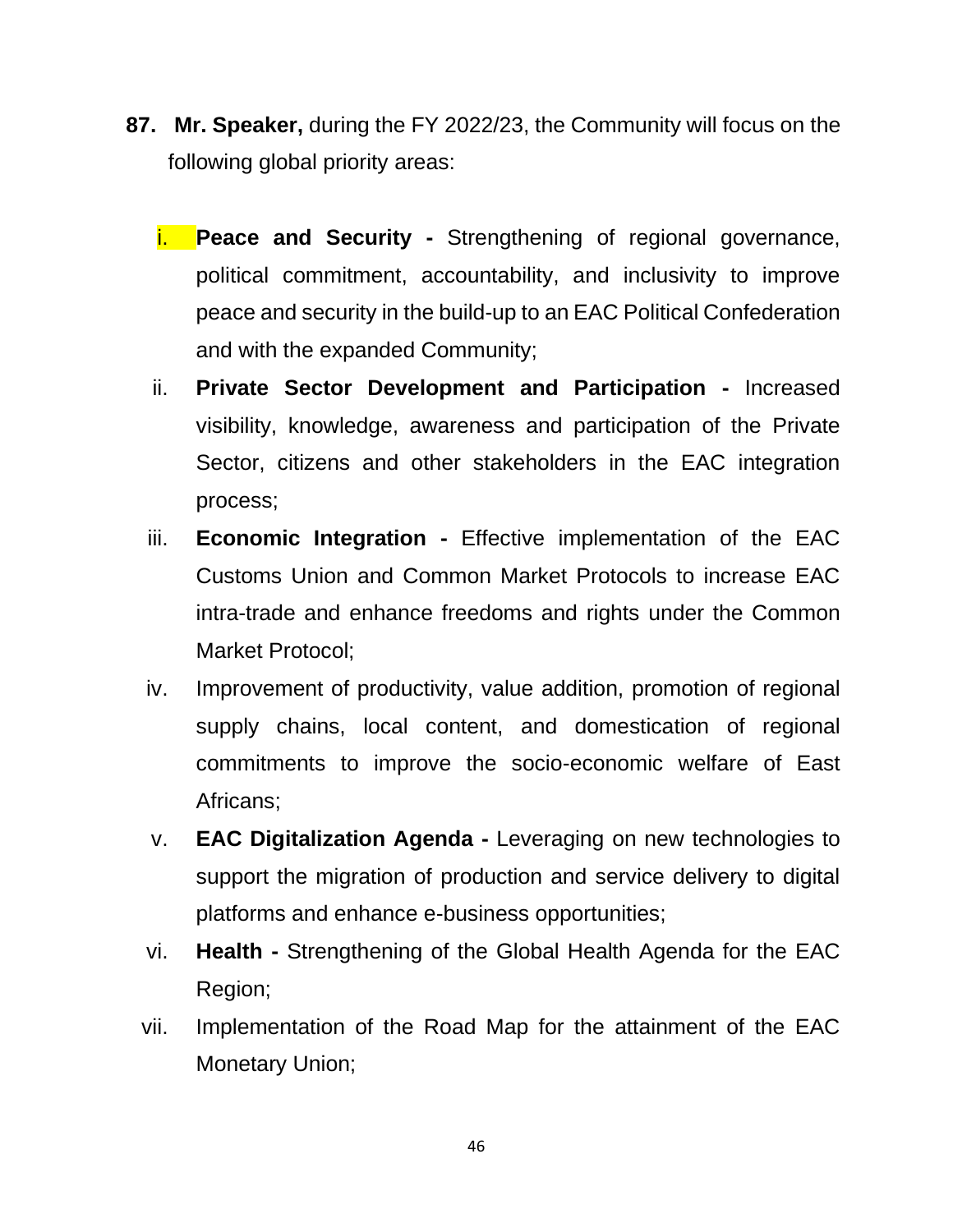- viii. **Infrastructure Development -** Improvement of quality multisectoral strategic infrastructure and related services to support and accelerate sustainable regional integration and competitiveness; and
- ix. **Institutional Strengthening and Transformation -** Strengthening of the capacity of all EAC Organs and Institutions to effectively execute their mandates.

# *(b) Expected Outcomes during Financial Year 2022/2023*

- **88. Mr. Speaker,** It is expected that implementation of the above priority programmes will result into the following outcomes:
	- a) Improved peace and security in the build-up to an EAC Political Confederation;
	- b) Increased awareness and active participation of the Private Sector, citizens and other stakeholders in the EAC integration process;
	- c) Increased EAC intra-trade and enjoyment of freedoms and rights under the Common Market Protocol;
	- d) Improved productivity, value addition, promotion of regional supply chains, local content leading to improvement of the socioeconomic welfare of East Africans;
	- e) Increased level of e-business opportunities resulting from the migration of production and service delivery to digital platforms;
	- f) Strengthened Global Health Agenda for the EAC Region;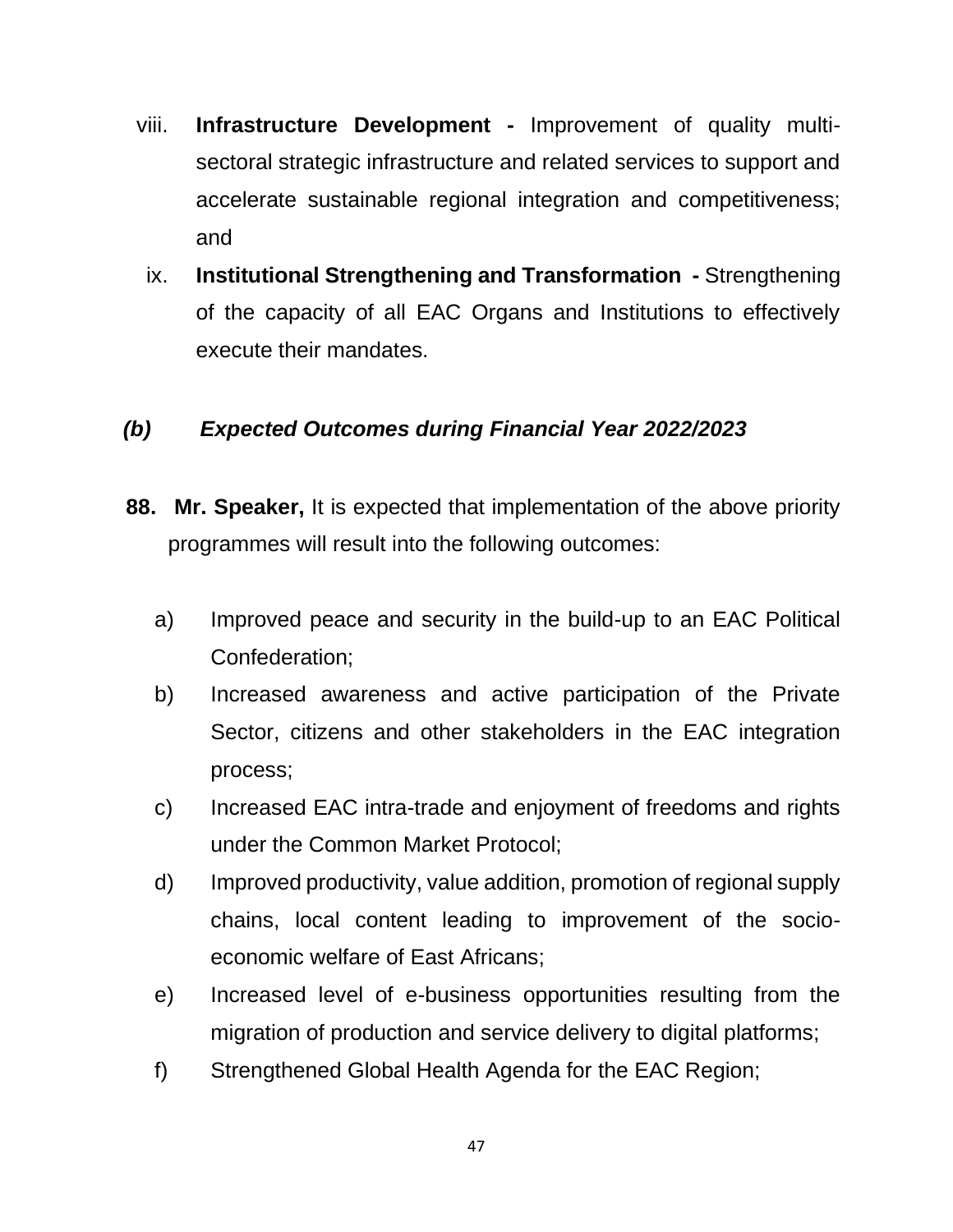- g) Enhanced implementation of the Road Map for the attainment of the EAC Monetary Union;
- h) Improved quality multi-sectoral strategic infrastructure and related services to support and accelerate sustainable regional integration and competitiveness; and
- *i)* Strengthened capacity of all EAC Organs and Institutions to effectively execute their mandates.

# *(c) Budget Proposal and Allocation to Organs and Institutions for FY 2022/2023*

- **89. Mr. Speaker,** the Council submits a budget amounting to USD 91,579,215 for the next Financial Year. Out of this amount, USD 54,079,871 (59%) will be contributed equally by Partner States or raised as other internal revenues and USD 37,499,344 (41%) is expected to be sourced from the Development Partners.
- **90.** The Budget is allocated to the Organs and Institutions of the EAC as follows:
	- (i) EAC-Secretariat: USD 45,137,041;
	- (ii) East African Legislative Assembly: USD 15,086,640;
	- (iii) East African Court of Justice: USD 3,803,836;
	- (iv) Lake Victoria Basin Commission: USD 8,289,474**;**
	- (v) The Inter University Council for East Africa: USD 10,566,869;
	- (vi) Lake Victoria Fisheries Organization: USD 2,807,083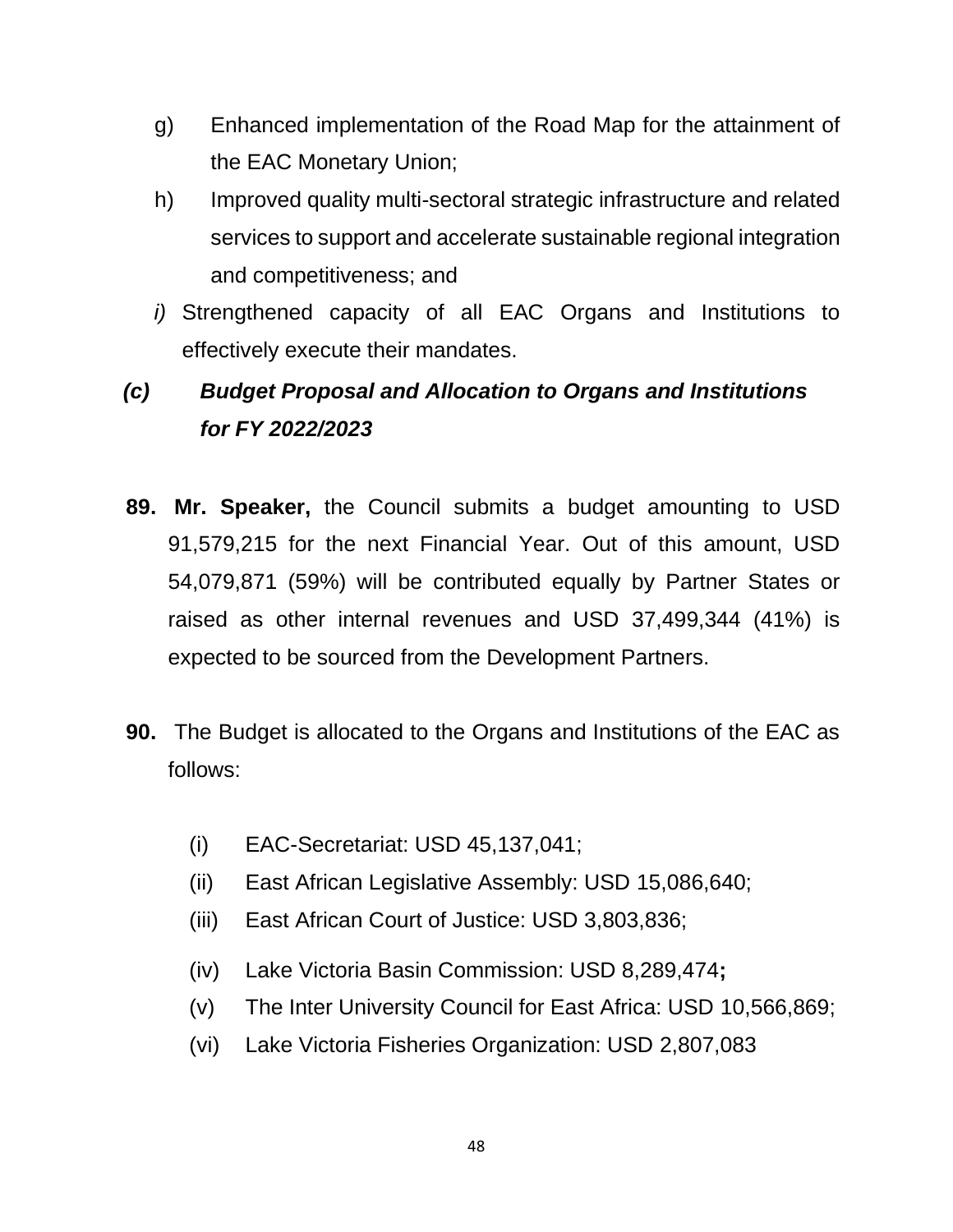- (vii) East African Science & Technology Commission: USD 1,725,256;
- (viii) East African Kiswahili Commission: USD 1,284,219;
- (ix) East African Health Research Commission: USD 1,867,665; and
	- (x) East African Competition Authority (EACA): USD 1,011,132.

# *(d) Budget Assumptions*

- **91. Mr. Speaker,** the budget for the financial year 2022/2023 has been developed taking into consideration the following key assumptions:
- a) Continued and consolidated political support for the EAC integration;
- b) Availability of adequate financial resources and timely remittances;
- c) Continued financial support from Development Partners;
- d) Political stability and good governance;
- e) Safe and stable security across the region;
- f) Conducive macro-economic and business environment in the region;
- g) Global economic stability; and
- h) A sustained recovery from the effects of the Covid-19.